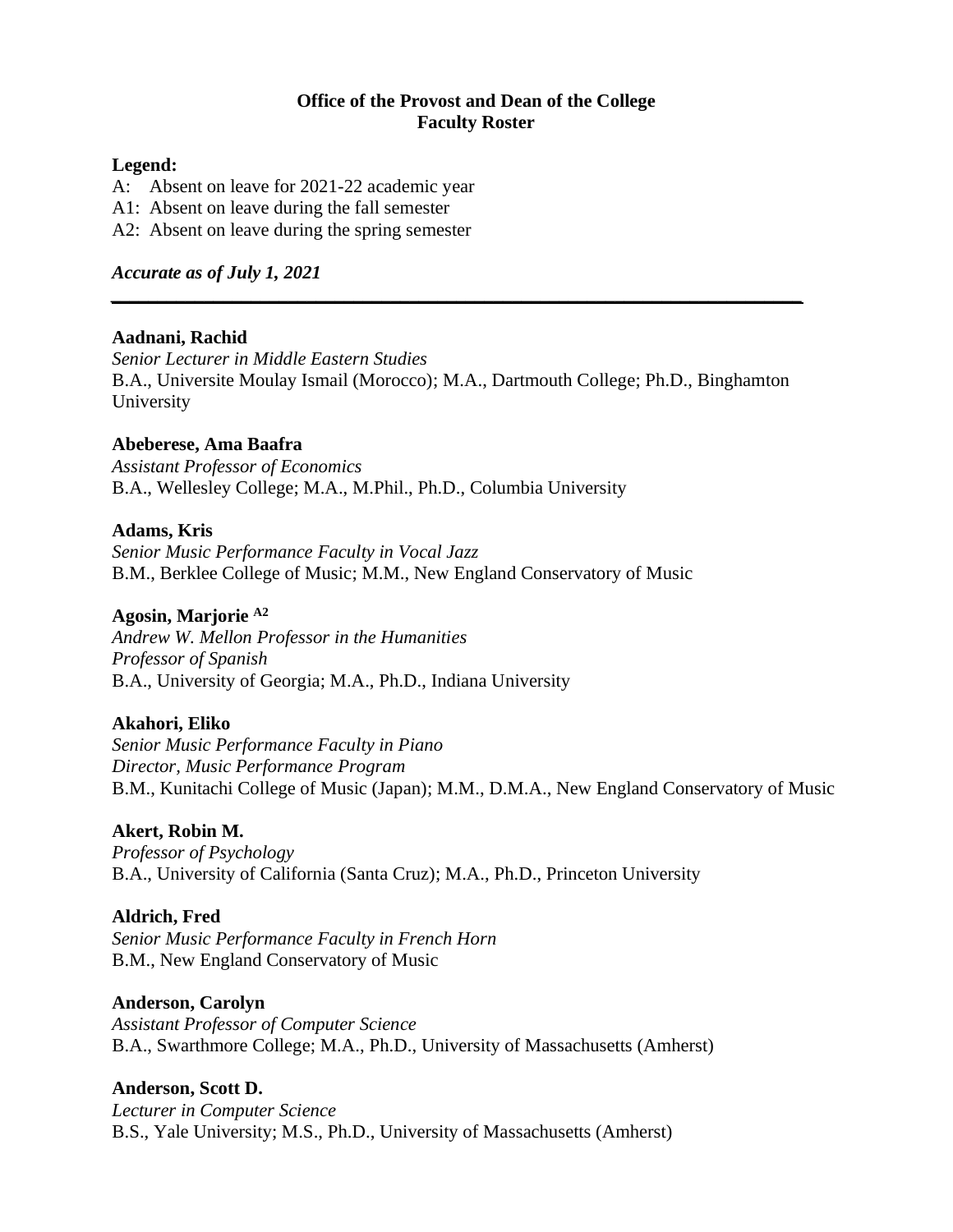### **Angelini, Margaret**

*Director, Guild of Carillonneurs* B.A., Wellesley College; M.M., New England Conservatory

#### **Arciniegas, Diego**

*Senior Lecturer in Theatre Studies* B.A., Williams College

# **Armstrong, Justin**

*Lecturer in Writing and Anthropology* B.A., Wilfred Laurier University (Waterloo, ON); M.A., Ph.D., McMaster University (Hamilton, ON)

# **Arora, Maneesh**

*Assistant Professor of Political Science* B.S., University of Oregon; M.Ed., Boston University; M.A., Ph.D., University of California (Irvine)

# **Arraiza Rivera, Antonio J.**

*Assistant Professor of Spanish* B.S., University of Puerto Rico-Rio Piedras; Ph.D., Harvard University

# **Arumainayagam, Chris R.**

*Professor of Chemistry* A.B., Harvard University; Ph.D., Stanford University

# **Bahns, Angela**

*Associate Professor of Psychology* B.A., Pomona College; M.A., Ph.D., University of Kansas

# **Balikcioglu, Efe**

*Visiting Lecturer in Religion* B.A., Princeton University; A.M., Ph.D., Harvard University

# **Banzaert, Amy**

*Lecturer in Engineering Director of Engineering Studies* B.S., M.S., Ph.D., Massachusetts Institute of Technology

# **Bartalesi-Graf, Daniela**

*Senior Lecturer in Italian Studies* B.A., Harvard University Extension School; M.A., Tufts University

# **Bassa Vanrell, Maria del Mar**

*Lecturer in Spanish* B.A., University of the Balearic Islands, Spain; M.A., Ph.D., University of Texas at Austin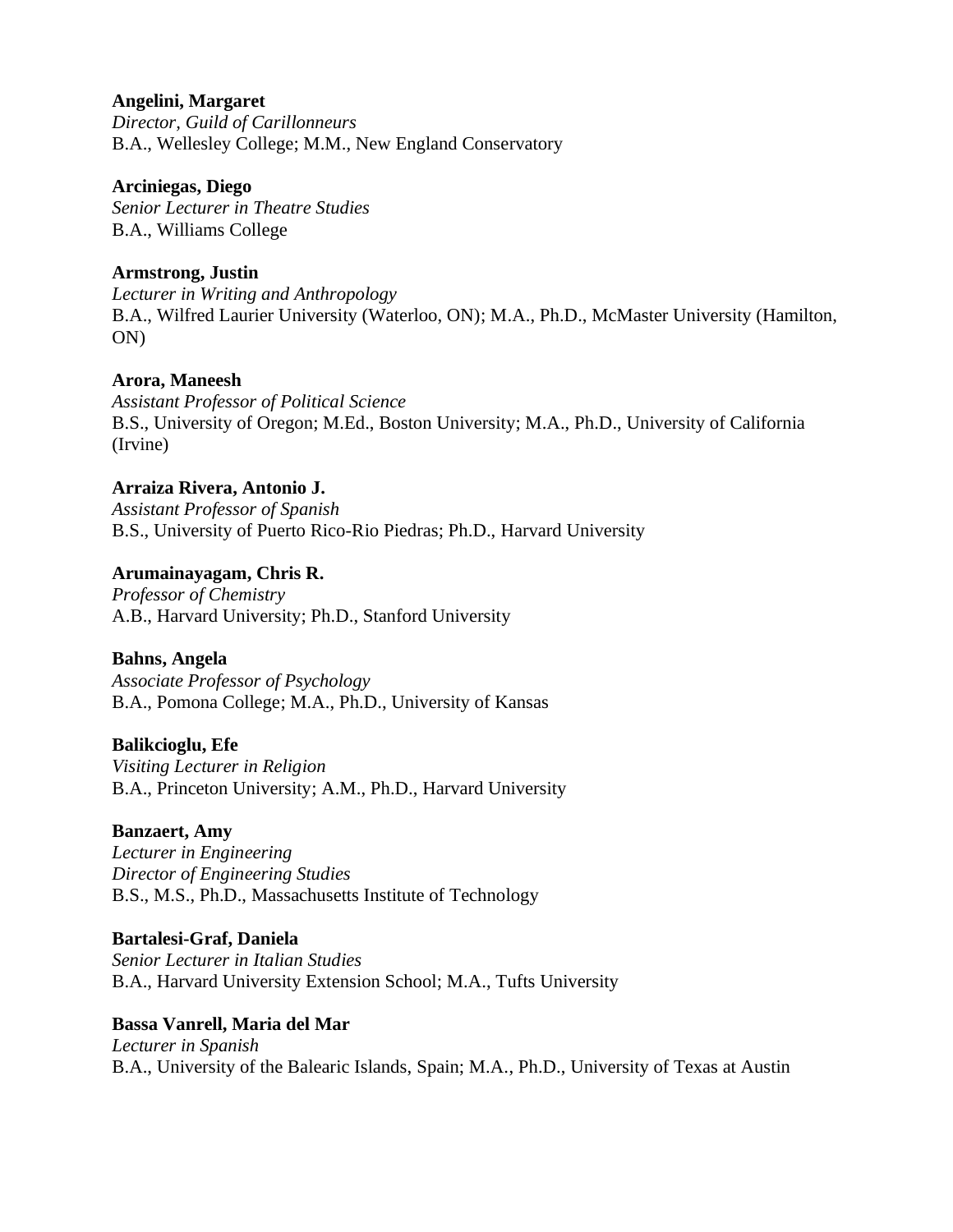### **Bassem, Christine A2**

*Anchor Point Assistant Professor in Computer Science* B.S., Ain Shams University; M.S., German University in Cairo; Ph.D., Boston University

### **Battat, Erin Royston**

*Lecturer in the Writing Program* B.A., Georgetown University; A.M., Ph.D., Harvard University

# **Battat, James**

*Associate Professor of Physics* Sc.B., Brown University; A.M., Ph.D., Harvard University

# **Bauer, Deborah E.**

*Lecturer in Neuroscience* B.A., Wellesley College; Ph.D., University of Michigan

# **Beck, Jackie**

*PERA Assistant Professor of the Practice* B.S., Illinois State University

# **Bedell, Rebecca**

*Professor of Art* B.A., Wellesley College; M.A., Ph.D., Yale University

# **Bedirhanoglu, Nazan**

*Freedom Project Postdoctoral Fellow in Political Science* B.A., M.A., Ankara University; Ph.D., State University of New York (Binghamton)

# **Beers, Melissa A.**

*Senior Instructor in Biological Sciences Laboratory* B.S., University of New Hampshire; Ph.D., Cornell University

# **Belisle, Rebecca**

*Assistant Professor of Physics* B.A., Franklin W. Olin College; M.P., University of Bath; Ph.D., Stanford University

# **Beltz, Barbara S.**

*Allene Lummis Russell Professor of Neuroscience* B.A., Mount Holyoke College; M.S., Ph.D., Princeton University

# **Berg, Robbie**

*Professor of Physics* A.B., Princeton University; M.A., Ph.D., University of California (Berkeley)

# **Berman, Patricia Gray <sup>A</sup>**

*Theodora L. and Stanley H. Feldberg Professor of Art* B.A., Hampshire College; M.A., Ph.D., New York University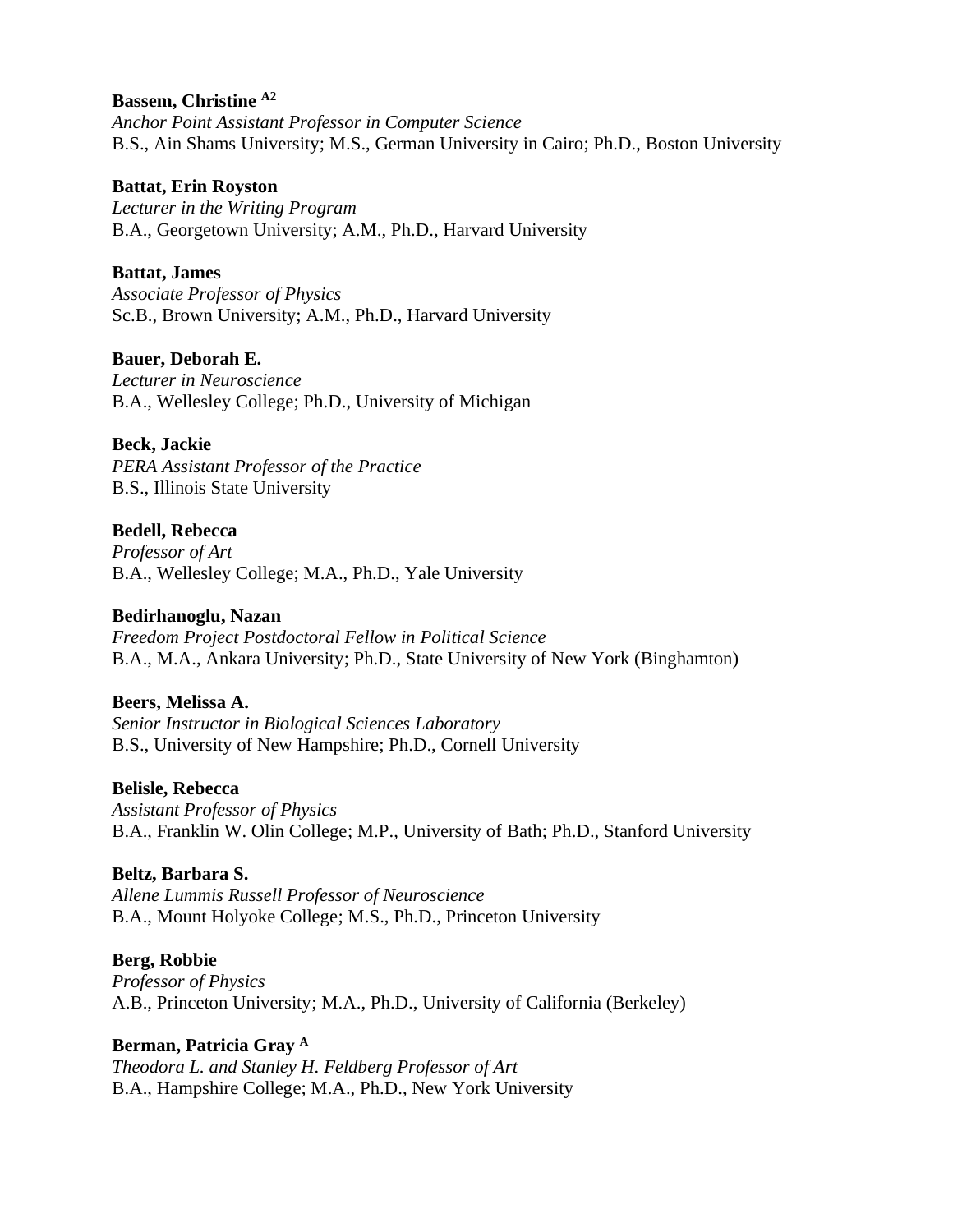### **Bhogal, Gurminder Kaur A1**

*Catherine Mills Davis Professor of Music* B.Mus. (Hons), Royal College of Music; M.Mus., King's College, University of London; Ph.D., University of Chicago

### **Bilis, Hélène**

*Associate Professor of French and Francophone Studies* B.A., Rutgers University; M.A., Ph.D., University of California (Berkeley)

### **Biller, Steven**

*Assistant Professor of Biological Sciences* B.A., Williams College; Ph.D., Stanford University

### **Bossert-King, Laura**

*Senior Music Performance Faculty in Viola and Violin* B.M., M.M., Eastman School of Music

### **Boyd, Kathleen**

*Senior Music Performance Faculty in Flute* B.M., M.M., New England Conservatory of Music

### **Brabander, Daniel J. A1**

*Frost Professor in Environmental Science Professor of Geosciences* B.S., M.A., Binghamton University; Ph.D., Brown University

# **Bradshaw, Kaitlin**

*Instructor in Physical Education, Recreation and Athletics* B.A., Wellesley College

#### **Brey, Alexander**

*Assistant Professor of Art* B.A., Vassar College; M.A., Ph.D., Bryn Mawr

# **Brogan, Kathleen**

*Associate Professor of English* B.A., Queens College; M.A., M.Phil., Ph.D., Yale University

#### **Brubach, Brian**

*Assistant Professor of Computer Science* B.A., Columbia College Chicago; B.A., Rutgers University-Camden; Ph.D., University of Maryland (College Park)

#### **Brubaker, Anne**

*Lecturer in the Writing Program* B.A., Dickinson College; M.A., University of Sussex (Brighton, England); Ph.D., University of Illinois (Urbana-Champaign)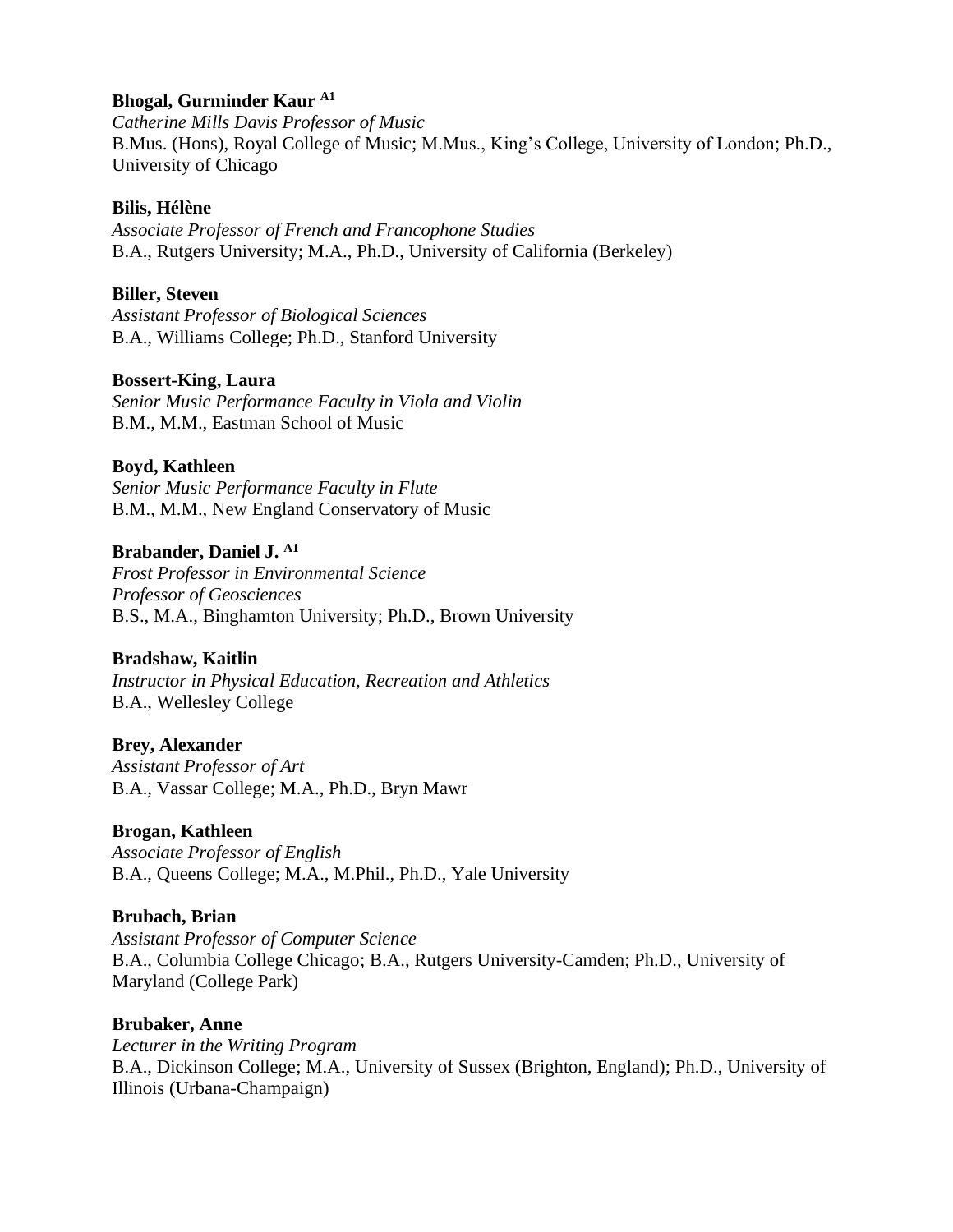### **Bryant, Heather Corbally**

*Lecturer in the Writing Program* A.B., Harvard College; M.A., Ph.D., University of Michigan

#### **Bu, Charles**

*Professor of Mathematics* B.S., M.S., Shanghai Jiao Tong University; M.S., Michigan State University; Ph.D., University of Illinois

### **Burke, Tom**

*Ralph Emerson and Alice Freeman Palmer Professor of Political Science* B.A., University of Minnesota (Minneapolis); M.A., Ph.D., University of California (Berkeley)

### **Burkhardt, Andrew**

*Visiting Lecturer in Physics* B.S. University of Michigan (Ann Arbor); M.S., University of Virginia; Ph.D., University of Virginia

# **Burns, Bryan E.**

*Professor of Classical Studies* B.A., University of North Carolina; M.A., Ph.D., University of Michigan

### **Butcher, Kristin <sup>A</sup>**

*Marshall I. Goldman Professor of Economics* B.A., Wellesley College; M.S., London School of Economics; M.A., Ph.D., Princeton University

# **Cain, William E. A1**

*Mary Jewett Gaiser Professor of English* B.A., Tufts University; M.A., Ph.D., Johns Hopkins University

#### **Cameron, Samantha**

*Instructor in Physical Education, Recreation and Athletics* B.A., San Jose State University; M.A., University of California (Los Angeles)

# **Candland, Christopher**

*Professor of Political Science* B.A., Haverford College; M.A., M.Phil., Ph.D., Columbia University

# **Carmell, Michelle**

*Instructor in Biological Sciences Laboratory* B.A., Dartmouth College; Ph.D., Stony Brook University

#### **Carpenter, Angela C.**

*Associate Professor of Cognitive and Linguistic Sciences* B.A., Wellesley College; M.A., Ph.D., University of Massachusetts (Amherst)

# **Carrico-Moniz, Dora**

*Associate Professor of Chemistry* B.S., State University of New York (Purchase College); M.S., Ph.D., Yale University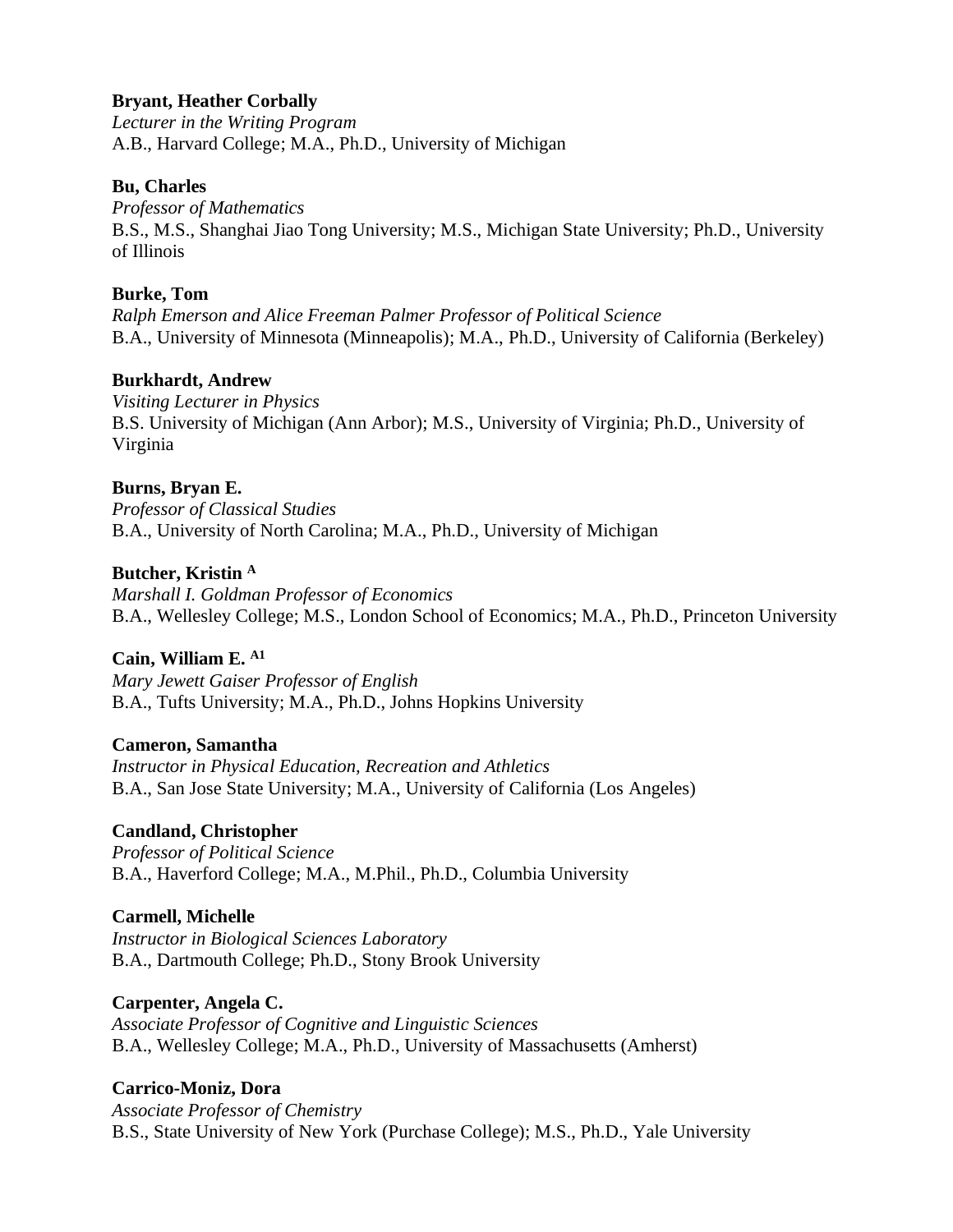### **Carter Jackson, Kellie Cherie**

*Associate Professor of Africana Studies* B.A., Howard University; M.A., Ph.D., Columbia University

#### **Cassibry, Kimberly**

*Associate Professor of Art* B.A., Louisiana State University (Baton Rouge); M.A., University of Texas (Austin); Ph.D., University of California (Berkeley)

### **Castro, Adrian**

*Assistant Professor of Geosciences* B.A., Amherst College; M.S., Ph.D., Rensselaer Polytechnic Institute

### **Cezair-Thompson, Margaret**

*Senior Lecturer in English* B.A., Barnard College; M.A., New York University; Ph.D., City University of New York

### **Chacko, Xan Sarah**

*Mellon Postdoctoral Fellow in Women's and Gender Studies* B.A., Wellesley College; M.Sc., Imperial College and University College, London; Ph.D., University of California (Davis)

### **Chan, Clara S.**

*Lecturer in Mathematics* A.B., Harvard University; M.A., University of Chicago; Ph.D., Massachusetts Institute of Technology

# **Chang, Stanley S.**

*Professor of Mathematics* B.A., University of California (Berkeley); M.A., Cambridge University (England); Ph.D., University of Chicago

# **Charlton, Robert A.**

*Instructor in Physical Education, Recreation and Athletics* B.A., Boston University

#### **Charmaraman, Linda**

*Senior Research Scientist, Wellesley Centers for Women Visiting Lecturer in Education* B.A., M.A., Ph.D., University of California (Berkeley)

#### **Cheek, Jonathan M.**

*Professor of Psychology* B.A., George Washington University; M.A., University of Texas (Austin); Ph.D., Johns Hopkins University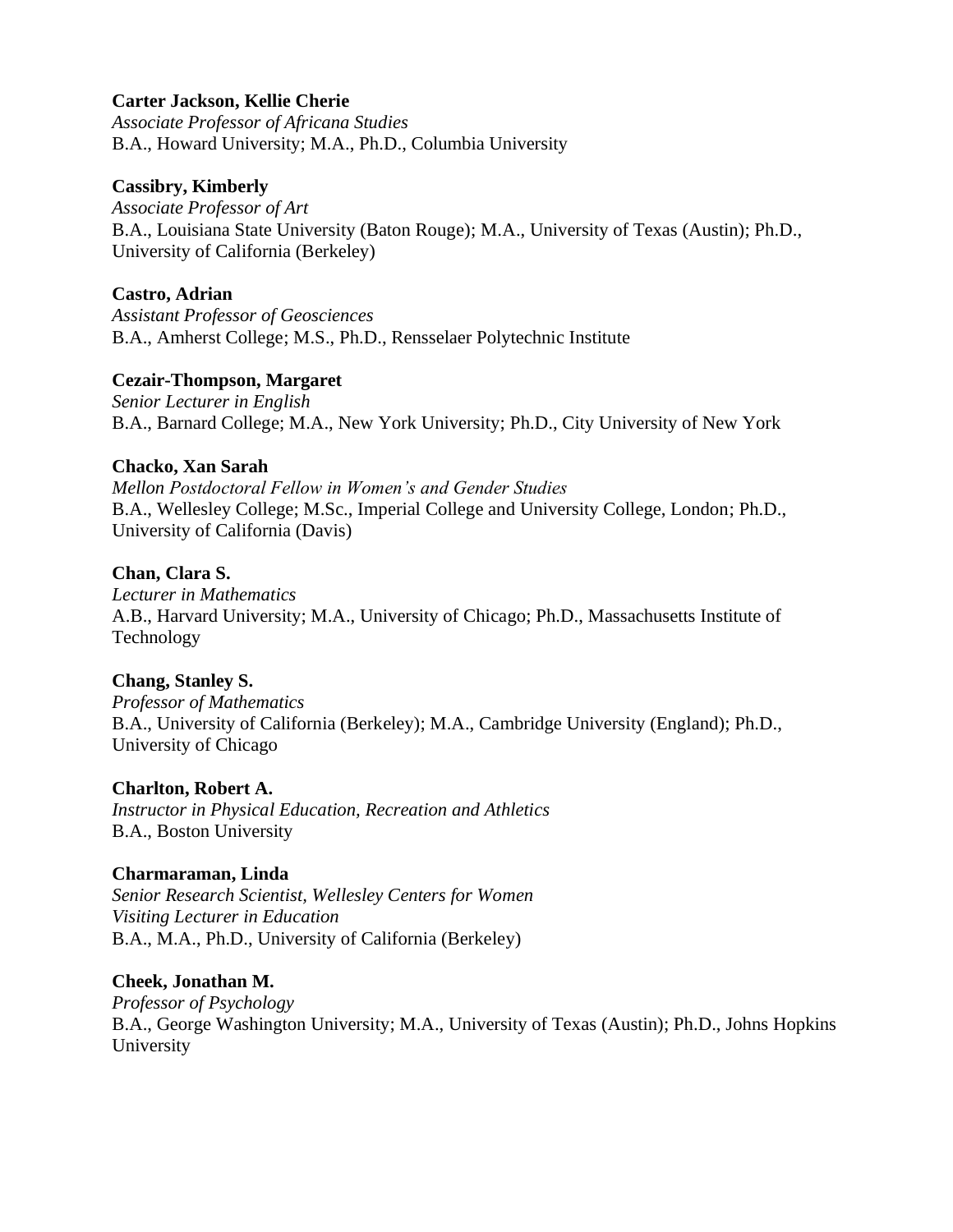#### **Chen, Dai**

*Senior Lecturer in Chinese*  B.A., Shanghai Teachers' University; M.A., University of Iowa

#### **Chen, Stephen A1**

*Associate Professor of Psychology* B.A., Rutgers University; Ph.D., University of California (Berkeley)

### **Chiasson, Dan**

*Lorraine C. Wang Professor of English* B.A., Amherst College; Ph.D., Harvard University

### **Chin, Calvin T.**

*Instructor in Physical Education, Recreation and Athletics*

### **Chudy, Jennifer**

*Knafel Assistant Professor of Social Sciences Assistant Professor of Political Science* A.B., Brown University; M.A., Ph.D., University of Michigan

#### **Clutario, Genevieve**

*Andrew W. Mellon Assistant Professor of American Studies*  B.A., University of California (Irvine); M.A., Ph.D., University of Illinois (Urbana-Champaign)

#### **Cochran, Calvin**

*Lecturer in the Quantitative Reasoning Program* B.A., Hendrix College; M.A., Ph.D., University of California (Irvine)

#### **Cohn, Genevieve**

*Mellon Postdoctoral Fellow in Art* B.A., Ithaca College; MFA., Indiana University (Bloomington)

#### **Coile, Courtney C.**

*Professor of Economics* A.B., Harvard College; Ph.D., Massachusetts Institute of Technology

#### **Collins, David**

*Senior Coach/Collaborative Keyboardist* B.M., Western Michigan University (Kalamazoo); M.M., University of Wisconsin (Madison); Ph.D., New England Conservatory of Music

#### **Confortini, Catia**

*Associate Professor of Peace and Justice Studies* B.S., Università degli Studi di Firenze; M.A., University of Notre Dame; Ph.D., University of Southern California

#### **Contreras, Danilo**

*Assistant Professor of Political Science* B.A., Georgetown University; Ph.D., University of Texas (Austin)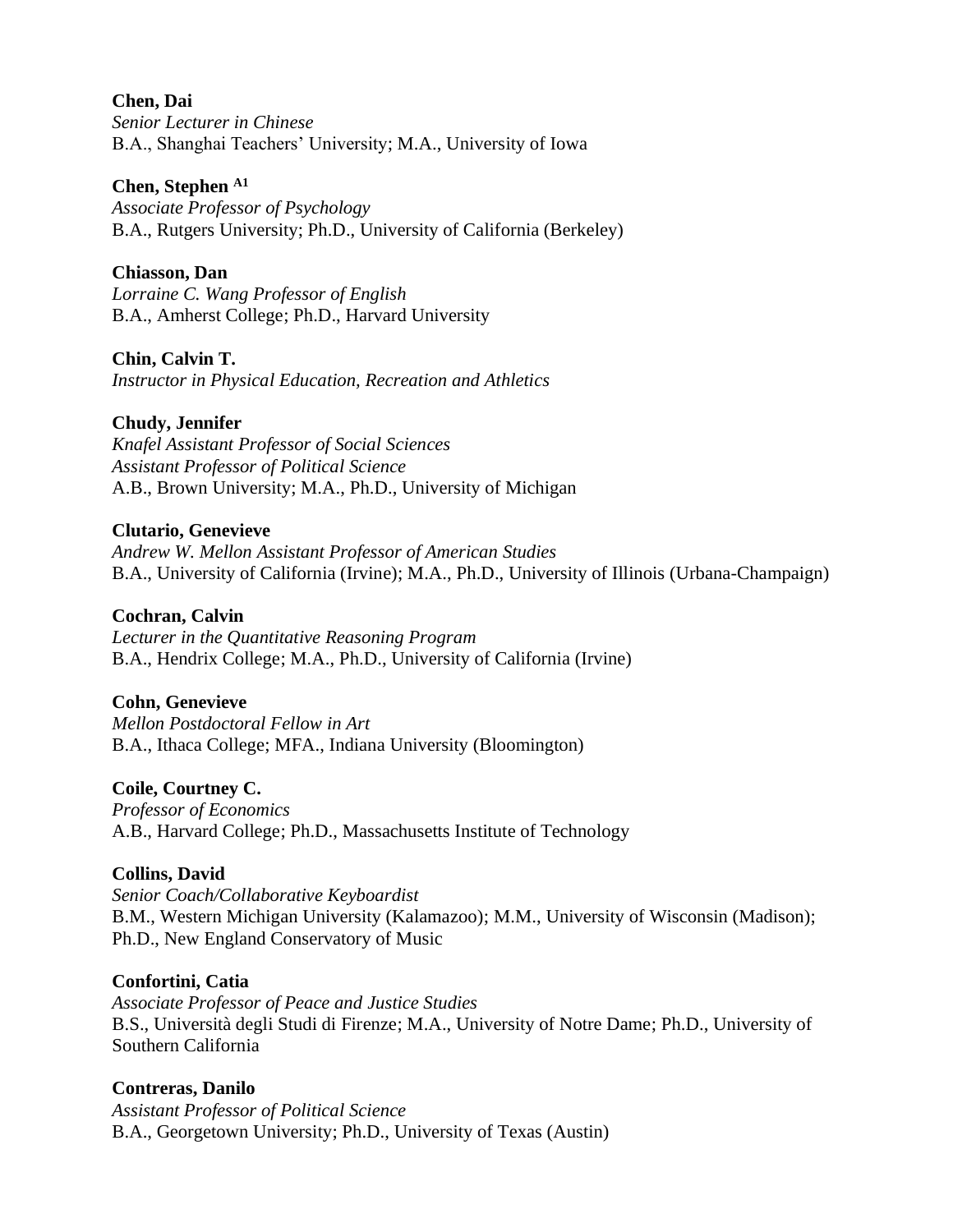### **Creef, Elena Tajima**

*Professor of Women's and Gender Studies* B.A., University of California (Riverside); M.A., University of California (Santa Barbara); Ph.D., University of California (Santa Cruz)

### **Cuba, Lee**

*Professor of Sociology* B.S., Southern Methodist University; M.A., M.Phil., Ph.D., Yale University

### **Cudjoe, Selwyn R.**

*Professor of Africana Studies* B.A., M.A., Fordham University; Ph.D., Cornell University

### **Cushman, Carrie**

*Visiting Lecturer in Art* B.A., Vanderbilt University; M.A., Ph.D., Columbia University

### **Cushman, Thomas <sup>A</sup>**

*Deffenbaugh de Hoyos Carlson Professor in the Social Sciences Professor of Sociology* B.A., Saint Michael's College; M.A., Ph.D., University of Virginia

### **Darling, Louise**

*Knafel Assistant Professor of Natural Sciences Assistant Professor of Biological Sciences* B.S., Johns Hopkins University; Ph.D., Rice University

#### **DaSilva, Kayla**

*Instructor in Physical Education, Recreation and Athletics* B.S.B.A., University of Massachusetts (Lowell)

#### **Datta, Venita A2**

*Professor of French and Francophone Studies* A.B., Bryn Mawr College; M.A., Ph.D., New York University

#### **Davis, Andrew**

*Lecturer in Computer Science* B.A., Yale University; M.A., University of Texas at Austin; M.S., Stanford University; Ph.D., University of Pennsylvania

#### **Davis, Elizabeth Pierce**

*Lecturer in Geosciences & Environmental Studies* B.A., Williams College; M.A., M.Phil., Ph.D., Columbia University

#### **de Bres, Helena**

*Associate Professor of Philosophy* B.A., Victoria University; M.A., Ph.D., Massachusetts Institute of Technology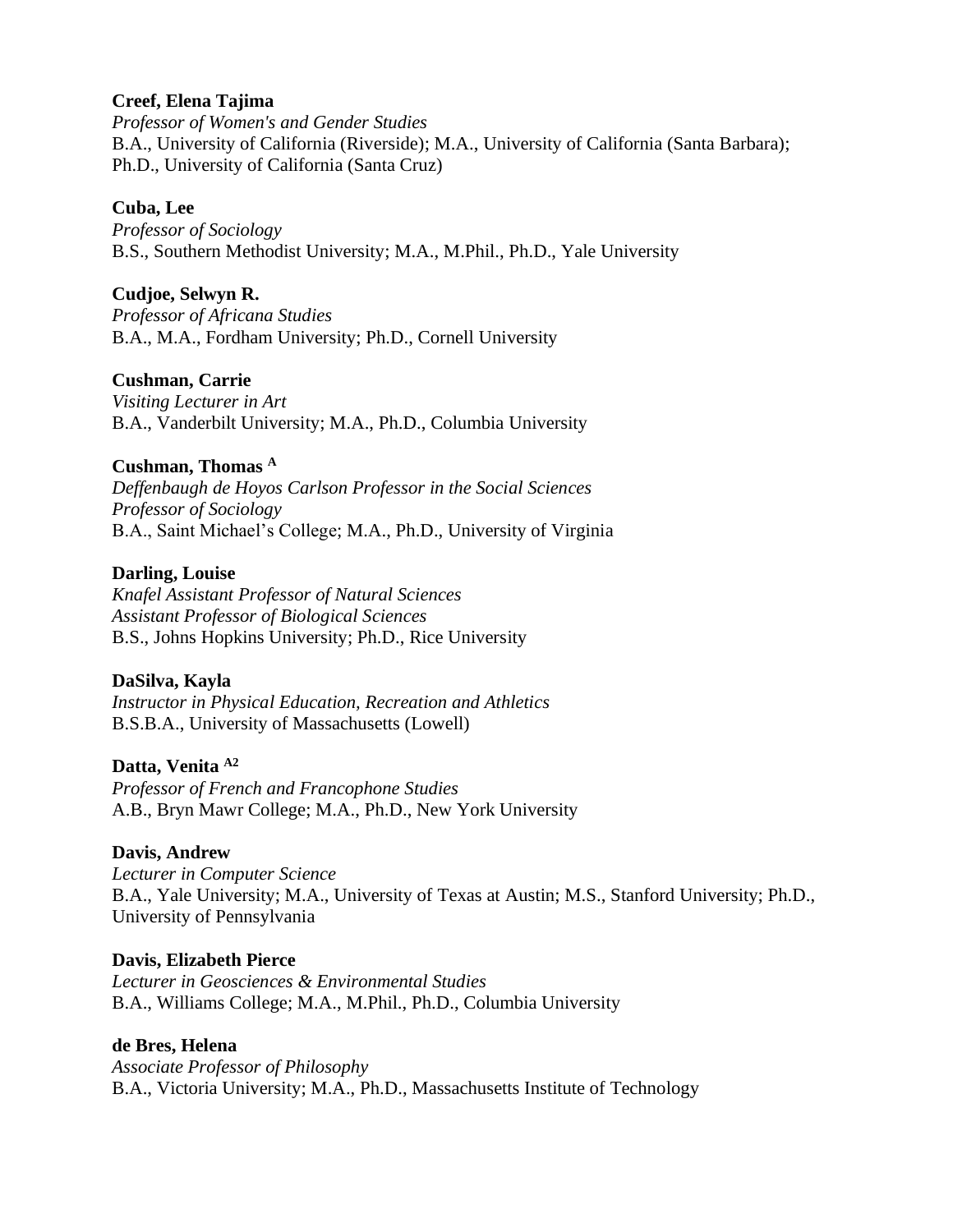### **Delacy, Richard**

*Lecturer in South Asia Studies* B.A., University of Melbourne (Australia); M.A., Monash University (Australia); M.A., Ph.D., University of Chicago

**Delcourt, Catherine R. A1** *Assistant Professor of Computer Science* B.A., Wellesley College; M.S., Ph.D., Georgia Institute of Technology

### **Dendere, Chipo**

*Assistant Professor of Africana Studies* B.A., Linfield College; M.A., Ph.D., Georgia State University

### **DeSombre, Elizabeth R.**

*Camilla Chandler Frost Professor of Environmental Studies* B.A., Oberlin College; Ph.D., Harvard University

### **Deveney, Christen**

*Associate Professor of Psychology* B.A., M.A., Ph.D., Harvard University

# **Deyette Werkema, Rachel**

*Visiting Lecturer in Economics* B.A., Wesleyan University; M.A., Ph.D., Harvard University

# **Diaz, Viriginia Gabriela**

*Music Performance Faculty in Violin* B.M., M.M., New England Conservatory of Music

# **Diesl, Alexander J.**

*Professor of Mathematics* B.A., M.A., Johns Hopkins University; Ph.D., University of California (Berkeley)

#### **Dill, Dawn**

*Instructor in Physical Education, Recreation and Athletics* B.S., M.S., Smith College

#### **Dix, Bonnie M.**

*PERA Associate Professor of the Practice* B.S., University of Vermont; M.S., University of Tennessee (Knoxville)

#### **Doe, Nicholas K.**

*Senior Instructor in Chemistry Laboratory* B.A., M.S., University of California (Santa Cruz); M.A., Stanford University

# **Dolce, Jocelyne L.**

*Senior Instructor in Biological Sciences Laboratory* B.Sc., M.Sc., University of Rhode Island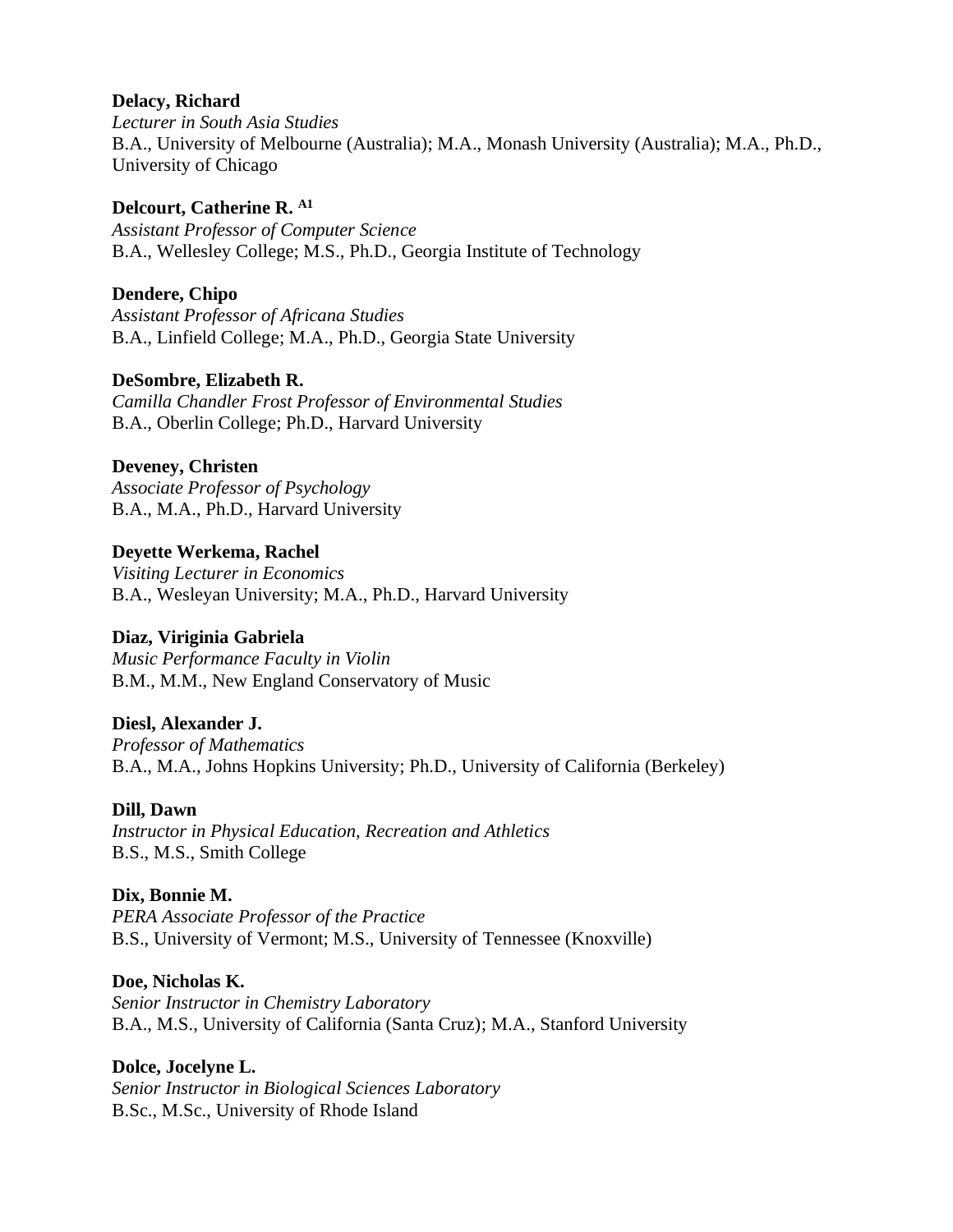# **Dougherty, Carol**

*Professor of Classical Studies* B.A., Stanford University; M.A., University of California (Santa Barbara); M.A., Ph.D., Princeton University

# **Duprey, Thomas**

*Music Performance Faculty in Jazz and Classical Trumpet* B.M., Crane School of Music; M.M., New England Conservatory

# **Elkins, Sharon K. <sup>A</sup>**

*Professor of Religion* B.A., Stetson University; M.T.S., Harvard Divinity School; Ph.D., Harvard University

# **Ellis, Bethany**

*Director of Athletics and Chair of Department of Physical Education, Recreation and Athletics* B.A., Yale University; M.Ed., Providence College

# **Ellison, Susan H.**

*Associate Professor of Anthropology* B.A., Washington University; M.T.S., Harvard Divinity School; A.M., Ph.D., Brown University

# **Elmore, Donald E.**

*Michael and Denise Kellen '68 Chair in the Sciences Professor of Chemistry* B.A., Grinnell College; Ph.D., California Institute of Technology

# **Epsteyn, Alla L.**

*Senior Lecturer in Russian*  M.A., Moscow University; Ph.D., Academy of Sciences Institute of World History (Russia)

# **Esielionis, Allyson**

*Instructor in Physical Education, Recreation and Athletics* B.A., Salve Regina University

# **Fernandez, Oscar E. <sup>A</sup>**

*Class of 1966 Associate Professor of Mathematics* B.A., B.S., University of Chicago; Ph.D., University of Michigan (Ann Arbor)

# **Fisher, Paul**

*Professor of American Studies* A.B., Harvard College; B.A., M.A., Trinity College (Cambridge); M.A., M.Phil., Ph.D., Yale University

# **Fisher, Sabriya <sup>A</sup>** *Diana Chapman Walsh Assistant Professor of Cognitive and Linguistic Sciences* B.A., Binghamton University; M.S., University of Lyon; Ph.D., University of Pennsylvania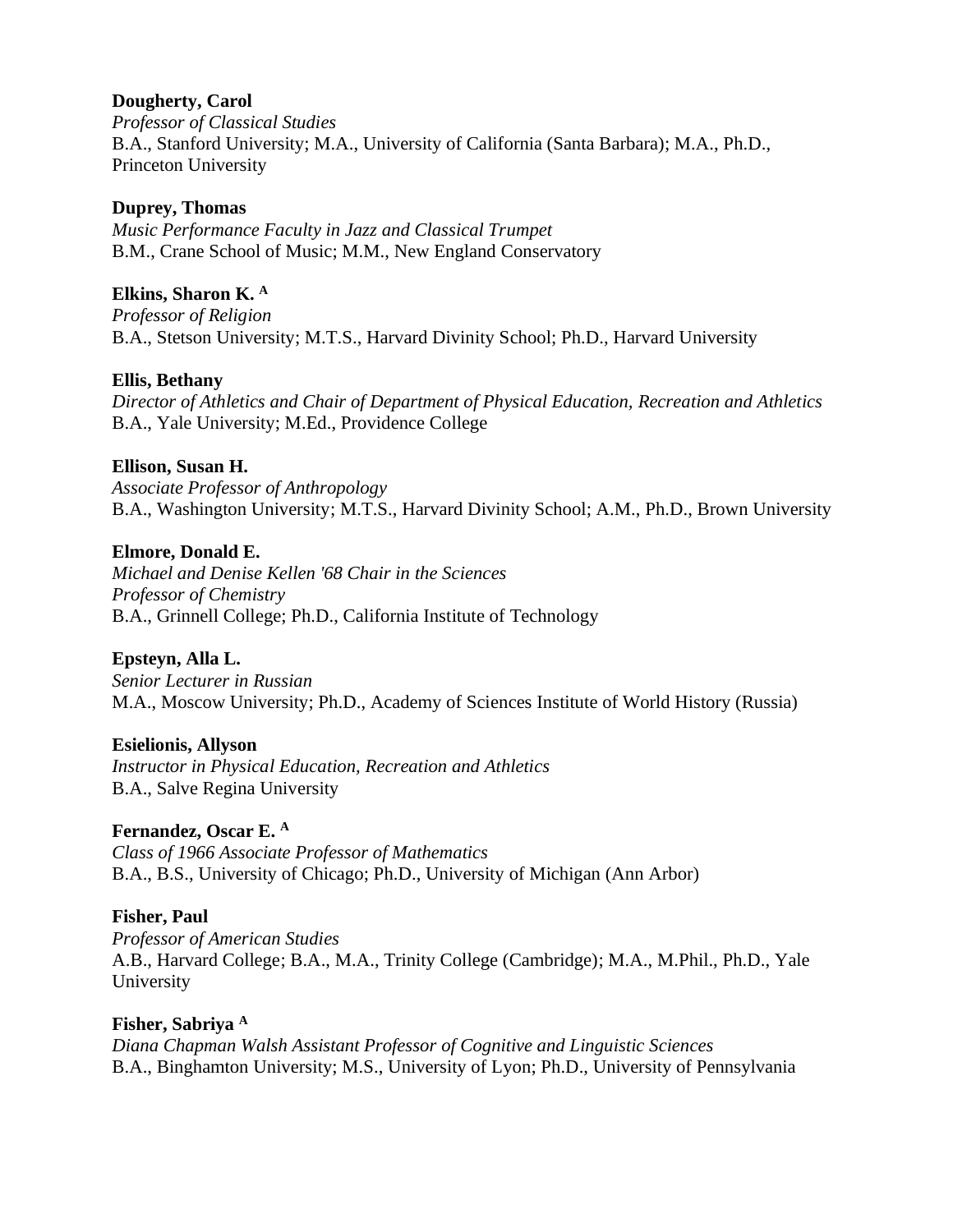### **Fitzpatrick, Liseli**

*Visiting Lecturer in Africana Studies* B.A., M.A., Ph.D., The Ohio State University

#### **Flynn, Nolan T.**

*Associate Professor of Chemistry* B.A., St. Olaf College; Ph.D., University of Illinois

# **Fontijn, Claire**

*Phyllis Henderson Carey Professor of Music* B.A., Oberlin College; Certificate, The Royal Conservatory of The Hague; M.A., Ph.D., Duke University

### **Frade, Katelyn**

*Instructor in Physical Education, Recreation and Athletics* B.S., Wheelock College

### **Freas, Debra**

*Visiting Lecturer in Classical Studies* B.A., University of Texas (Austin); Ph.D., University of California (Irvine)

### **Freed, Rita**

*Visiting Lecturer in Art* B.A., Wellesley College; M.A., Ph.D., Institute of Fine Arts, New York University

# **French, Richard G. A2**

*Louise Sherwood McDowell and Sarah Frances Whiting Professor of Astrophysics Professor of Astronomy* B.A., M.S., Ph.D., Cornell University

#### **Friedman, Alice T. A1**

*Grace Slack McNeil Professor of American Art Professor of Art* A.B., Radcliffe College; M.Phil., University of London; Ph.D., Harvard University

#### **Fuchs, Susanne**

*Visiting Lecturer in German Studies* M. Phil., University of Vienna; Ph.D., New York University

#### **Ganne-Schiermeier, Marie-Cécile**

*Lecturer in French and Francophone Studies* M.A., Ph.D., Boston University

#### **Gartner, Corinne A. A1**

*Associate Professor of Philosophy* B.A., M.A., Stanford University; Ph.D., Princeton University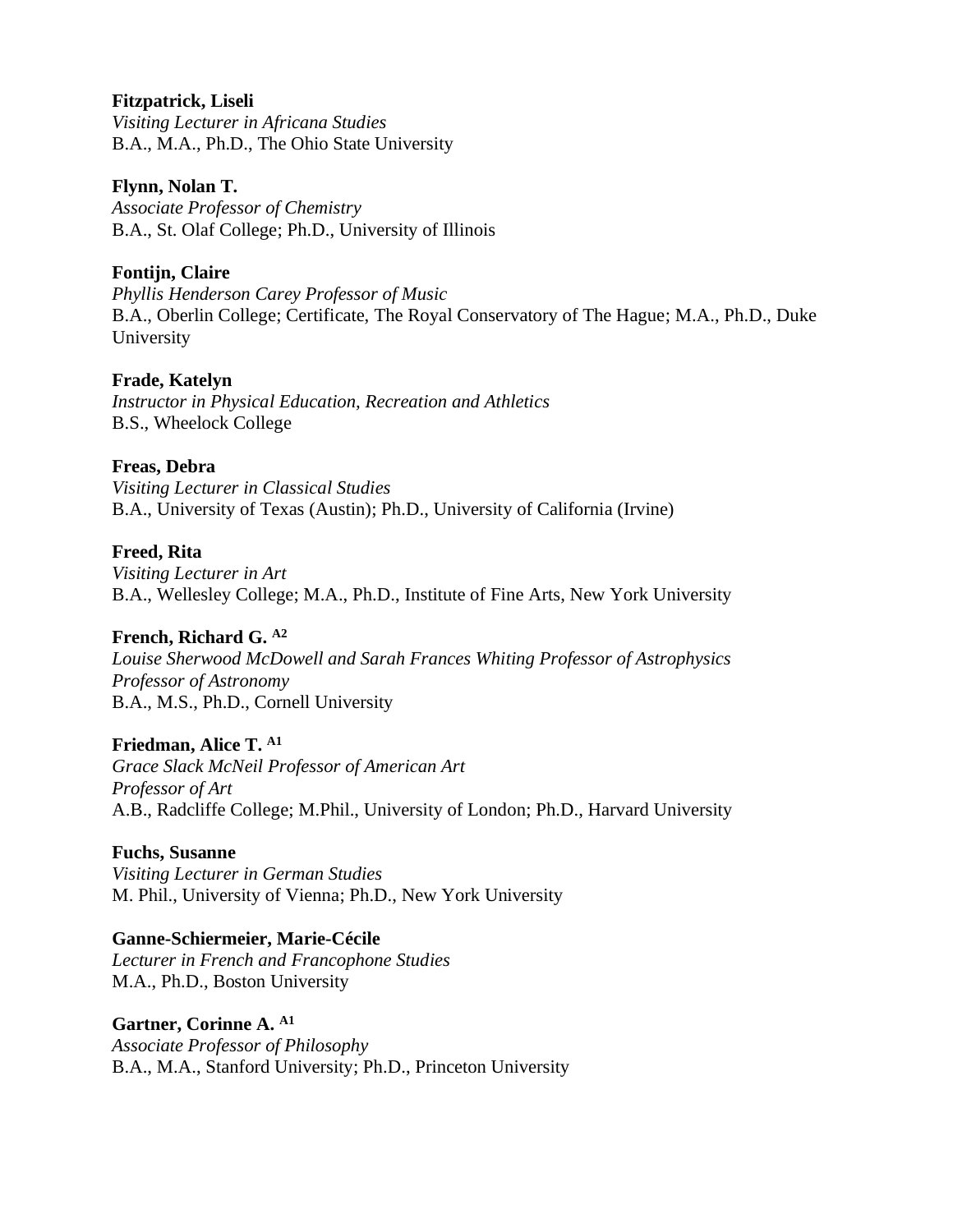### **Geller, Barbara**

*Professor of Religion* A.B., Princeton University; M.A., Ph.D., Duke University

### **Giersch, C. Pat <sup>A</sup>**

*Professor of History* B.A., Dartmouth College; Ph.D., Yale University

# **Gifford, Beth**

*Instructor in Physical Education, Recreation and Athletics* B.S., Northeastern University

# **Gilbert, Kathleen W.**

*Instructor in Geosciences Laboratory* B.A., Smith College; M.S., University of Miami

# **Gilhuly, Catherine Keane <sup>A</sup>**

*Professor of Classical Studies* B.A., Wesleyan University; M.A., Ph.D., University of California (Berkeley)

#### **Gleason, Tracy R.** *Professor of Psychology* A.B., Dartmouth College; Ph.D., University of Minnesota

**Gobes, Sharon M. H.** *Associate Professor of Neuroscience* B.Sc., M.Sc., Leiden University; Ph.D., Utrecht (The Netherlands)

# **Goddard, Stacie <sup>A</sup>**

*Mildred Lane Kemper Professor of Political Science Faculty Director, Madeleine Korbel Albright Institute for Global Affairs* A.B., University of Chicago; M.A., M.Phil., Ph.D., Columbia University

# **Goldschmitt, K.E.**

*Assistant Professor of Music* B.A., University of California (Los Angeles); M.A., University of California (San Diego); Ph.D., University of California (Los Angeles)

# **González, Octavio R. <sup>A</sup>**

*Associate Professor of English* B.A., Swarthmore College; M.A., Pennsylvania State University; M.A., Ph.D., Rutgers University

# **Goree, Robert**

*Associate Professor of Japanese* B.A., Westmont College; M.A., Columbia University; M.A., M.Phil., Ph.D., Yale University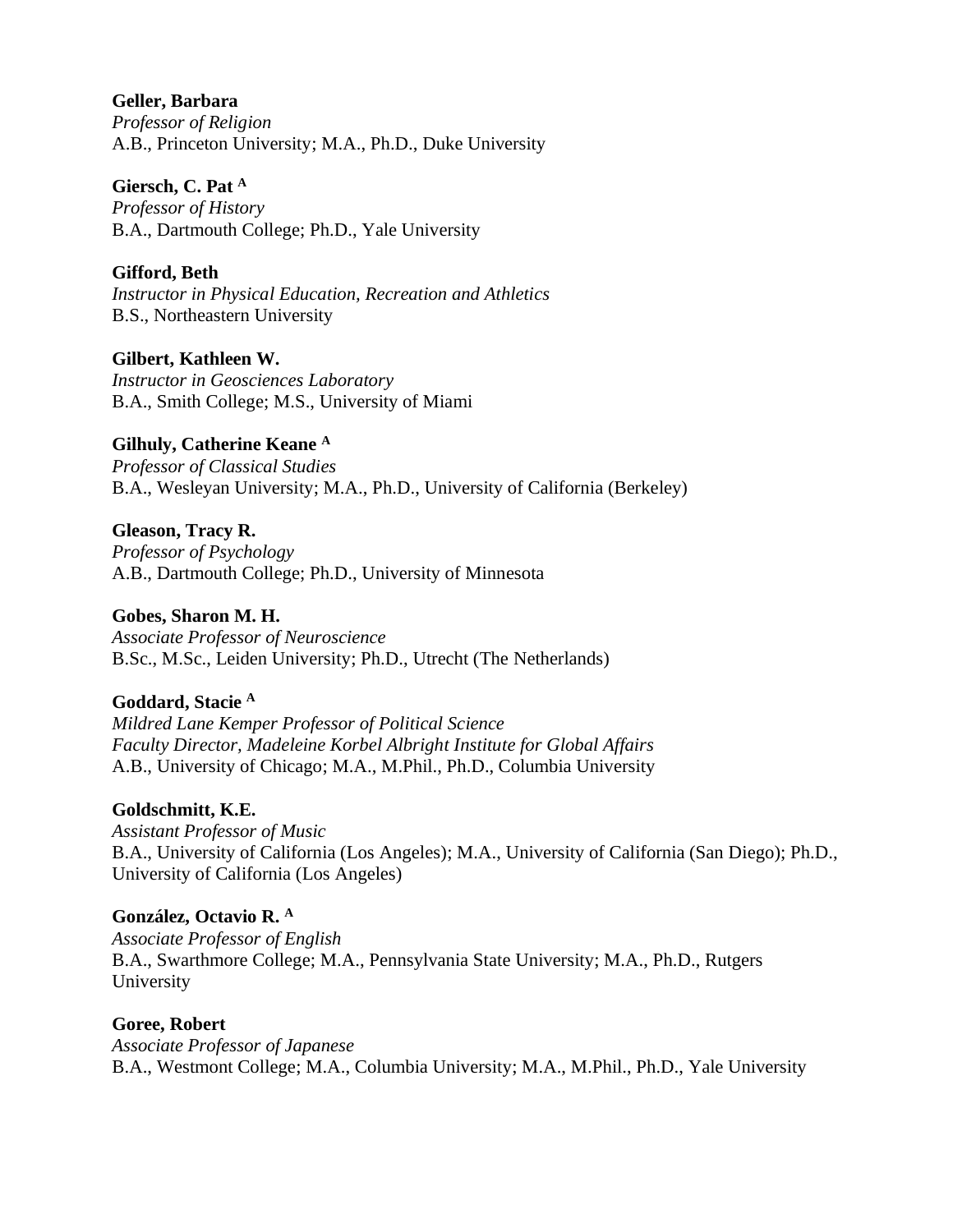#### **Goss, John**

*Assistant Professor of Biological Sciences* B.S., Rhodes College; M.Phil., Ph.D., Yale University

#### **Graham, Lisa**

*Evelyn Barry Director of the Choral Program Lecturer in Music* B.A., Sonoma State College; M.M., D.M.A., University of Southern California

### **Grande, Cori**

*Instructor in Physical Education, Recreation and Athletics*

# **Grandjean, Katherine**

*Associate Professor of History* B.A., Yale University; Ph.D., Harvard University

# **Grattan, Laura**

*Jane Bishop '51 Associate Professor of Political Science* B.A., College of William and Mary; M.A., Ph.D., Duke University

### **Greenblatt, Rich**

*Music Instructor in Vibraphone* B.M., Manhattan School of Music; M.M., University of Massachusetts (Lowell)

### **Greene, Nikki A. <sup>A</sup>**

*Associate Professor of Art* B.A., Wesleyan University; M.A., Ph.D., University of Delaware

# **Greer, Brenna W.**

*Associate Professor of History* B.A., Beloit College; M.A., Ph.D., University of Wisconsin (Madison)

# **Griffith, Alden**

*Associate Professor of Environmental Studies* B.A., Wesleyan University; Ph.D., University of California (Santa Cruz)

# **Grote, Simon A1**

*Associate Professor of History* A.B., Harvard University; M.Phil., Cambridge University; M.A., Ph.D., University of California (Berkeley)

# **Gunther, Scott E. A1**

*Professor of French and Francophone Studies* B.A., Cornell University; D.E.A., Ecole Normale Superieure & Ecole des Hautes Etudes en Sciences Sociales; J.D., Ph.D., New York University

# **Gutiérrez, Julia**

*Visiting Lecturer in Women's & Gender Studies* B.A., Northeastern Illinois University; M.A., University of Wisconsin (Madison)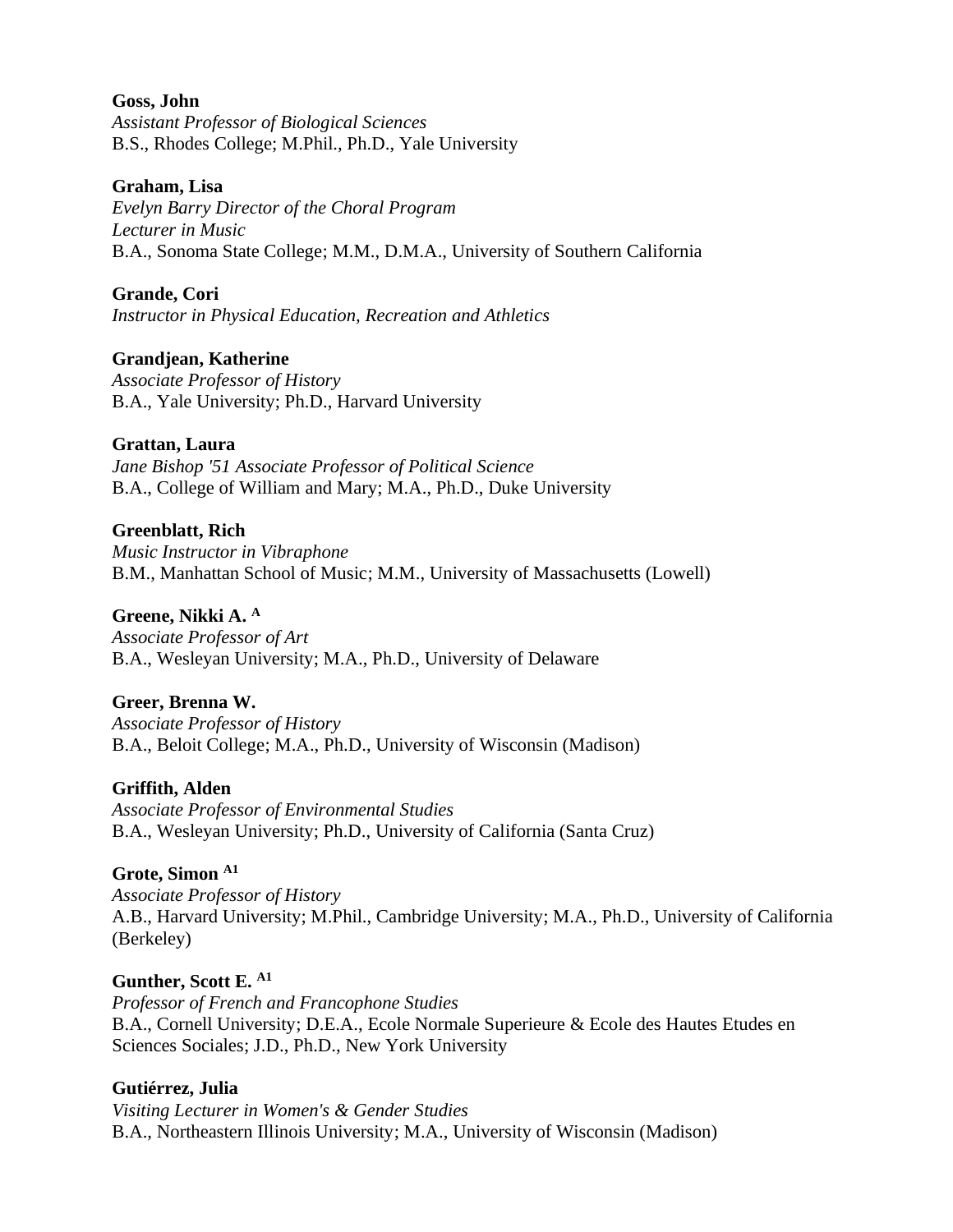#### **Gutierrez, Nicholaus**

*Assistant Professor of Cinema & Media Studies*  B.A., College of William & Mary; M.A., New York University; Ph.D., University of California (Berkeley)

#### **Gužauskytė, Evelina** *Associate Professor of Spanish* B.A., Middlebury College; M.A., M.Phil., Ph.D., Columbia University

**Hagimoto, Koichi A2** *Associate Professor of Spanish* B.A., Soka University of America; M.A., Ph.D., University of Pittsburgh

# **Hajj, Nadya S.**

*Whitehead Associate Professor of Critical Thought Associate Professor of Peace & Justice Studies* B.A., University of Virginia; M.A., Ph.D., Emory University

# **Hall, Mona Lambracht**

*Senior Instructor in Chemistry Laboratory* B.A., Russell Sage College; Ph.D., Tufts University

# **Hall, Nancy Abraham**

*Senior Lecturer in Spanish* B.A., Smith College; M.A., Ph.D., Harvard University

# **Hall, Katherine L.**

*Distinguished Senior Lecturer in Physics*  B.A., Wellesley College; M.S., Ph.D., Massachusetts Institute of Technology

# **Hamilton, Mark**

*Music Instructor in Trombone and Jazz Trombone* B.M. University of Delaware; M.Mus., New England Conservatory of Music

# **Hampton, Neal Louis**

*Conductor, Brandeis-Wellesley Orchestra* B.M., Eastman School of Music; M.M., Boston University

# **Hans, Anjeana K. A1**

*Associate Professor of German Studies* A.B., M.A., Ph.D., Harvard University

# **Harrison, Emily**

*Visiting Lecturer in Women's & Gender Studies* B.A., Harvard College; M.S., Harvard School of Public Health; Ph.D., Harvard University

# **Hawes, Kenneth S.**

*Senior Lecturer in Education* B.S., Massachusetts Institute of Technology; Ed.M., Ed.D., Harvard University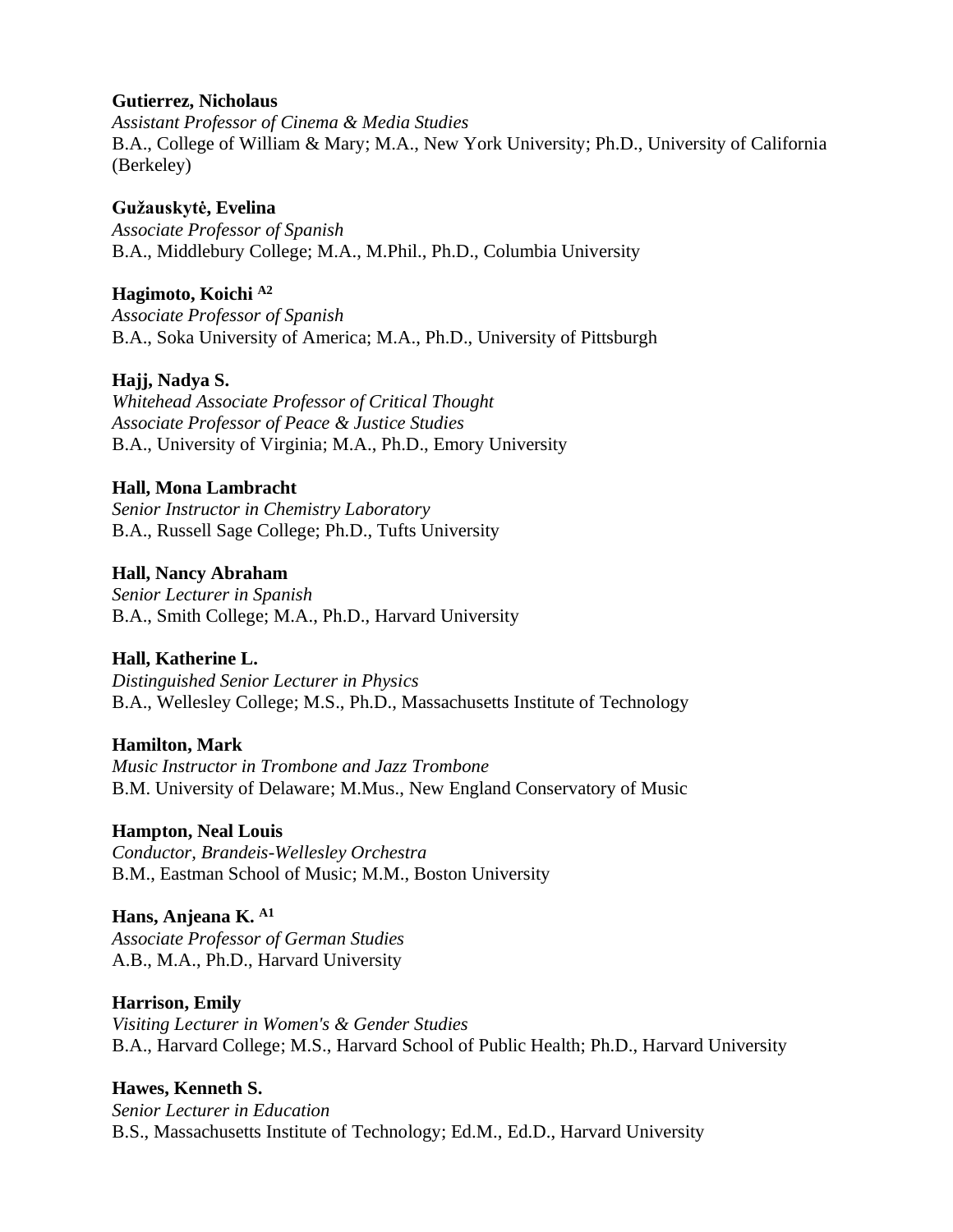#### **Henry, Mark S.**

*Senior Music Performance Faculty in Double Bass* B.M., Berklee College of Music; M.M., University of Massachusetts (Lowell)

#### **Herbst, Jean**

*Senior Instructor in Computer Science Laboratory* B.S., University of Wisconsin (Madison); M.S., University of Rhode Island

#### **Hertz, Rosanna**

*Class of 1919 - 50th Reunion Professor of Sociology and Women's and Gender Studies* B.A., Brandeis University; M.A., Ph.D., Northwestern University

#### **Hickey, Alison**

*Associate Professor of English* A.B., Harvard and Radcliffe Colleges; M.A., M.Phil., Ph.D., Yale University

#### **Hida-Battaglia, Kyoko**

*Music Instructor in Oboe* B.M., Tokyo College of Music; M.M., New England Conservatory of Music

#### **Hildreth, Ellen C.**

*Professor of Computer Science* B.S., M.S., Ph.D., Massachusetts Institute of Technology

#### **Hilt, Eric A1**

*Professor of Economics* A.B., Occidental College; M.Phil., Ph.D., Columbia University

#### **Hirschhorn, Philip Steven**

*Professor of Mathematics* B.S., Brooklyn College of City University of New York; Ph.D., Massachusetts Institute of Technology

#### **Hodge, Thomas Peter**

*Professor of Russian* B.A., Pomona College; M.A., Oxford University; A.M., Ph.D., Stanford University

#### **Hodgkinson, Randall**

*Music Performance Faculty in Piano* B.M., M.M., New England Conservatory of Music

#### **Hoffmann, Russell A.**

*Music Instructor in Jazz Piano* B.M., University of Texas; M.Ed., Cambridge College

#### **Holmes, Lauren**

*Newhouse Visiting Professor of Creative Writing* B.A., Wellesley College; M.F.A., Hunter College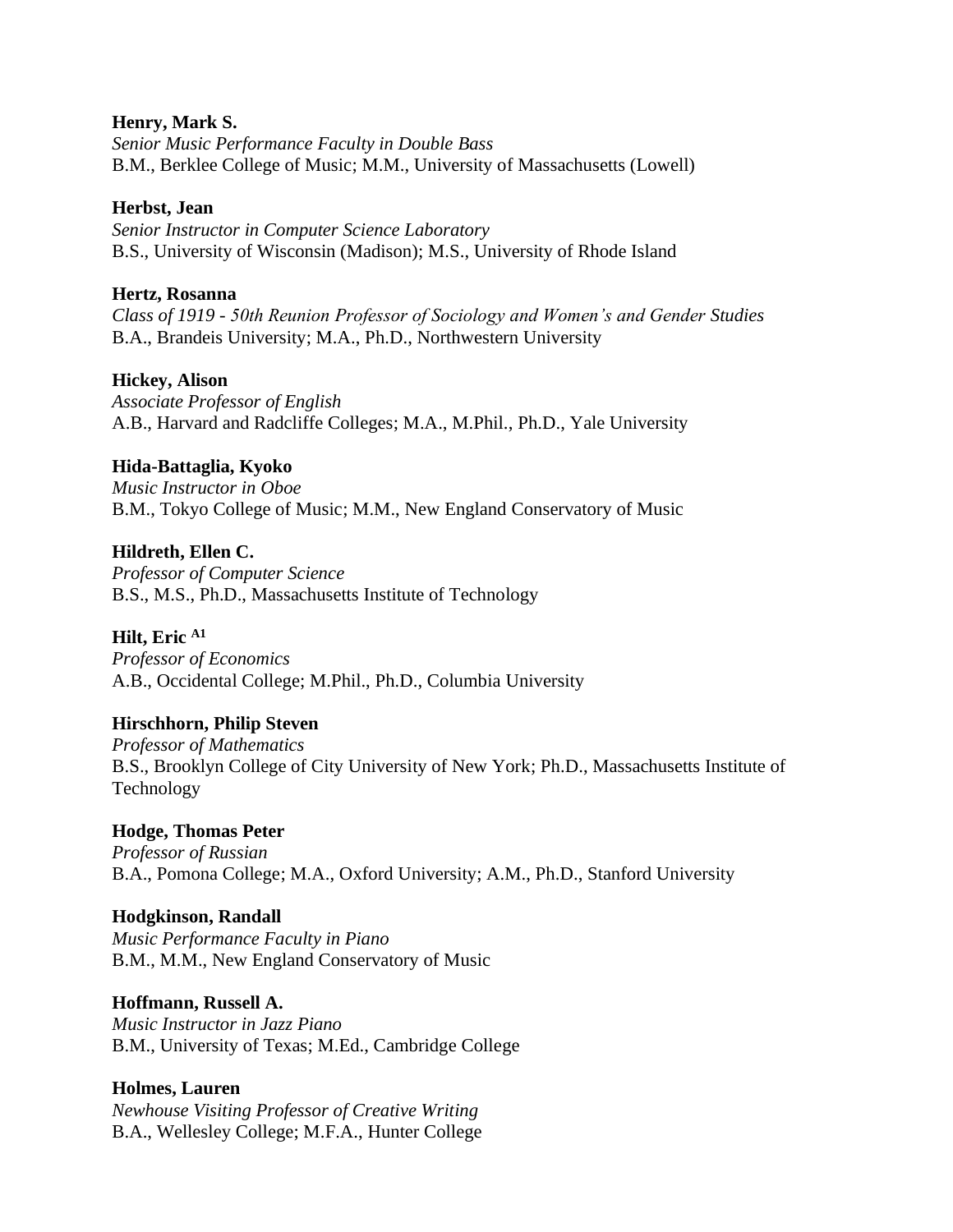#### **Hong, Soo**

*Associate Professor of Education* B.A., M.T., University of Virginia; Ed.D., Harvard University

### **Howland, Janie E.**

*Senior Lecturer in Theatre Studies*  B.A., University of Pennsylvania; M.F.A., Brandeis University

### **Hu, Yue**

*Professor of Physics* B.S., Beijing University; M.S., Ph.D., Cornell University

### **Huang, Adrian**

*Instructor in Chemistry Laboratory* B.A., Xiantang University; Ph.D., University of California (Los Angeles)

### **Huhn, Franziska**

*Music Instructor in Harp* B.M., Boston University; M.Mus., New England Conservatory of Music

### **Hwang, Eun Ha**

*Visiting Lecturer in Korean* B.A., Inha University; M.A., Yonsei University; M.A., Fuller Theological Seminary; Ph.D., Yonsei University

# **Igrejas, Antonio M.A.**

*Lecturer in Portuguese* B.A., University of Massachusetts (Dartmouth); M.A., Ph.D., University of Massachusetts (Amherst)

#### **Imber, Jonathan B.** *Jean Glasscock Professor of Sociology* B.A., Brandeis University; M.A., Ph.D., University of Pennsylvania

# **Ingallinella, Laura**

*Mellon Postdoctoral Fellow in Italian Studies & English* B.A., M.A., University of Catania (Italy); Ph.D., Scuola Normale Superiore (Italy)

# **Jarrard, Eric**

*Elisabeth Luce Moore Postdoctoral Fellow in Religion* B.A., Virginia Commonwealth University; M.T.S., Emory University; Th.D., Harvard University

#### **Jeffries, Michael**

*Class of 1949 Professor in Ethics Professor of American Studies Dean of Academic Affairs* A.B., Swarthmore College; Ph.D., Harvard University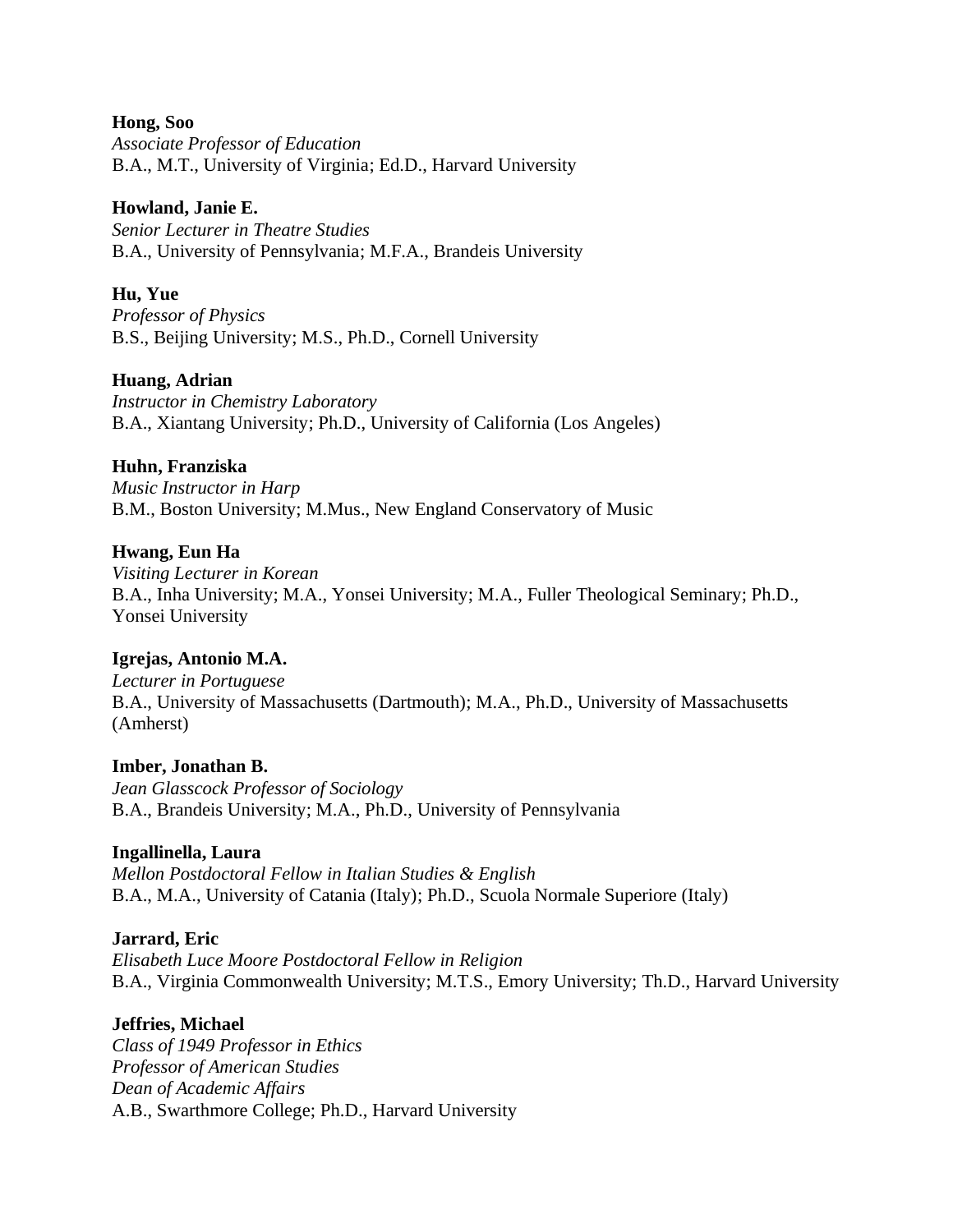#### **Jennings, Philip**

*PERA Assistant Professor of the Practice* B.A., Hamilton College; M.Ed., College of New Jersey

#### **Jeppesen, Laura**

*Senior Music Performance Faculty in Viola da Gamba* B.A., Wheaton College; M.M., Yale University

### **Johnson, Althea**

*Instructor in Physical Education, Recreation and Athletics* B.S., Abilene Christian University

### **Johnson, Doug**

*Coach/Collaborative Keyboardist in Music* B.M., Michigan State University; M.M., New England Conservatory of Music

#### **Johnson, Erica**

*Music Instructor in Organ and Harpsichord and College Organist* B.M., Oberlin College and Oberlin Conservatory of Music; M.Mus., New England Conservatory of Music; D.M.A., Eastman School of Music

#### **Johnson, Jeannine**

*Senior Lecturer in the Writing Program* B.A., Haverford College; Ph.D., Yale University

# **Johnson, Jenny Olivia <sup>A</sup>**

*Associate Professor of Music* B.A., Barnard College; M.M., Manhattan School of Music; Ph.D., New York University

# **Johnson, Paula A.**

*President Professor of Women's Health Studies* B.A., Harvard Radcliffe Colleges; M.P.H., Harvard School of Public Health; M.D., Harvard Medical School

# **Jones, Kristina Niovi**

*Director, Wellesley College Botanic Gardens Adjunct Assistant Professor of Biological Sciences* B.S., Stanford University; Ph.D., University of California

#### **Joseph, William A.**

*Professor of Political Science* B.A., Cornell University; M.A., Ph.D., Stanford University

#### **Joskowicz, Claudia <sup>A</sup>**

*Assistant Professor of Art*  B.A., University of Houston; M.F.A., New York University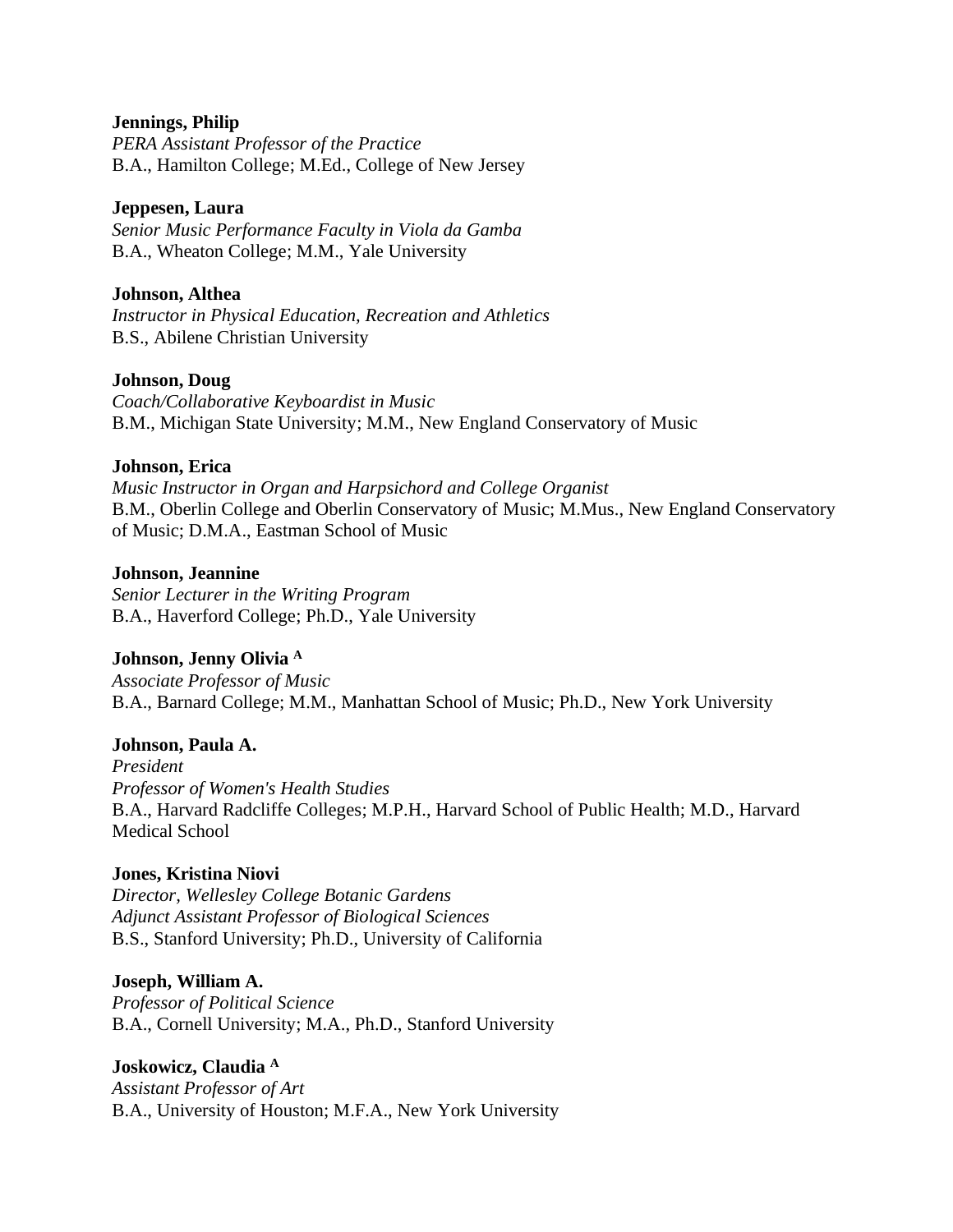### **Joyce, Joseph P.**

*M. Margaret Ball Professor of International Relations Professor of Economics* B.S.F.S., Georgetown University; M.A., Ph.D., Boston University

#### **Kakavouli, Stella**

*Senior Instructor in Computer Science Laboratory* B.S., National Technical University (Athens, Greece); M.S., Brown University

### **Kaliner, Matthew**

*Lecturer in Sociology* B.A., Brandeis University; Ph.D., Harvard University

### **Kapteijns, Lidwien**

*Elizabeth Kimball Kendall and Elisabeth Hodder Professor of History* B.A., Universiteit van Amsterdam; M.A., University of London; Doctoraal, Ph.D., Universiteit van Amsterdam

### **Karakasidou, Anastasia**

*Professor of Anthropology* B.A., College of Wooster; M.A., Brandeis University; M.A., Bryn Mawr College; M.Phil., Ph.D., Columbia University

#### **Katz, Hilary Rose**

*Visiting Lecturer in Biological Sciences* B.A., Mount Holyoke College; Sc.M., Ph.D., University of Chicago

# **Keane, Margaret**

*Denise Kellen '68 Professor in the Health Sciences Professor of Psychology* A.B., Harvard College; Ph.D., Massachusetts Institute of Technology

#### **Kelley, Morgan**

*Instructor in Physical Education, Recreation and Athletics* B.E., University of Guelph

#### **Kerr, Megan**

*Katharine and Claudine Malone '63 Professor of Mathematics* B.A., Wellesley College; Ph.D., University of Pennsylvania

#### **Kerr, Sari**

*Senior Research Scientist, Wellesley Centers for Women Lecturer in Economics* Diploma in Economics, University of Kent at Canterbury; M.A., Ph.D., University of Jyvaskyla, Finland

#### **Keskin, Pinar**

*Associate Professor of Economics* B.A., Bilkent University; M.A., M. Phil., Ph.D., Yale University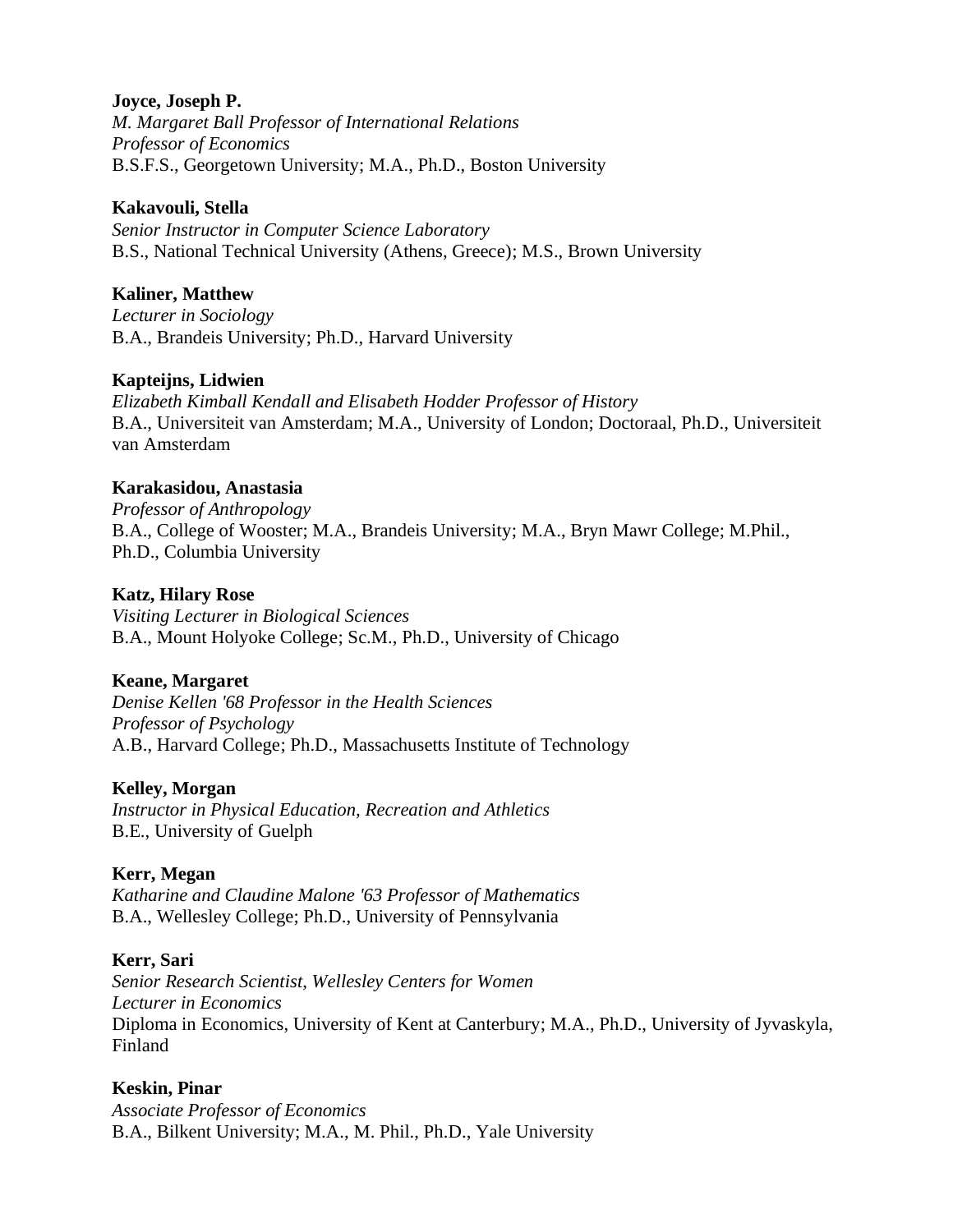#### **Kim, Yoolim**

*Visiting Lecturer in Cognitive & Linguistic Sciences* B.A., Wellesley College; M.Phil., Ph.D., University of Oxford

#### **Kirby, Steve**

*Senior Music Performance Faculty in Jazz Guitar* B.A., Berklee College of Music; M.M. University of Massachusetts (Amherst)

#### **Klepac-Ceraj, Vanja A1**

*Associate Professor of Biological Sciences* B.S., Beloit College; Ph.D., Massachusetts Institute of Technology

### **Ko, Yu Jin**

*Professor of English* B.A., Columbia University; M.A., Cambridge University (Clare College); Ph.D., Yale University

### **Kodera, T. James**

*Professor of Religion* B.A., Carleton College; M.A., M.Phil., Ph.D., Columbia University

### **Königer, Martina**

*Adjunct Assistant Professor of Biological Sciences* Diploma, Ph.D., University of Würzburg (Germany)

#### **Kroll, Jennifer A.**

*PERA Associate Professor of the Practice* B.S., Northwestern University; M.S., University of Kentucky

#### **Krontiris, Elizabeth**

*Visiting Lecturer in the Writing Program* B.A., M.A., University of Chicago; M.A., M.Phil., Ph.D., Yale University

#### **Kulik-Johnson, Kyra**

*Lecturer in Psychology* B.A., Boston College; Ed.M., Harvard University Graduate School of Education; Ph.D., Boston College

# **Kuscher, Brian K.**

*PERA Associate Professor of the Practice* B.A., Franklin Pierce University; M.A., Concordia University

#### **Lambert, Josh**

*Sophia Moses Robison Associate Professor of Jewish Studies and English* A.B., Harvard College; Ph.D., University of Michigan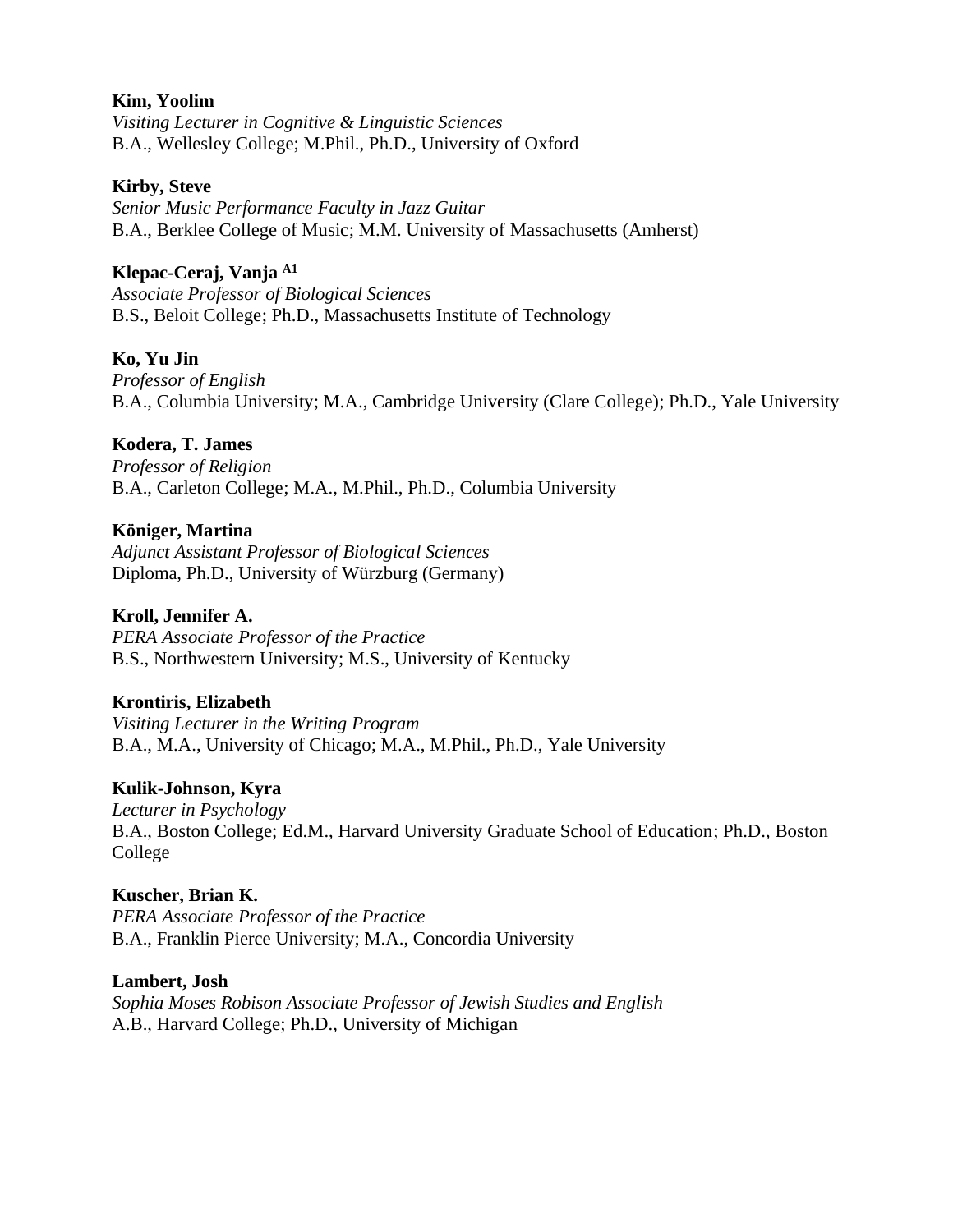### **Landau, Aaron**

*Mellon Postdoctoral Fellow in Philosophy* B.A., University of British Columbia; M.Phil., University of Hong Kong; Ph.D., Columbia University

# **Landeros, Kathya**

*Knafel Assistant Professor of Humanities Assistant Professor of Art* B.A., Vassar College; M.F.A., Massachusetts College of Art and Design

# **Lange, Karen A2**

*Theresa Mall Mullarkey Associate Professor of Mathematics* B.A., Swarthmore College; M.S., Ph.D., University of Chicago

### **Langone, Steve**

*Senior Music Performance Faculty in Jazz-Rock-Latin Drums* B.A., Berklee College of Music

### **Lauer, Joseph**

*Lecturer in Mathematics* B.Math., University of Waterloo; M.Sc., McGill University; Ph.D., Yale University

#### **Laviosa, Flavia**

*Senior Lecturer in Italian Studies* B.A., University of Bari (Italy); M.S., University of Edinburgh; M.A., Ph.D., State University of New York (Buffalo)

# **Lee, Michelle C.**

*Andrew W. Mellon Assistant Professor of French and Francophone Studies* B.A., M.A., University of California (Santa Cruz); Ph.D., University of California (Los Angeles)

#### **Lee, Min Joo**

*Visiting Lecturer in Women's & Gender Studies* B.A., Williams College; M.A., Ph.D., University of California (Los Angeles)

#### **Lee, Sohie**

*Senior Instructor in Computer Science Laboratory* B.S., Cornell University; M.S., Stanford University; Ph.D., University of California (San Diego)

# **Lee, Sun-Hee**

*Professor of Korean* B.A., M.A., Ph.D., Yonsei University; Ph.D., Ohio State University

#### **Lee, Yoon Jin**

*Visiting Lecturer in Political Science* A.B., A.M., Ph.D., Harvard University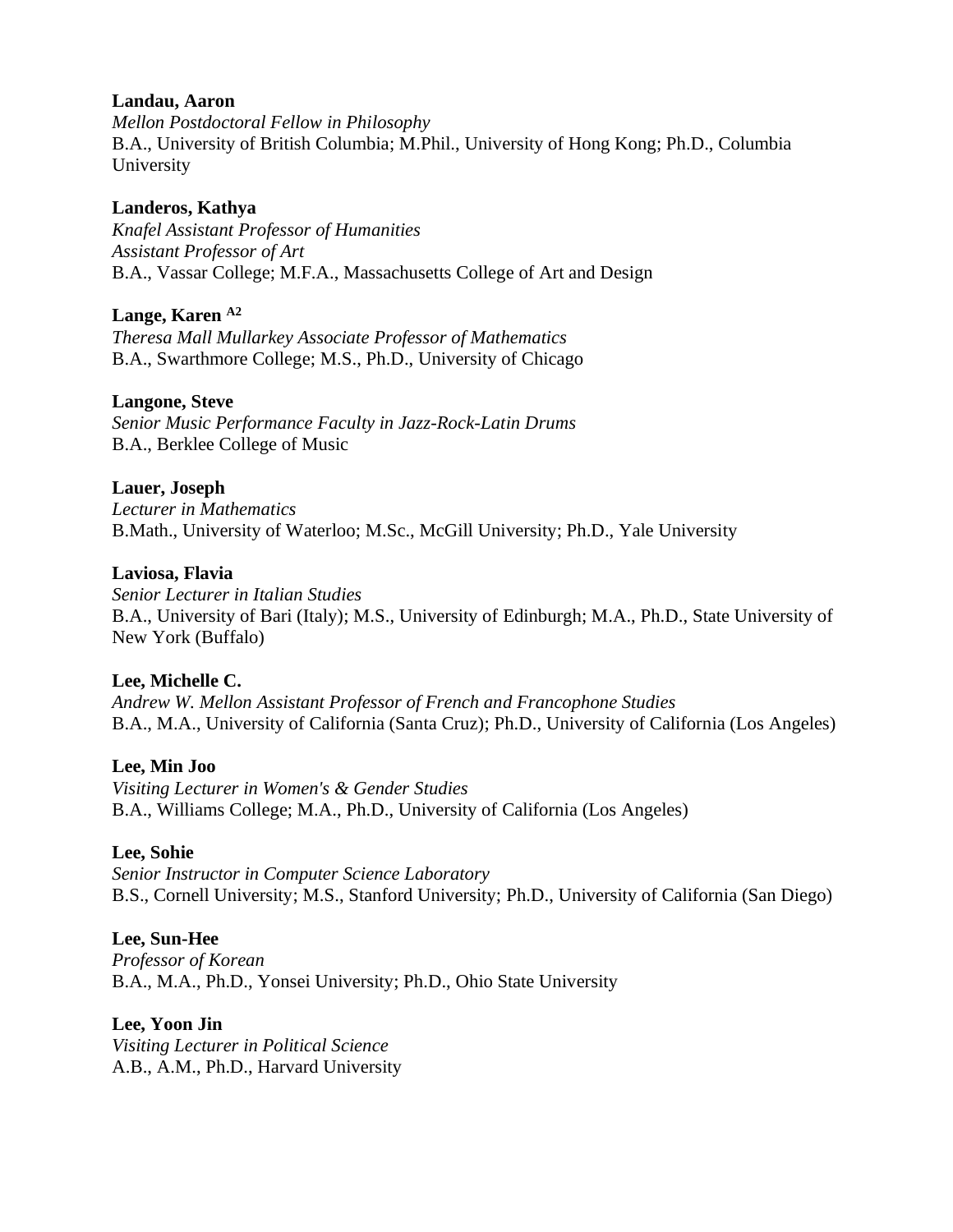**Lee, Yoon Sun** *Professor of English* A.B., Harvard College; Ph.D., Yale University

**Lekas, Callie**

*PERA Assistant Professor of the Practice* B.A., Wellesley College; M.A., University of Massachusetts (Amherst)

**Lerner, Ada <sup>A</sup>** *Assistant Professor of Computer Science* B.A., Amherst College; M.S., Ph.D., University of Washington

# **Levine, Phillip**

*Katharine Coman and A. Barton Hepburn Professor of Economics* B.S., M.S., Cornell University; Ph.D., Princeton University

### **Levitt, Peggy**

*Professor of Sociology* B.A., Brandeis University; M.S., Columbia University; Ph.D., Massachusetts Institute of Technology

### **Li, Peggy**

*Visiting Lecturer in Psychology* S.B., Massachusetts Institute of Technology; Ph.D., University of Pennsylvania

#### **Lindauer, David**

*Stanford Calderwood Professor of Economics* B.S., City College of City University of New York; A.M., Ph.D., Harvard University

#### **Liu, Heping**

*Associate Professor of Art* B.A., Guangzhou Institute of Foreign Languages (China); M.A., Southern Methodist University; M.A., M.Phil., Ph.D., Yale University

#### **Lucas, Margery**

*Professor of Psychology and Cognitive and Linguistic Sciences* B.S., Pennsylvania State University; M.S., Ph.D., University of Rochester

#### **Lynch, Kathryn L. A2**

*Katharine Lee Bates and Sophie Chantal Hart Professor of English* B.A., Stanford University; M.A., Ph.D., University of Virginia

#### **Lynch-McDonnell, Leo**

*Accompanist/Coach in Music*

# **Lynn-Davis, Barbara**

*Lecturer in Art* B.A., Brown University; M.A., Williams College; Ph.D., Princeton University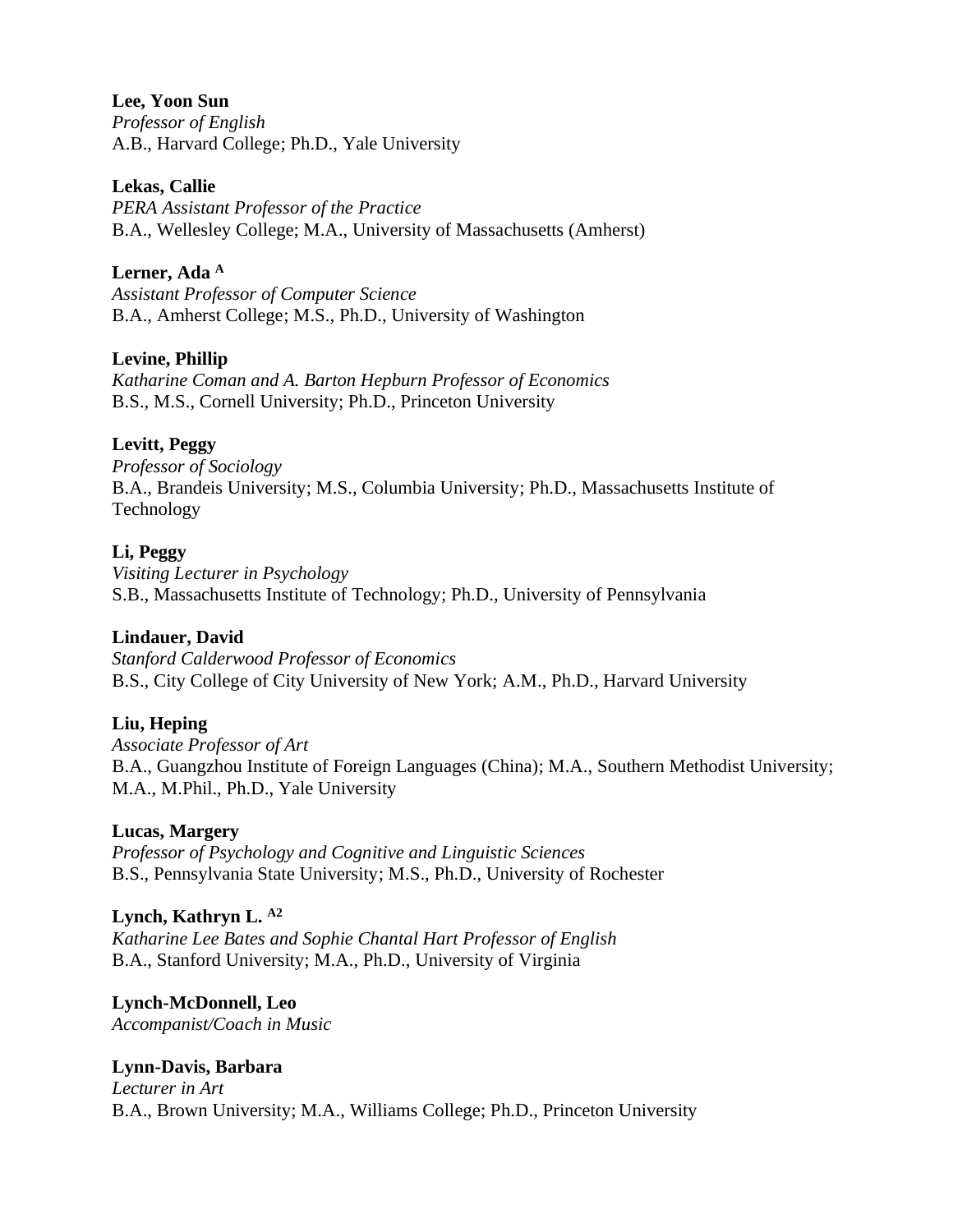# **MacDonald, Paul <sup>A</sup>**

*Professor of Political Science* B.A., University of California (Berkeley); M.A., Ph.D., Columbia University

#### **Maeno, Yoshimi**

*Senior Lecturer in Japanese* B.A., Baika Women's College (Japan); M.A., West Virginia University; Ed.M., Ed.D., Harvard University

### **Magill, Patricia**

*Instructor in Physical Education, Recreation and Athletics* B.S., Marquette University

# **Maloof, Ali**

*Instructor in Physical Education, Recreation and Athletics* B.S., M.S., Southern New Hampshire University

# **Maparyan, Layli**

*Professor of Africana Studies Katherine Stone Kaufmann '67 Executive Director, Wellesley Centers for Women* B.A., Spelman College; M.S., Penn State University; Ph.D., Temple University

### **Marini, Stephen Anthony**

*Elisabeth Luce Moore Professor of Christian Studies Professor of Religion* B.A., Dickinson College; Ph.D., Harvard University

# **Marlow, Louise**

*Professor of Religion* B.A., Cambridge University; M.A., Ph.D., Princeton University

#### **Martorelli, Paul**

*Visiting Lecturer in Political Science* B.A., University of San Francisco; M.A., Ph.D., University of California (Berkley)

#### **Masters, Susie**

*Instructor in Physical Education, Recreation and Athletics*

#### **Mata, Irene**

*Associate Professor of Women's and Gender Studies* B.A., M.A., New Mexico State University; Ph.D., University of California (San Diego)

#### **Matasy, Katherine**

*Senior Music Performance Faculty in Clarinet and Classical Saxophone* B.A., M.M.A., New England Conservatory of Music

#### **Matsusaka, Y. Tak**

*Professor of History* B.A., Brandeis University; M.A., Ph.D., Harvard University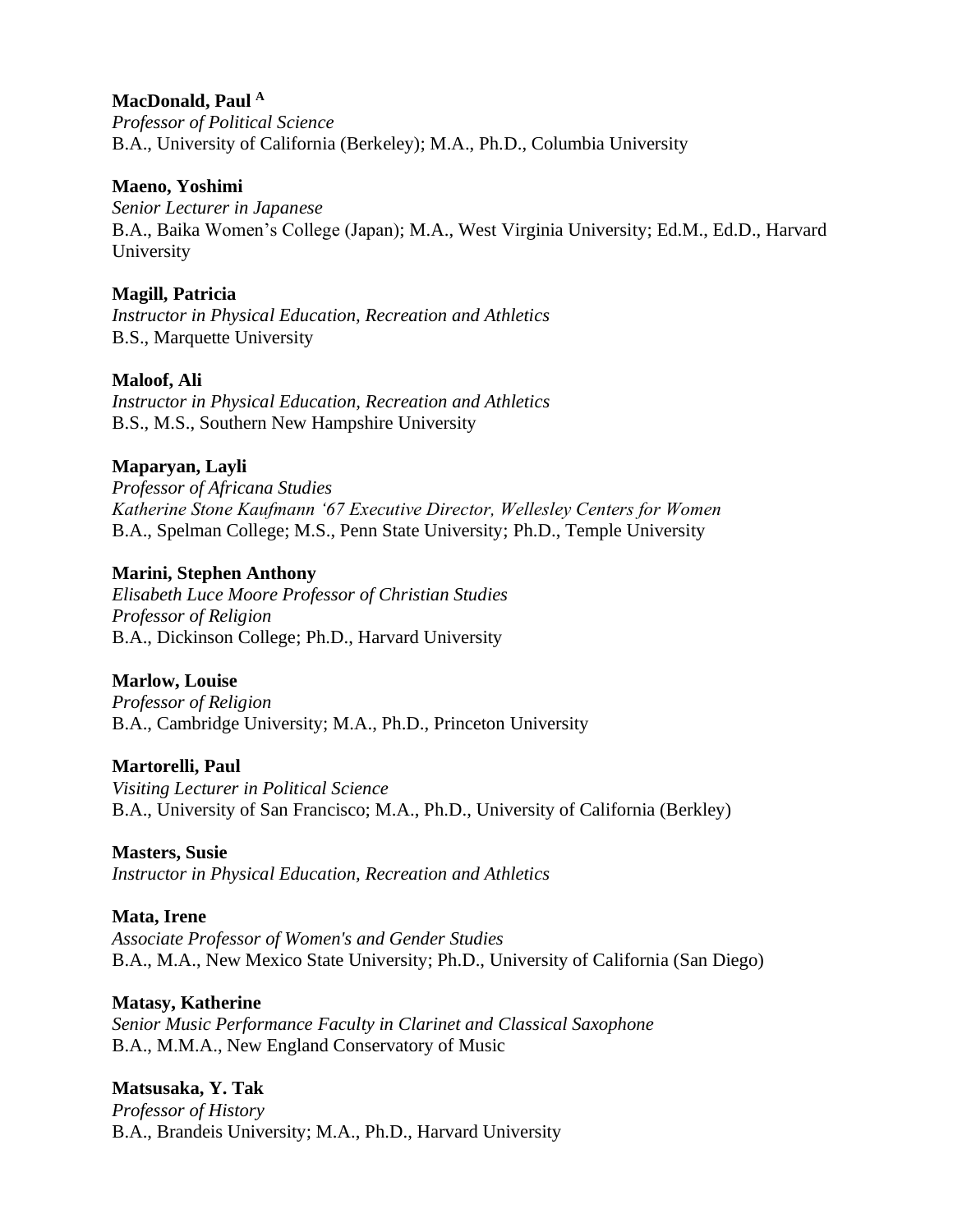### **Matthes, Erich Hatala**

*Associate Professor of Philosophy Director, The Camilla Chandler Frost '47 Center for the Environment*  B.A., Yale University; Ph.D., University of California (Berkeley)

### **Matthes, Jaclyn Hatala**

*Assistant Professor of Biological Sciences* A.B., Harvard University; Ph.D., University of California (Berkeley)

# **Matthews, Adam G.**

*Lecturer in Biological Sciences* A.B., Ph.D., Harvard University

# **Mattila, Heather Rose A1**

*Associate Professor of Biological Sciences* B.Sc., Ph.D., University of Guelph (Ontario, Canada)

# **Mavros, Michael**

*Instructor in Chemistry Laboratory* B.S., University of Florida; Ph.D., Massachusetts Institute of Technology

# **Mawhorter, Peter**

*Instructor in Computer Science Laboratory* B.S., Harvey Mudd College; Ph.D. University of California (Santa Cruz)

# **McAskill, Tracy**

*Lecturer in Physics* B.S., Texas Tech University; M.S., Ph.D., Tufts University

# **McCarthy, Amanda M.**

*Senior Instructor in Chemistry Laboratory* B.S., M.S., Syracuse University

# **McEwan, Patrick J.**

*Luella LaMer Slaner Professor in Latin American Studies Professor of Economics* B.A., University of Illinois (Urbana-Champaign); M.A., Ph.D., Stanford University

# **McGibbon, Phyllis**

*Elizabeth Christy Kopf Professor of Art* B.F.A., M.F.A., University of Wisconsin (Madison)

**McGinnis, Tracy L.** *Senior Music Performance Faculty in Bassoon* B.M.A.S., University of Delaware; M.M., New England Conservatory of Music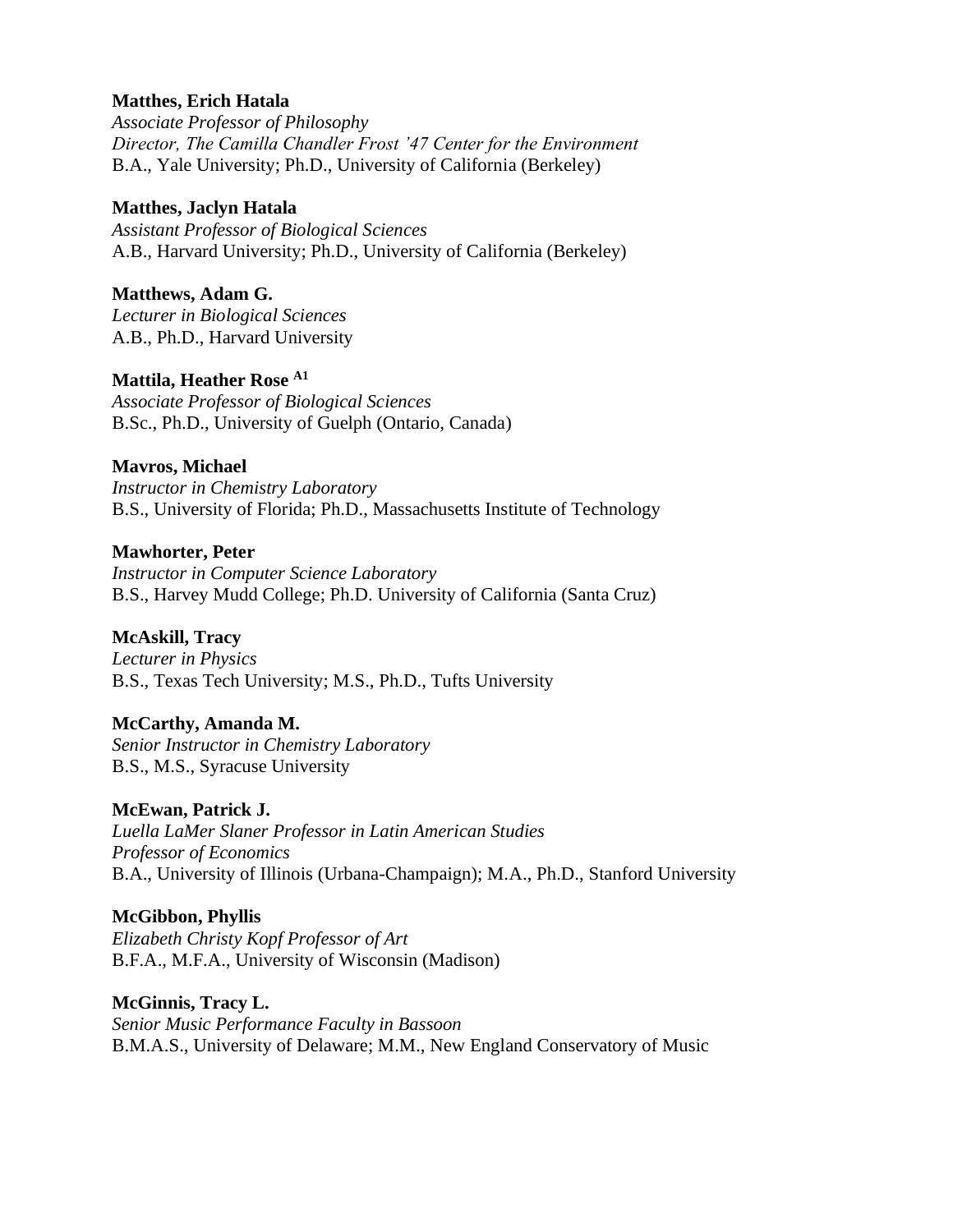### **McGowan, Mary Kate**

*Margaret Clapp '30 Distinguished Alumna Professor of Philosophy* B.A., Wellesley College; M.A., Ph.D., Princeton University

#### **McIntyre, Alison G.**

*Virginia Onderdonk '29 Professor of Philosophy* B.A., M.A., Tufts University; Ph.D., Princeton University

# **McKnight, Robin**

*Professor of Economics* B.A., Amherst College; Ph.D., Massachusetts Institute of Technology

# **McLeod, Kim Katris**

*Professor of Astronomy* B.A., Cornell University; Ph.D., University of Arizona

### **McNamara, Martha**

*Director of the New England Arts and Architecture Program Senior Lecturer in Art* B.A., Wesleyan University; M.A., Ph.D., Boston University

# **McNutt, Craig**

*Senior Music Performance Faculty in Percussion* B.M., Hartt School of Music; M.M., Yale University; D.M.A., New England Conservatory of Music

**Metaxas, P. Takis <sup>A</sup>** *Professor of Computer Science* B.Sc., University of Athens (Greece); Ph.D., Dartmouth College

# **Meyer, Susan L.**

*Professor of English* B.A., Johns Hopkins University; M.A., University of California (Los Angeles); M.A., M.Phil., Ph.D., Yale University

#### **Miller, Cercie**

*Senior Music Performance Faculty in Jazz Saxophone Director, Wellesley BlueJazz*

**Minor, Elizabeth <sup>A</sup>** *Lecturer in Anthropology* B.A., Wellesley College; M.S., Ph.D., University of California (Berkeley)

#### **Miwa, Julia Hendrix** *Associate Professor of Chemistry* B.A., Haverford College; Ph.D., Massachusetts Institute of Technology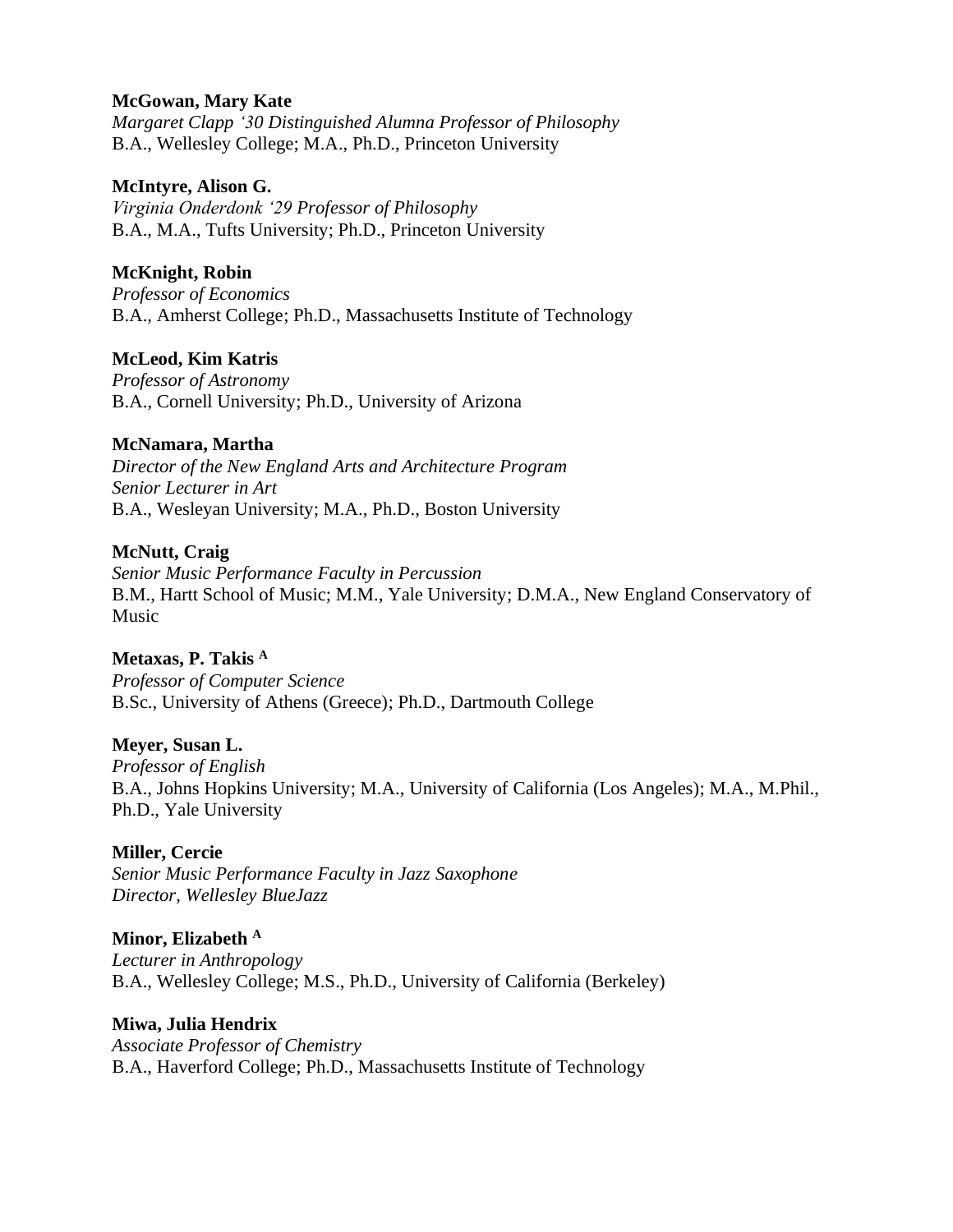#### **Monecke, Katrin**

*Associate Professor of Geosciences* B.S., M.S., University of Hannover (Germany); Ph.D., Institute of Technology (Zurich, Switzerland)

### **Moon, Katharine H.S. A1**

*Edith Stix Wasserman Professor of Asian Studies Professor of Political Science* A.B., Smith College; M.A., Ph.D., Princeton University

# **Morari, Codruţa**

*Associate Professor of Cinema & Media Studies* B.A., Babes-Bolyai University (Romania), B.A., M.A., Ph.D., University of Paris III

# **Morgan, Maureen F.**

*Director, Child Study Center Lecturer in Psychology* B.S., Lesley College; M.Ed., Harvard University

# **Mowbray, Andrew**

*Lecturer in Art Director of 3D Arts* B.F.A., Maryland Institute College of Art; M.F.A., Cranbrook Academy of Art

# **Muller, Emilie**

*Instructor in Physical Education, Recreation and Athletics* B.A., Bates College

# **Murphy, Craig N.**

*Betty Freyhof Johnson '44 Professor of Political Science* B.A., Grinnell College; M.A., Ph.D., University of North Carolina (Chapel Hill)

# **Musacchio, Jacqueline Marie A2**

*Professor of Art* B.A., Wellesley College; M.A., Ph.D., Princeton University

# **Mustafaraj, Eni**

*Assistant Professor of Computer Science* M.Eng., Polytechnic University of Tirana (Albania); Ph.D., Philipps-Universität Marburg (Germany)

# **Musto, Jennifer**

*Associate Professor of Women's and Gender Studies* B.A., DePaul University; M.A., Ph.D., University of California (Los Angeles)

# **Neumuller, Seth**

*Associate Professor of Economics* B.S., Rice University; M.A., Ph.D., University of California (Los Angeles)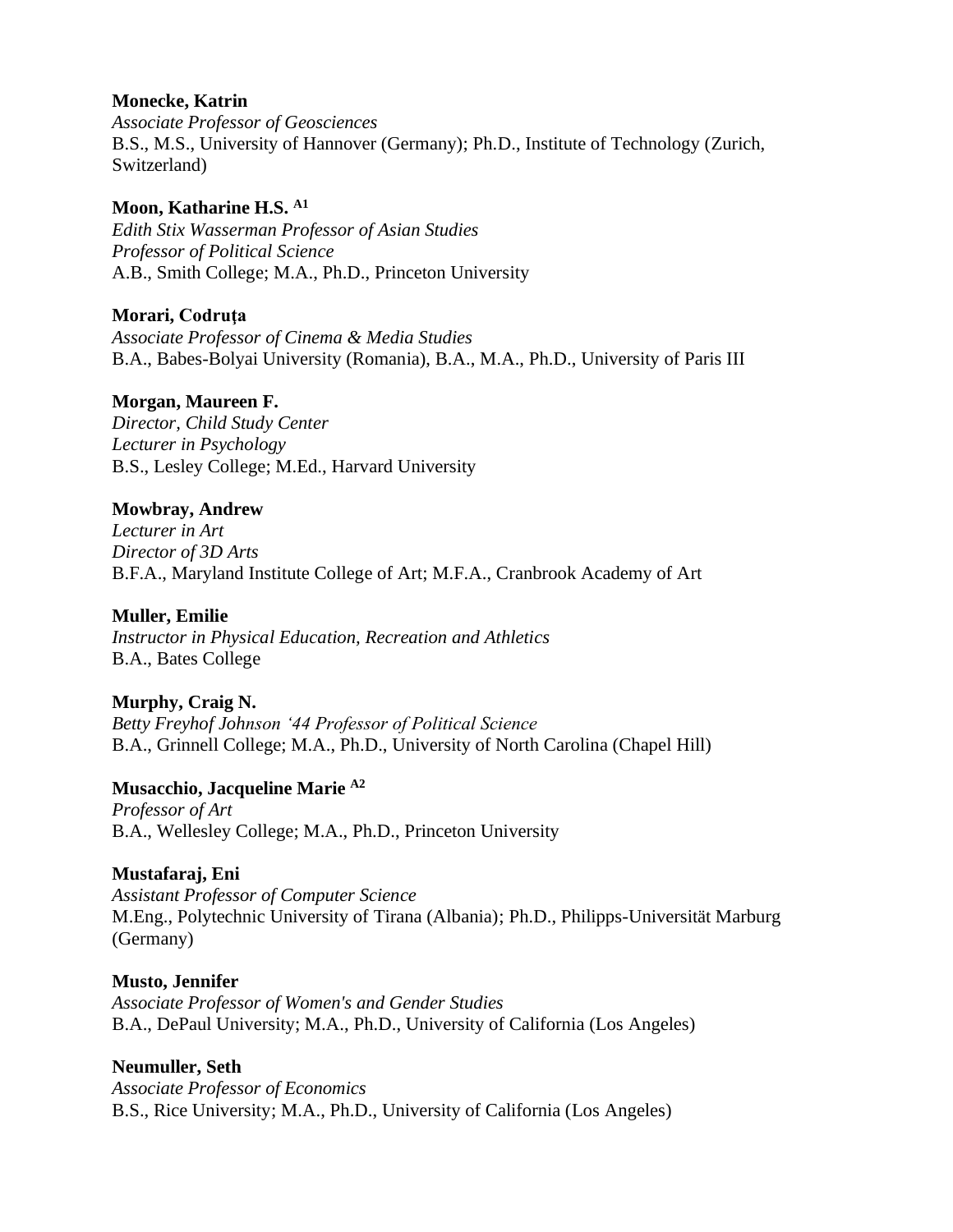#### **Nickles, Katie**

*Instructor in Biological Sciences Laboratory Actions Summary* B.S., M.S., University of Rhode Island

#### **Nishikawa, Kanako**

*Coach/Collaborative Keyboardist* B.M., Toho School of Music (Tokyo); M.M., New England Conservatory

# **Noggle, James William**

*Professor of English* B.A., Columbia University; Ph.D., University of California (Berkeley)

### **Nolden, Thomas**

*Professor of German Studies* Staatsexamen, Universität Tübingen; M.A., Ph.D., Yale University

# **Norem, Julie K.**

*Margaret Hamm Professor of Psychology* A.B., University of Chicago; Ph.D., University of Michigan

### **Núñez, Megan**

*Nan Walsh Schow '54 and Howard B. Schow Professor in the Physical and Natural Sciences Professor of Chemistry Dean of Faculty Affairs* B.A., Smith College; Ph.D., California Institute of Technology

# **O'Donnell, Jennifer**

*Visiting Lecturer in Women's and Gender Studies* B.A., Wellesley College; M.S., Ph.D., Harvard School of Public Health

# **O'Donnell, Kimberly H.**

*Senior Lecturer in Biological Sciences* A.B., Brown University; Ph.D., Brandeis University

# **O'Meara, Keri**

*PERA Associate Professor of the Practice* B.A., Montclair State University; Ed.M., Bloomsburg University

#### **Oakes, Elizabeth**

*Senior Instructor in Chemistry Laboratory* B.A., Bryn Mawr College; Ph.D., University of Wisconsin (Madison)

#### **Okumura, Leah M. A2**

*Instructor in Biological Sciences Laboratory* A.B., University of Chicago; Ph.D., Massachusetts Institute of Technology

# **Oles, James**

*Senior Lecturer in Art* B.A., Yale University; J.D., University of Virginia; Ph.D., Yale University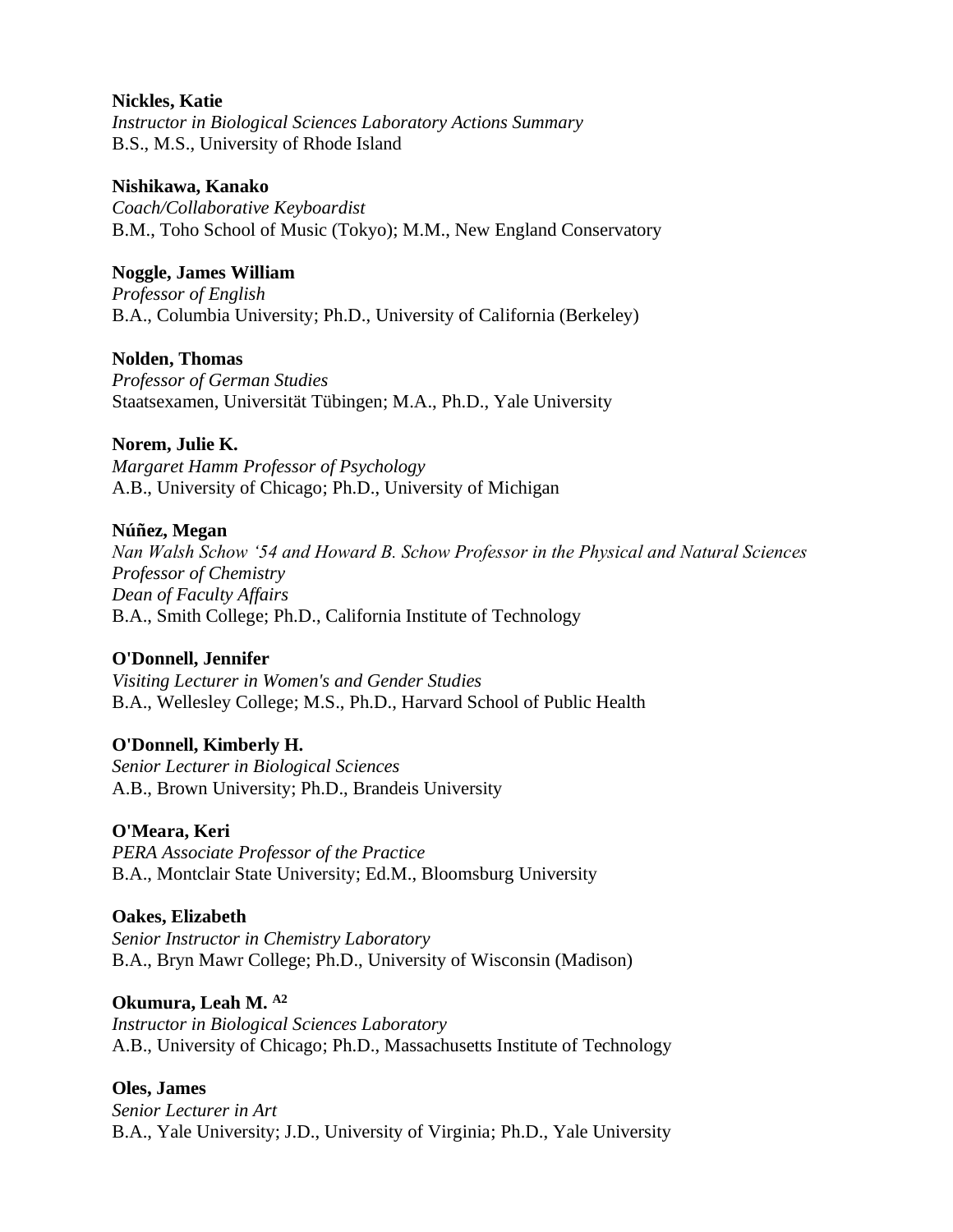### **Oliver, Liza**

*Associate Professor of Art* B.A., University of North Florida; M.A., University of South Florida; M.A., Ph.D., Northwestern University

# **Olsen, David Teng**

*Associate Professor of Art* B.F.A., University of Washington (Seattle); M.A., M.F.A., University of Wisconsin (Madison)

# **Osorio, Alejandra B.**

*Associate Professor of History* B.A., M.A., New York University; Ph.D., State University of New York at Stony Brook

# **Palaia, Lisa**

*Visiting Lecturer in Education* B.A., American University; M.Ed., George Mason University

# **Park, Kyung**

*Associate Professor of Economics* B.A., M.A., Ph.D., University of Chicago

# **Parussa, Sergio**

*Professor of Italian Studies* Laurea in Lettere, Università degli studi di Torino (Italy); M.A., Ph. D., Brown University

# **Pattanayak, Cassandra**

*Jack and Sandra Polk Guthman '65 Director, Quantitative Analysis Institute Lecturer in Quantitative Reasoning and Mathematics*  A.B., A.M., Ph.D., Harvard University

# **Peterman, T. Kaye**

*Susan M. Hallowell and Ruby Frances Howe Farwell Professor of Biological Sciences* B.S., Texas A & M University; Ph.D., Duke University

# **Petterson, James Michael**

*Professor of French and Francophone Studies* B.A., Reed College; M.A., Columbia University; Ph.D., University of California (Berkeley)

# **Phillips, James**

*Visiting Lecturer in Mathematics* B.S., Villanova University; Ph.D., University of Virginia

# **Polito, Jessica A2**

*Lecturer in the Quantitative Reasoning Program* B.A., Harvard University; Ph.D., University of California (Berkeley)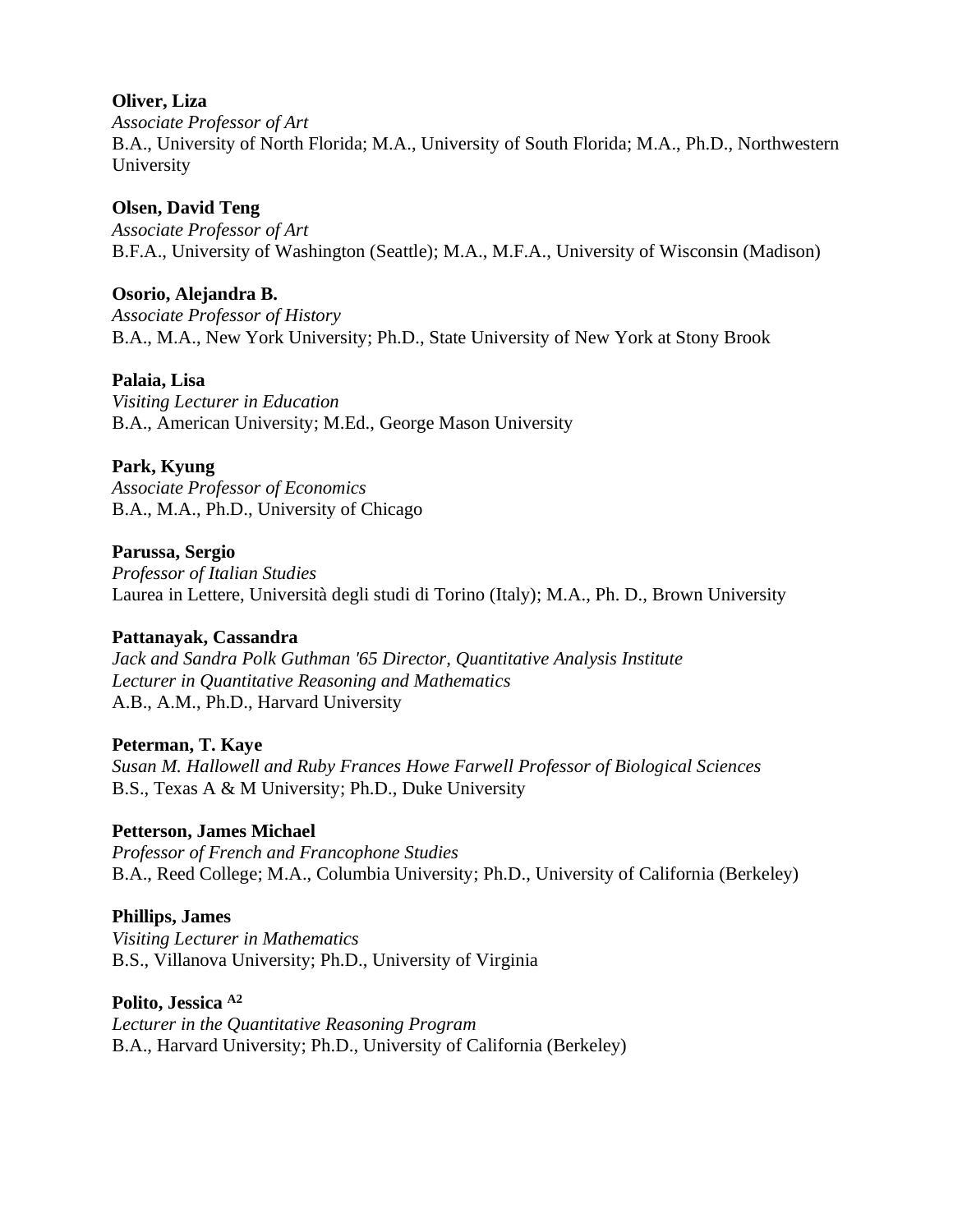#### **Poston, Kristen**

*Lecturer in Psychology* B.A., Wellesley College; M.A., Ph.D., Tufts University

#### **Prabhu, Anjali**

*Margaret E. Deffenbaugh and LeRoy T. Carlson Professor in Comparative Literary Studies* B.A., Jawaharlal Nehru University (India); M.A., Purdue University; Ph.D., Duke University

# **Price, Melissa**

*PERA Associate Professor of the Practice* B.S., University of Maryland; M.S., Ph.D., University of Virginia

# **Punzi, Kristina**

*Instructor in Astronomy Laboratory and Observatory Manager* B.A., State University of New York, College at Geneseo; Ph.D. Rochester Institute of Technology

### **Pyers, Jennie E. A1**

*Professor of Psychology* B.A., Smith College; Ph.D., University of California (Berkeley)

### **Quinan, Ginny**

*Senior Instructor in Neuroscience Laboratory* B.A., Regis College; M.A., Harvard University Extension School

# **Quintana, Ryan Alexander**

*Associate Professor of History* B.A., University of Tennessee (Knoxville); M.A., Ph.D., University of Wisconsin (Madison)

# **Radhakrishnan, Mala**

*Professor of Chemistry* A.B., Harvard University; Ph.D., Massachusetts Institute of Technology

#### **Radhakrishnan, Smitha**

*Luella LaMer Professor of Women's Studies Professor of Sociology* A.B., M.A., Ph.D., University of California (Berkeley)

# **Rainer, Marta**

*Lecturer in Theatre Studies Interim Director of Theatre and Theatre Studies* B.A., Wellesley College; M.A., Antioch University

#### **Ramos, Carlos**

*Professor of Spanish* Licenciatura, Universidad Central de Barcelona; M.A., Emerson College; Ph.D., Boston University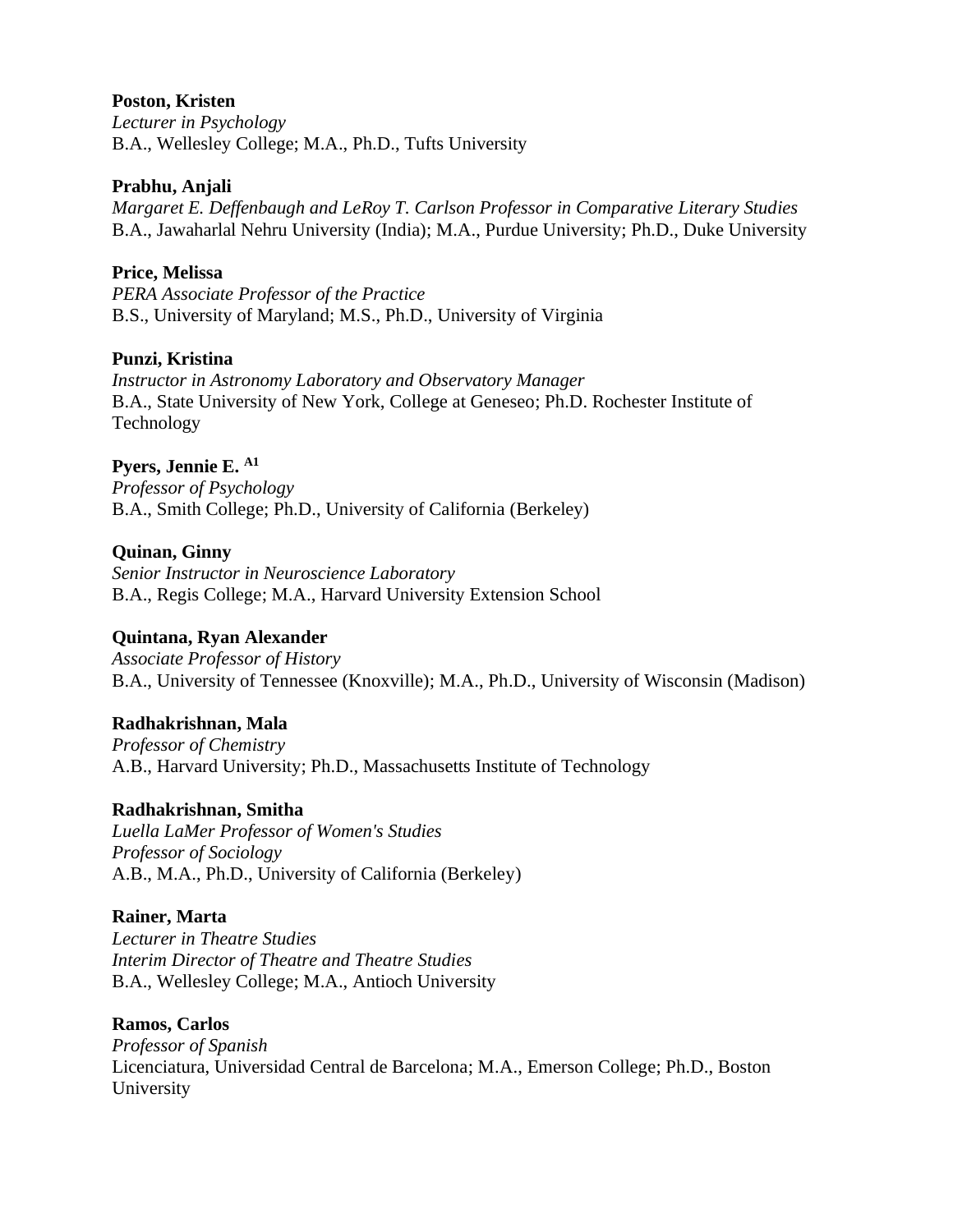# **Ramseyer, Valerie A2**

*Associate Professor of History* A.B., Smith College; M.A., Ph.D., University of Chicago

#### **Rao, Nikhil**

*Associate Professor of History* B.A., Stanford University; M.A., Ph.D., University of Chicago

# **Renjilian-Burgy, Joy**

*Associate Professor of Spanish* B.A., Mount Holyoke College; A.M., Harvard University

# **Richardson, Sid**

*Visiting Lecturer in Music* B.A., Tufts University; M.M., Boston Conservatory; A.M., Ph.D., Duke University

# **Rinland, Jessica Sarah**

*Visiting Lecturer in Art* B.A., Central Saint Martins, University of the Arts (London, UK); M.Sc., Massachusetts Institute of Technology

# **Rivera, Daniela**

*Barbara Morris Caspersen Professor of Humanities Professor of Art* M.F.A., Museum of Fine Arts (Boston)

# **Rivera-Rideau, Petra R.**

*Associate Professor of American Studies* B.A., Harvard University; M.A., Ph.D., University of California (Berkeley)

# **Roach, Lois P.**

*Senior Lecturer in Theatre Studies* B.S., Emerson College; M.A., Lesley College

# **Roberts, Tanya**

*Instructor in Physical Education, Recreation and Athletics* B.S., University of Nevada (Las Vegas); M.Ed., Holy Names University

# **Roden, Julie A.**

*Instructor in Biological Sciences Laboratory* A.B., Harvard University; Ph.D., Stanford University

**Rodensky, Lisa** *Professor of English* B.A., Wellesley College; J.D., Harvard Law School; Ph.D., Boston University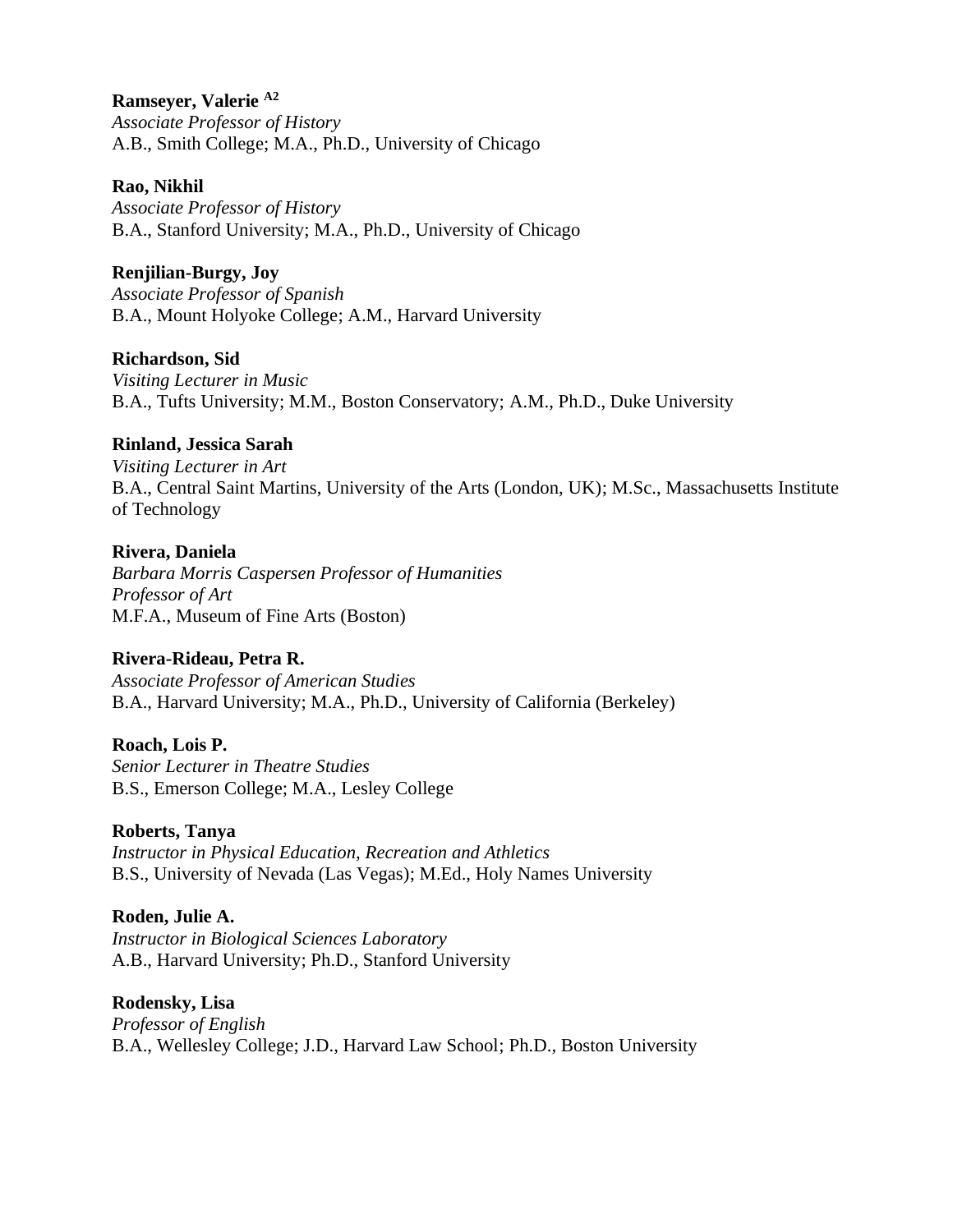# **Rogers, Guy M.**

*William R. Kenan, Jr. Professor of History and Classical Studies* B.A., University of Pennsylvania; B.A., University of London; M.A., Ph.D., Princeton University

### **Rosenwald, Lawrence A.**

*Anne Pierce Rogers Professor of American Literature Professor of English* B.A., M.A., Ph.D., Columbia University

# **Rothschild, Casey G. <sup>A</sup>**

*Norma Wilentz Hess Professor of Economics* A.B., Princeton University; Ph.D., Massachusetts Institute of Technology

### **Rubin, Noah A.**

*Lecturer in Education* B.A., Sarah Lawrence College; M.S., Bank Street College of Education; Ph.D., Harvard Graduate School of Education

# **Ruffin, Katherine**

*Director of the Book Studies Program Lecturer in Art* A.B., Bryn Mawr College; M.F.A., University of Alabama; Ph.D., Simmons College

### **Rufo, Kathryn**

*Instructor in Physical Education, Recreation and Athletics* B.S., Johnson & Wales University

# **Russell, David**

*Lecturer in Music Co-Director, Wellesley Chamber Music Society Music Performance Faculty in Cello* B.M., Eastman School; M.M., University of Akron; D.M.A., State University of New York (Stony Brook)

# **Rutherford, Markella B.**

*Associate Professor of Sociology* B.A., Mississippi College; M.A., University of Memphis; Ph.D., University of Virginia

#### **Rybko, Niki**

*PERA Assistant Professor of the Practice* B.S., University of Florida, Gainesville; M.S., University of Massachusetts (Amherst)

#### **Sahasrabuddhe, Aditi**

*Assistant Professor of Political Science* M.A., University of Edinburgh; M.Sc., London School of Economics; M.A., Ph.D., Cornell University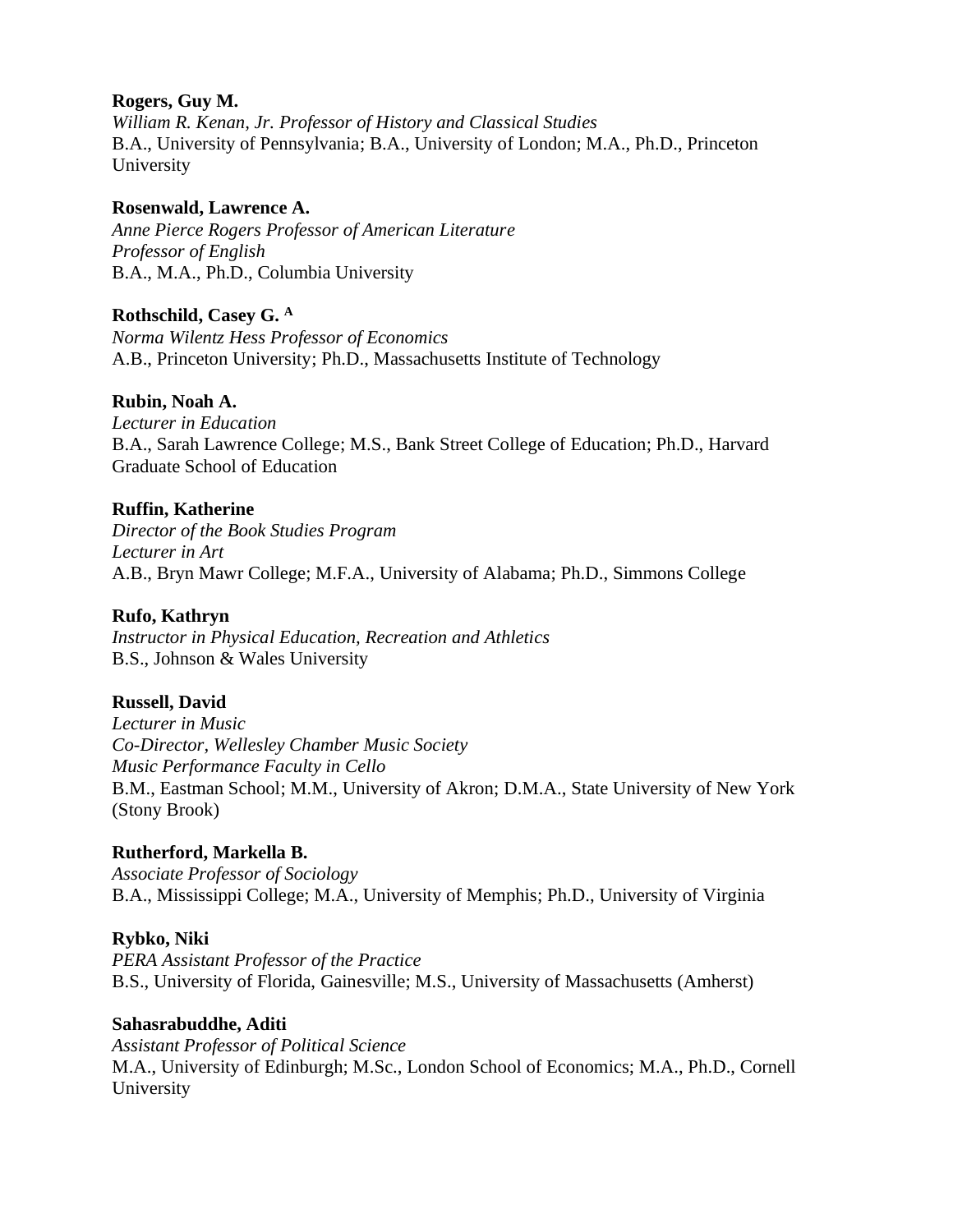#### **Sandu, Smaranda**

*Instructor in Computer Science Laboratory* B.A., Wellesley College; M.A., Ph.D., Cornell University

#### **Santiago, Nico**

*Instructor in Physical Education, Recreation and Athletics* B.A., Gallaudet University; M.A., A.T., Still University

### **Savine, Robert**

*Accompanist/Coach in Music* B.S., Pennsylvania State University

#### **Schaefer, Benjamin**

*Visiting Lecturer in Anthropology* B.A., Drew University; M.A., M.Phil., Georgia State University; M.A., University of Illinois (Chicago)

#### **Scherer, Nancy**

*Associate Professor of Political Science*  B.A., Lafayette College; J.D., Emory University; Ph.D., University of Chicago

### **Schoenberger, Lauren E.**

*PERA Assistant Professor of the Practice* B.A., American University; M.S., Ithaca College

# **Schultz, Andrew**

*Associate Professor of Mathematics* B.S., Davidson College; M.S., Ph.D., Stanford University

#### **Selden, Becca**

*Assistant Professor of Biological Sciences* A.B., Bowdoin College; Ph.D., University of California (Santa Barbara)

#### **Selig, Deborah**

*Music Instructor in Voice* B.A., BM., University of Michigan, School of Music; M.M., University of Cincinnati, College - Conservatory of Music

# **Selimović, Inela**

*Associate Professor of Spanish* B.A., University of the South; M.A., Ph.D., University of Kentucky

#### **Sequeira, Andrea S. A2**

*Gordon P. Lang and Althea P. Lang '26 Professor of Biological Sciences* M.S., Ph.D., University of Buenos Aires (Argentina)

# **Shaer, Orit**

*Professor of Computer Science* B.A., Academic College of Tel-Aviv; M.S., Ph.D., Tufts University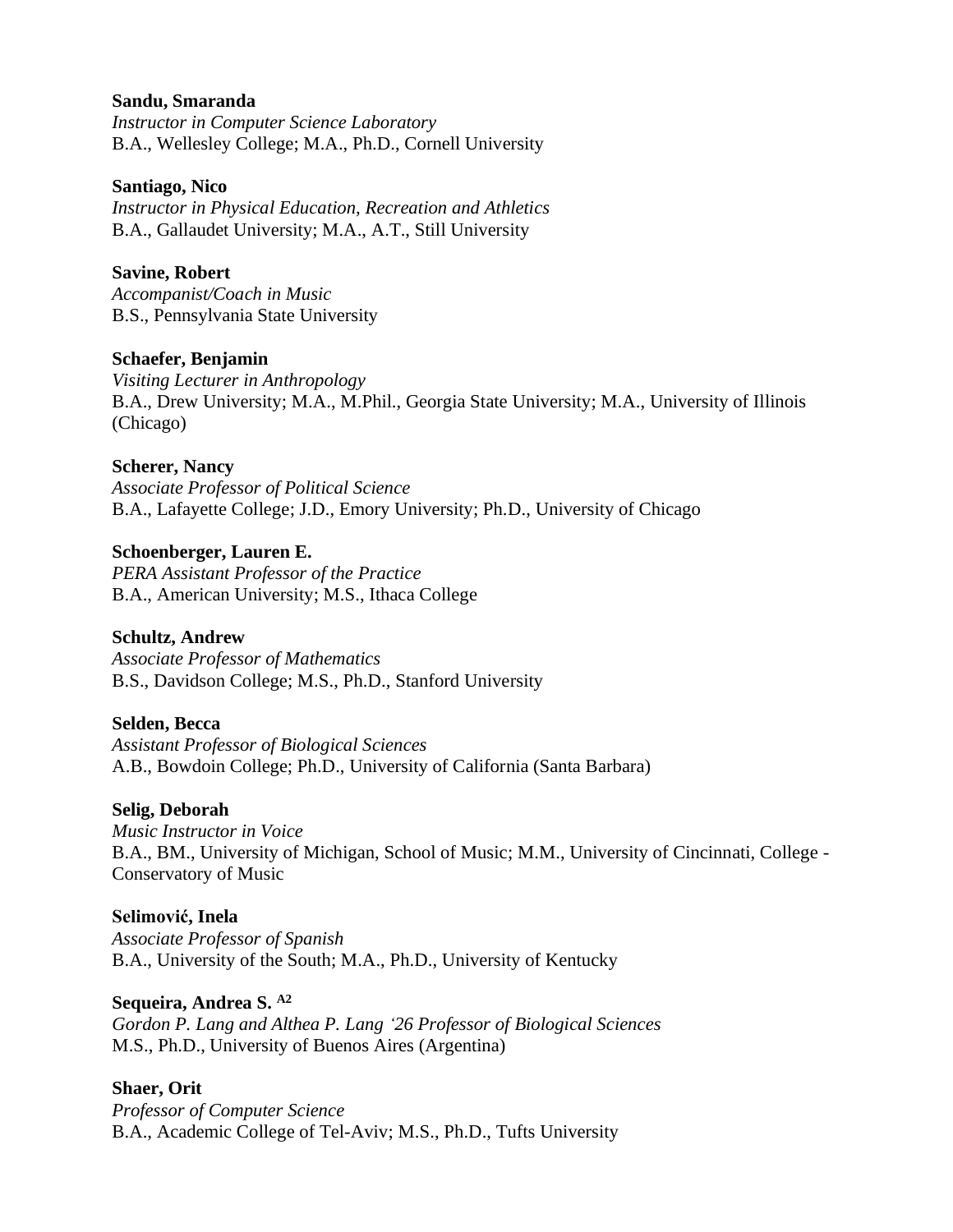#### **Shapiro, Lois**

*Senior Music Performance Faculty in Piano* B.Mus., Peabody Institute of Music; M.Mus., Yale University School of Music; D.Mus., Indiana University School of Music (Bloomington)

### **Shastry, Kartini**

*Associate Professor of Economics* A.B., Brown University; A.M., Ph.D., Harvard University

#### **Sheehi, Stephen**

*Mary L. Cornille Distinguished Visiting Professor in the Humanities* B.A., Temple University; M.A., Ph.D., University of Michigan

### **Shennan, Andrew**

*Professor of History Provost and Lia Gelin Poorvu '56 Dean of the College* B.A., M.A., Ph.D., Cambridge University (Corpus Christi College)

### **Shetley, Vernon L. <sup>A</sup>**

*Professor of English* A.B., Princeton University; M.A., M.Phil., Ph.D., Columbia University

#### **Shih, Ashanti**

*Mellon Postdoctoral Fellow in Environmental Studies* B.A., University of California (Berkeley); M.A., M.Phil., Ph.D., Yale University

# **Shukla-Bhatt, Neelima**

*Professor of Religion* B.A., M.A., Maharaja Sayajirao University of Baroda (India); M.Div., Ph.D., Harvard University

#### **Shurchkov, Olga**

*Associate Professor of Economics Director, Knapp Social Science Center* B.A., Wellesley College; Ph.D., Massachusetts Institute of Technology

#### **Sichel, Daniel**

*Professor of Economics* B.A., M.P.P., University of Michigan; Ph.D., Princeton University

#### **Sides, Marilyn**

*Senior Lecturer in English* B.A., M.A., University of Utah; Ph.D., Johns Hopkins University

# **Sieck, Linda M.**

*Instructor in Physical Education, Recreation and Athletics* B.A., William Paterson College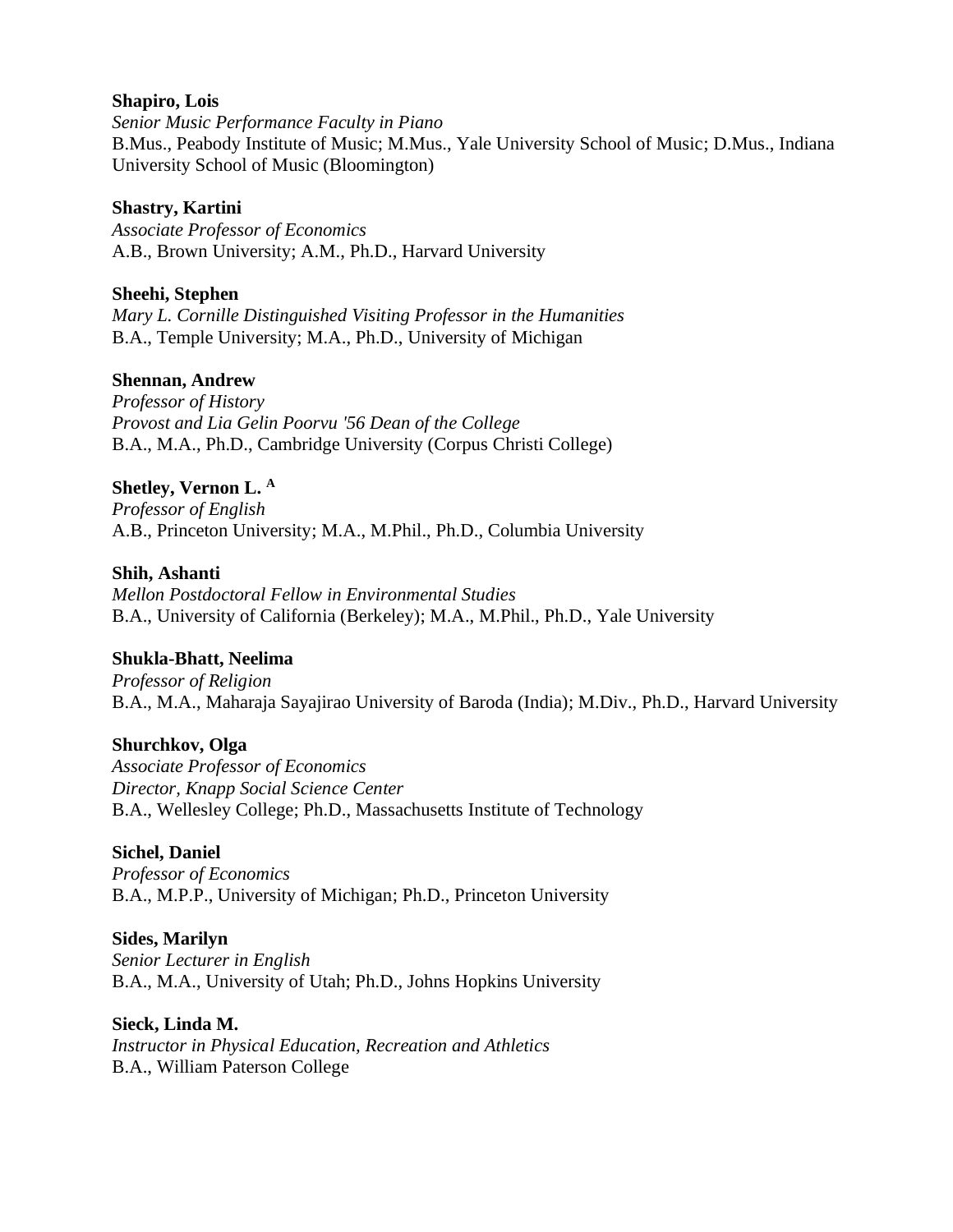#### **Skeath, Susan E.**

*Professor of Economics* B.A., Haverford College; M.A., Ph.D., Princeton University

#### **Skow, Christa D.**

*Senior Instructor in Biological Sciences Laboratory* B.S., Ph.D., University of Massachusetts (Amherst)

# **Slobodian, Quinn A2**

*Marion Butler McLean Associate Professor in the History of Ideas Associate Professor of History* B.A., Lewis & Clark College; Ph.D., New York University

# **Smith, Jarrod**

*Instructor in Physical Education, Recreation and Athletics* B.A., Newbury College

# **Snyder, Timothy**

*PERA Assistant Professor of the Practice & Butler Director of Fitness and Sports Performance* B.S., Endicott College; M.A., Ithaca College

# **Song, Mingwei**

*Professor of Chinese* B.A., Shandong University; M.A., Fudan University; Ph.D., Columbia University

# **Song, Jae Young**

*Visiting Lecturer in Korean* B.A., M.A., Ph.D., Yonsei University

# **Spillane, Tessa**

*PERA Professor of the Practice* B.A., Mount Holyoke College; M.S., Smith College

# **Stanley, Kathryn**

*Visiting Lecturer in Psychology* B.A., B.F.A., University of Connecticut (Storrs); M.S., Ph.D., California School of Professional Psychology

# **Stanley, Rachel H. R.**

*Associate Professor of Chemistry* B.S., Ph.D., Massachusetts Institute of Technology

# **Stark, Glenn**

*Professor of Physics* B.S., Massachusetts Institute of Technology; M.A., Ph.D., University of California (Berkeley)

# **Starkman, Jane E.**

*Senior Music Performance Faculty in Baroque Violin* B.M., M.M., New England Conservatory of Music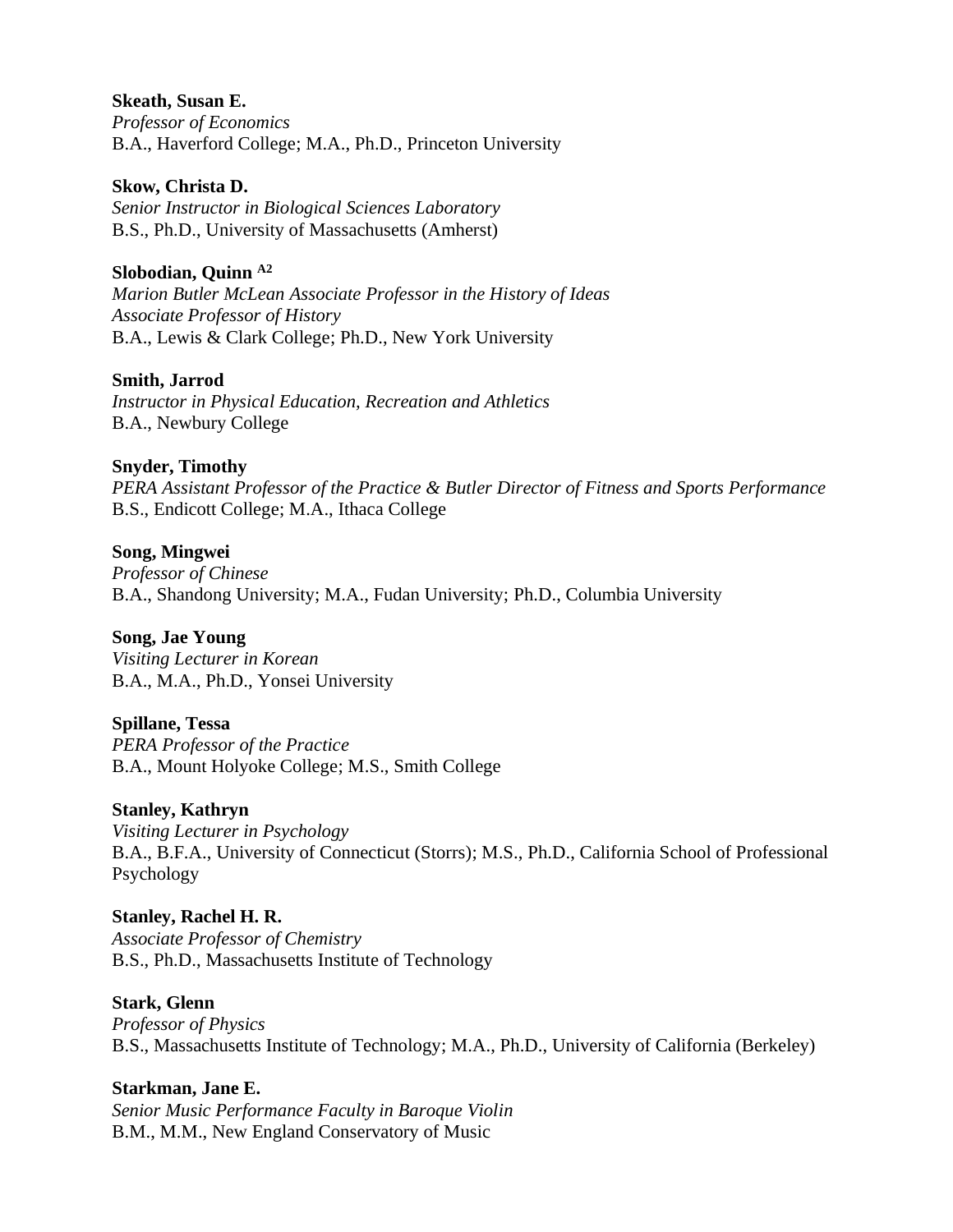#### **Starr, Raymond James**

*Theodora Stone Sutton Professor of Ancient Greek and Roman Studies Professor of Classical Studies* B.A., University of Michigan (Ann Arbor); M.A., Ph.D., Princeton University

#### **Summerhays, Rebecca**

*Visiting Lecturer in the Writing Program* B.A., M.A., University of Utah; Ph.D., Brown University

#### **Suzuki, Yui**

*Associate Professor of Biological Sciences* A.B., Bowdoin College; Ph.D., Duke University

#### **Swingle, Joseph**

*Senior Lecturer in Sociology* B.A., Carleton College; M.A., Ph.D., Harvard University

#### **Talroze, Olga**

*Senior Coach/Collaborative Keyboardist* B.M., M.M., San Francisco Conservatory of Music

#### **Tang, Jenny Chui-Chun**

*Senior Music Performance Faculty in Piano and Keyboard Skills Co-Director, Wellesley Chamber Music Society* B.M., M.M., New England Conservatory of Music

#### **Tang, Qiuyan**

*Lecturer in Chinese* B.A., Nanjing Normal University; M.A., Fudan University

#### **Tannenhauser, Jonathan**

*Lecturer in Mathematics* A.B., Harvard University; M.A., Ph.D., University of California (Berkeley)

#### **Tanriverdi, Serhan**

*Freedom Project Postdoctoral Fellow*  B.A., Istanbul University (Turkey); M.A., Ph.D., Loyola University (Chicago)

#### **Tantama, Mathew <sup>A</sup>**

*Assistant Professor of Chemistry* B.S., University of North Carolina (Chapel Hill); Ph.D., Massachusetts Institute of Technology

#### **Tengblad, Sonja**

*Music Instructor in Voice* B.A., St. Olaf College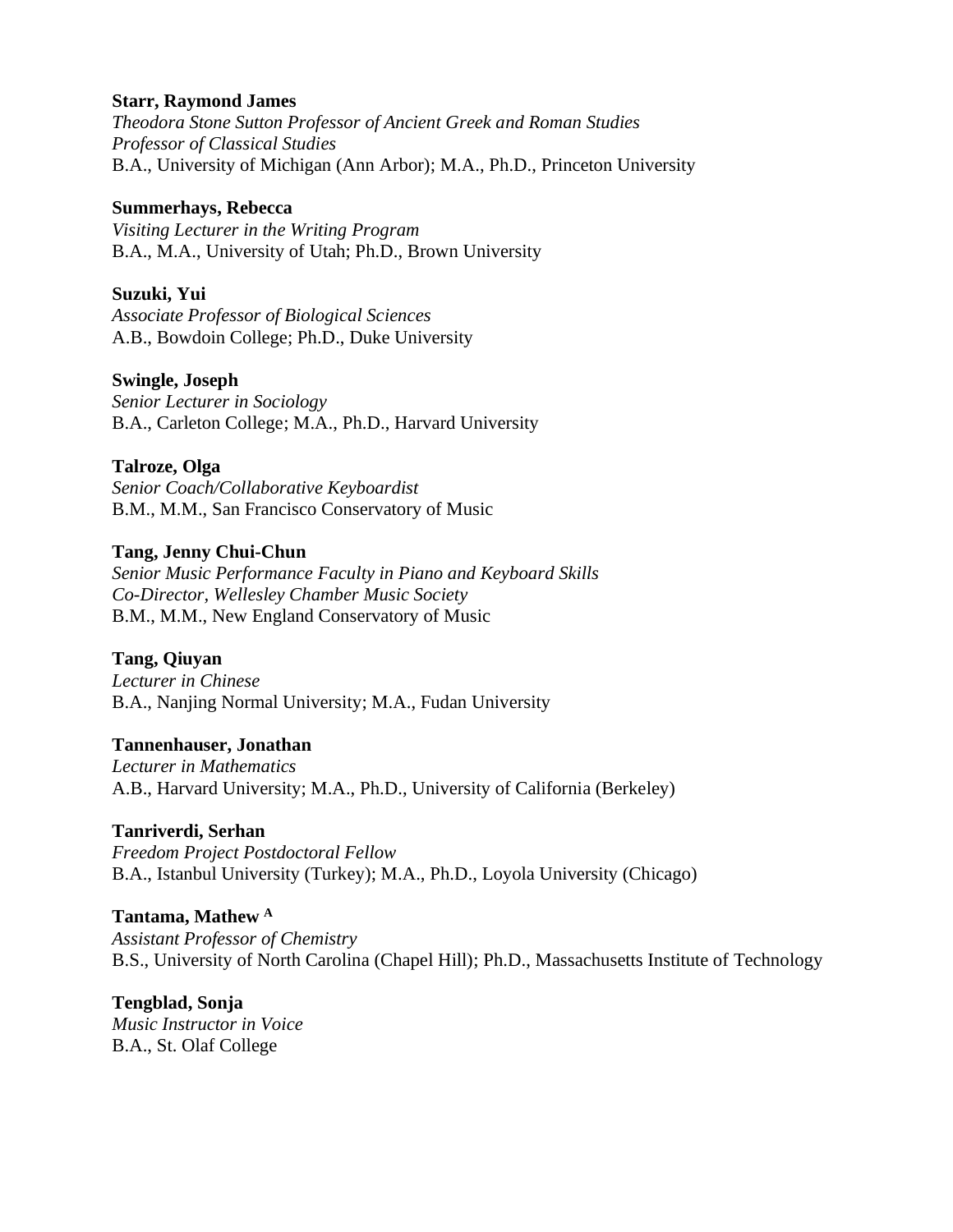#### **Tetel, Marc J.**

*Dorothy and Charles Jenkins, Jr. Distinguished Professor of Neuroscience* B.A., Northwestern University; Ph.D., University of Massachusetts (Amherst)

### **Theran, Sally A.**

*Associate Professor of Psychology* B.A., Bates College; M.A., Ph.D., Michigan State University

# **Thornblade, Rebecca**

*Senior Music Performance Faculty in Cello* B.M., Oberlin Conservatory; M.M., Juilliard School

# **Tjaden, Brian**

*Chung Family Professor in Data and Computational Science Professor of Computer Science* B.A., Amherst College; M.S., Ph.D., University of Washington

# **Torii-Williams, Eiko**

*Senior Lecturer in Japanese* B.A., Kansai University (Osaka); Ed.M., Ph.D., Boston University

# **Towlun, David**

*Theatre Production Manager* M.F.A., Purchase College (State University of New York)

# **Tranvouez, Marie-Paule**

*Senior Lecturer in French and Francophone Studies* D.U.T., Institut Universitaire de Technologie, (Brest); M.A., State University of New York (Stony Brook); Ph.D., University of California (Santa Barbara)

# **Trenk, Ann**

*Lewis Atterbury Stimson Professor in Mathematics* A.B., Harvard University; M.S., Ph.D., Johns Hopkins University

# **Tumarkin, Nina**

*Kathryn Wasserman Davis Professor of Slavic Studies Professor of History* B.A., University of Rochester; M.A., Ph.D., Harvard University

# **Turbak, Franklyn A.**

*Associate Professor of Computer Science* S.B., M.S., Ph.D., Massachusetts Institute of Technology

# **Turner, James Morton**

*Professor of Environmental Studies* B.S., Washington and Lee University; A.M., Brown University; Ph.D., Princeton University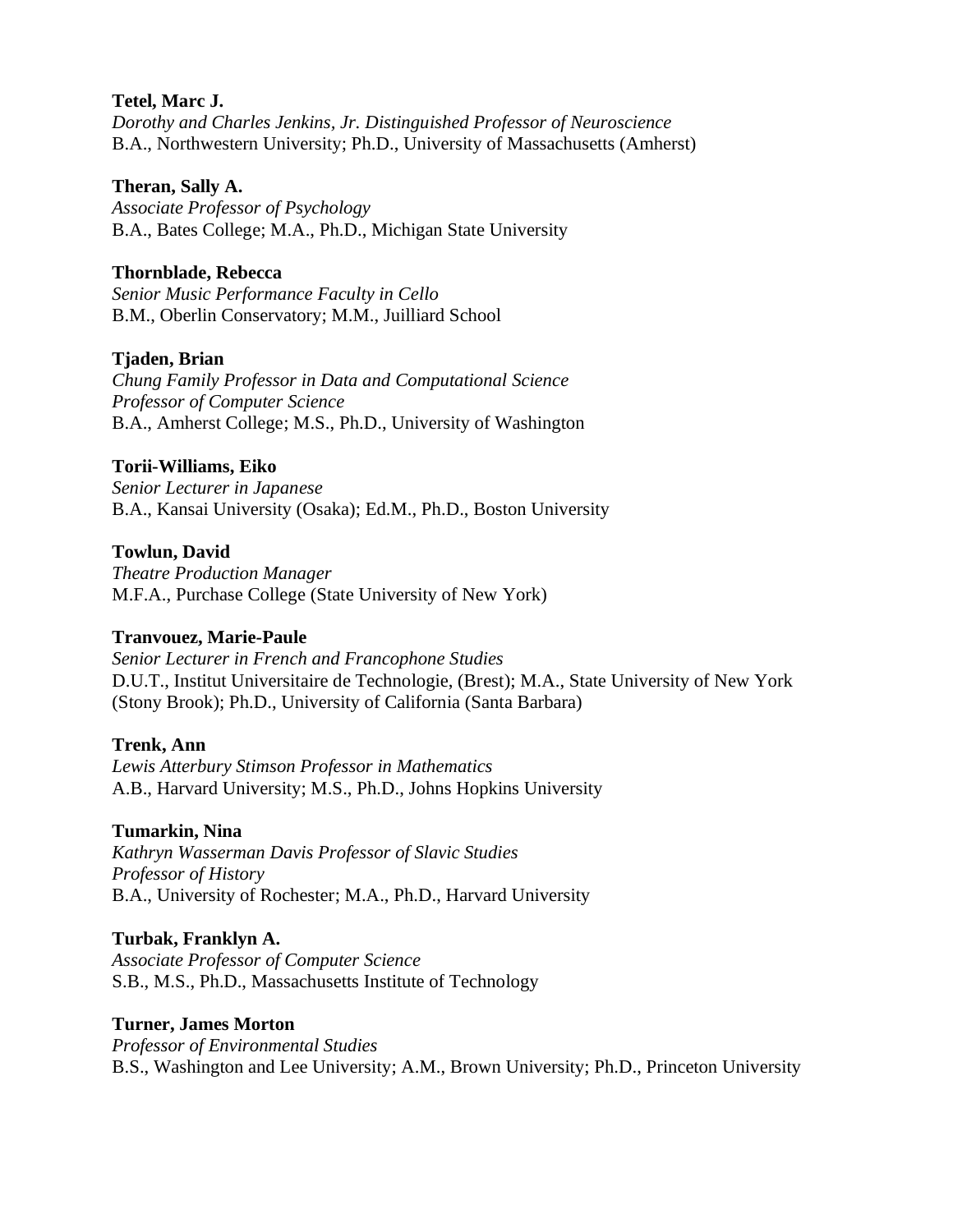#### **Tutin, Diane**

*Senior Lecturer in Education* B.A., Clark University; M.Ed., Framingham State College

### **Tynes, Jordan**

*Hess Fellow and Visiting Lecturer in Computer Science* B.A., University of California (Santa Cruz); M.F.A. School of the Museum of Fine Arts, Tufts University

### **Ulissey, Catherine**

*Instructor in Physical Education, Recreation and Athletics* B.A., Emerson College

# **Valdez, Natali <sup>A</sup>**

*Assistant Professor of Women's and Gender Studies* B.A., University of Florida; M.A., Ph.D., University of California (Irvine)

### **Van Arsdale, Adam**

*Professor of Anthropology* B.A., B.S., Emory University; M.A., Ph.D., University of Michigan

### **Vasudevan, Deepa**

*Visiting Lecturer in Education* B.A., Haverford College; Ed.D., Ed.M., Harvard Graduate School of Education

# **Vega, Carlos Alberto**

*Professor of Spanish* A.B., Columbia University; A.M., University of Virginia; Ph.D., Harvard University

# **Velenchik, Ann**

*Associate Professor of Economics and Writing* B.S.F.S., Georgetown University; Ph.D., Stanford University

# **Vellucci, Danielle**

*Instructor in Chemistry Laboratory* B.A., Boston College; Ph.D., University of California (Irvine)

# **Verity, Monica**

*PERA Associate Professor of the Practice* B.S., Wagner College; M.S., Boston College

#### **Verschoor, Carla M.**

*Senior Lecturer in Chemistry* B.S., University of Illinois (Urbana); Ph.D., University of Wisconsin (Madison)

#### **Volić, Ismar A2**

*Professor of Mathematics* B.A., Boston University; M.A., Ph.D., Brown University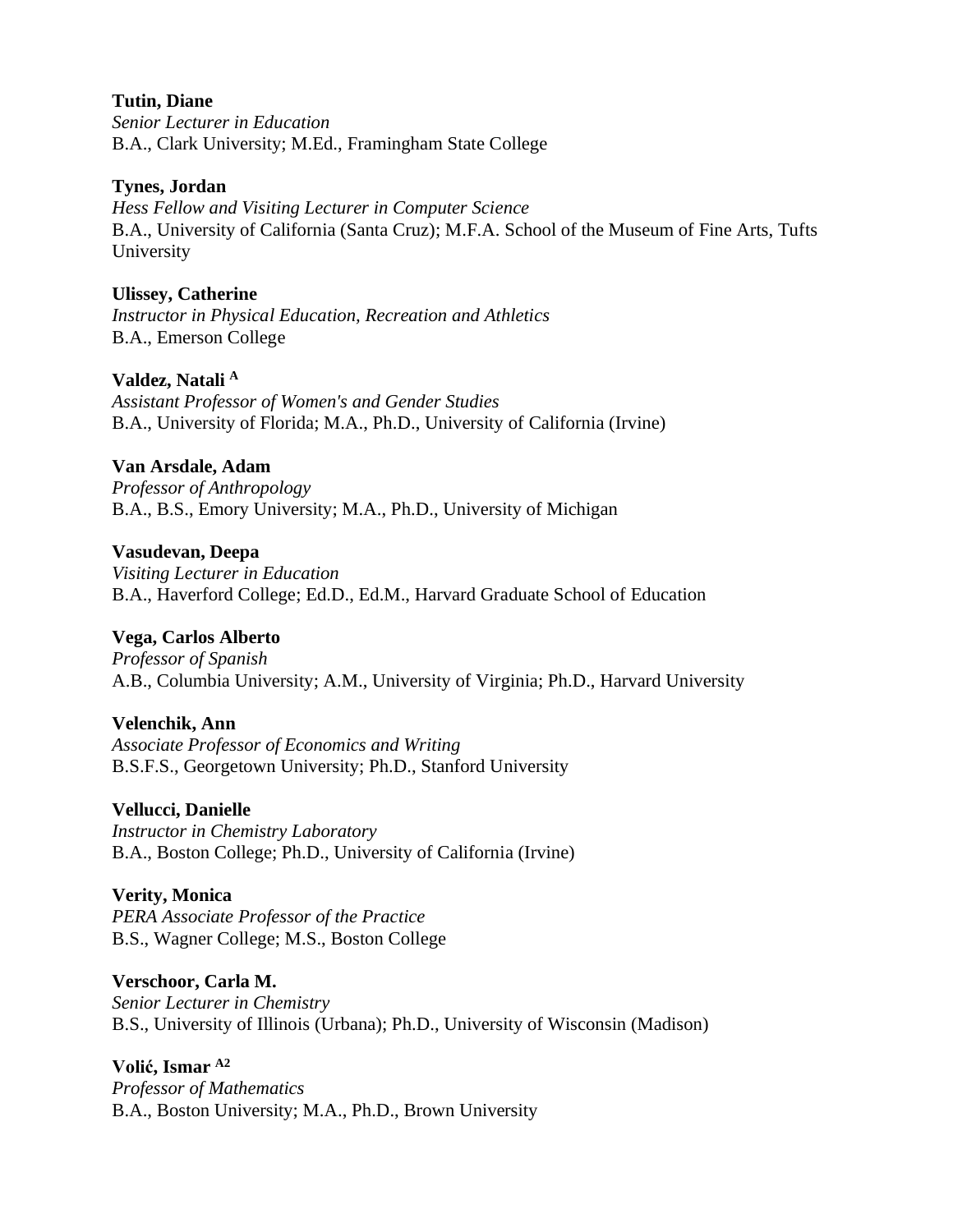### **Wall-Randell, Sarah**

*Associate Professor of English Faculty Director, Pforzheimer Learning and Teaching Center* B.A., Wellesley College; M.Phil., Oxford University (St. John's College); Ph.D., Harvard University

### **Waller, Maria**

*Instructor in Geosciences Laboratory* B.A., Wellesley College; M.S., University of Massachusetts

#### **Walsh, Julie**

*Associate Professor of Philosophy* B.A., University of Toronto; M.A., Ph.D., University of Western Ontario

#### **Walters, Holly**

*Vistiting Lecturer in Anthropology* B.A., University of Wisconsin (Madison); M.A., Ph.D., Brandeis University

### **Wang, Helen P.**

*Professor of Mathematics* B.A., University of Wisconsin (Madison); M.A., Ph.D., Harvard University

### **Wang, Qing (Wendy)**

*Associate Professor of Mathematics* B.S., Beijing Normal University; M.S., Ph.D., Pennsylvania State University

# **Ward, David <sup>A</sup>**

*Professor of Italian Studies* B.A., University of East Anglia (England); M.A., Ph.D., Cornell University

# **Washington, Kera M.**

*Senior Music Performance Faculty in African Diaspora Drumming Director, Yanvalou* B.A., Wellesley College; M.A., Wesleyan University

#### **Wasserman, Sara**

*Kresa Family Assistant Professor of Neuroscience* B.A., Wellesley College; M.A., Pepperdine University; Ph.D., Brandeis University

# **Watters, Wesley Andres A1**

*Associate Professor of Astronomy* B.S., M.S., Ph.D., Massachusetts Institute of Technology

#### **Wax, Terianna**

*Instructor in Chemistry Laboratory* B.A., Mount Holyoke College; Ph.D., University of Connecticut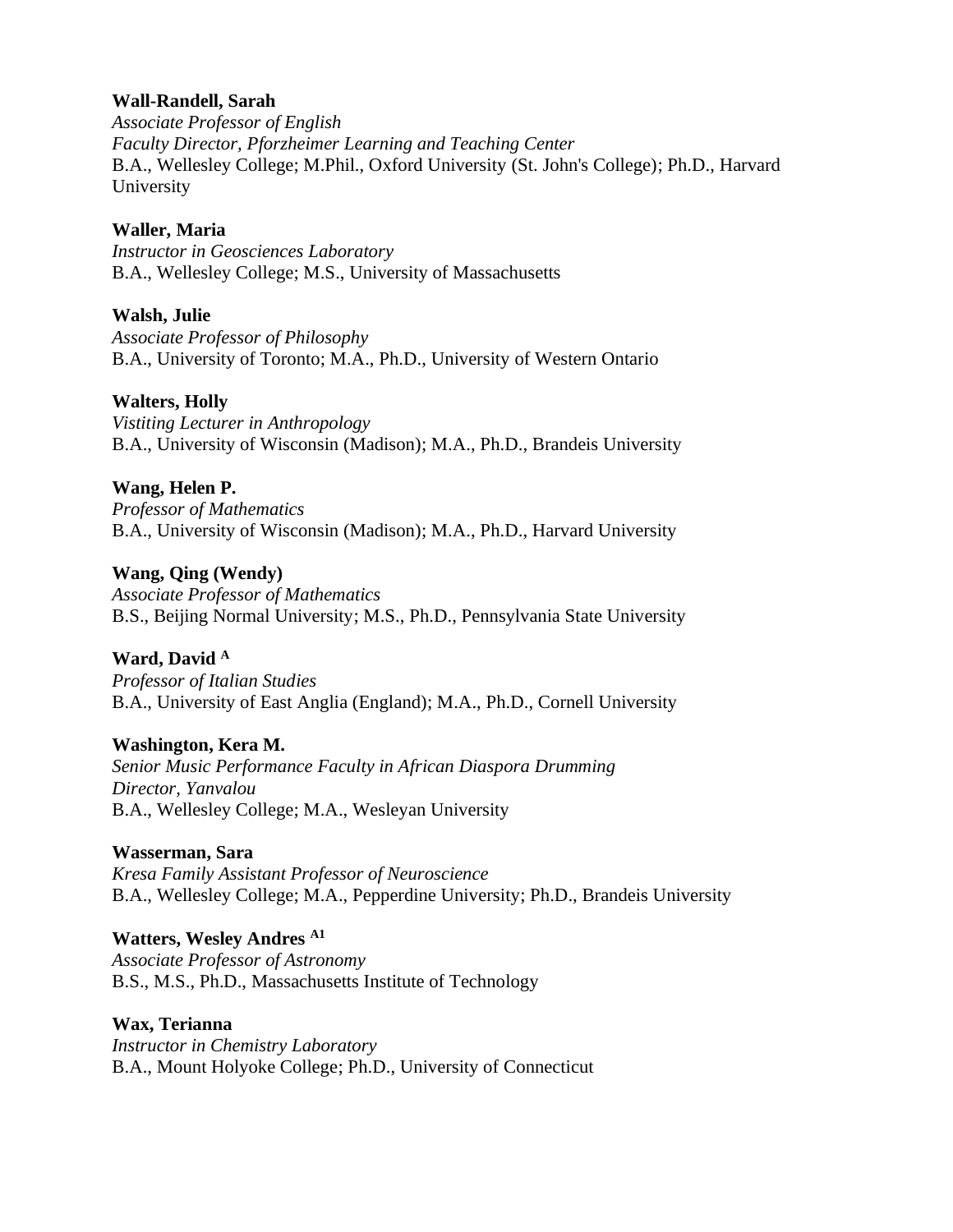### **Wearing, Catherine**

*Associate Professor of Philosophy* B.A., McGill University; Ph.D., Harvard University

#### **Webb, Dorothy**

*PERA Professor of the Practice* B.A., University of the Pacific; M.A., Brown University

### **Weerapana, Akila**

*Associate Professor of Economics* B.A., Oberlin College; A.M., Ph.D., Stanford University

# **Weiner, Adam**

*Professor of Russian* B.A., M.A., Ph.D., University of Wisconsin (Madison)

### **Wetter, Jeffrey**

*Visiting Lecturer in Physics* B.A., Middlebury College; M.S., Ph.D., Tufts University

**Whitaker, Cord J.** *Associate Professor of English* B.A., Yale University; M.A., Ph.D. Duke University

### **Widmer, Ellen B. A1**

*Mayling Soong Professor of Chinese Studies Professor of East Asian Studies* B.A. Wellesley College; M.A., Fletcher School of Law and Diplomacy; M.A., Ph.D., Harvard University

#### **Wiest, Michael**

*Associate Professor of Neuroscience* B.A., Dartmouth College; M.S., Ph.D., Michigan State University

### **Wilmer, Jeremy B.**

*Associate Professor of Psychology* B.A., Williams College; Ph.D., Harvard University

#### **Wilson, Tom**

*Instructor in Physical Education, Recreation and Athletics* B.S.Ed., M.A., Central Missouri State University

#### **Wink, Paul M.**

*Nellie Zuckerman Cohen & Anne Cohen Heller Professor in Health Sciences Professor of Psychology* B.A., M.A., University of Melbourne; Ph.D., University of California (Berkeley)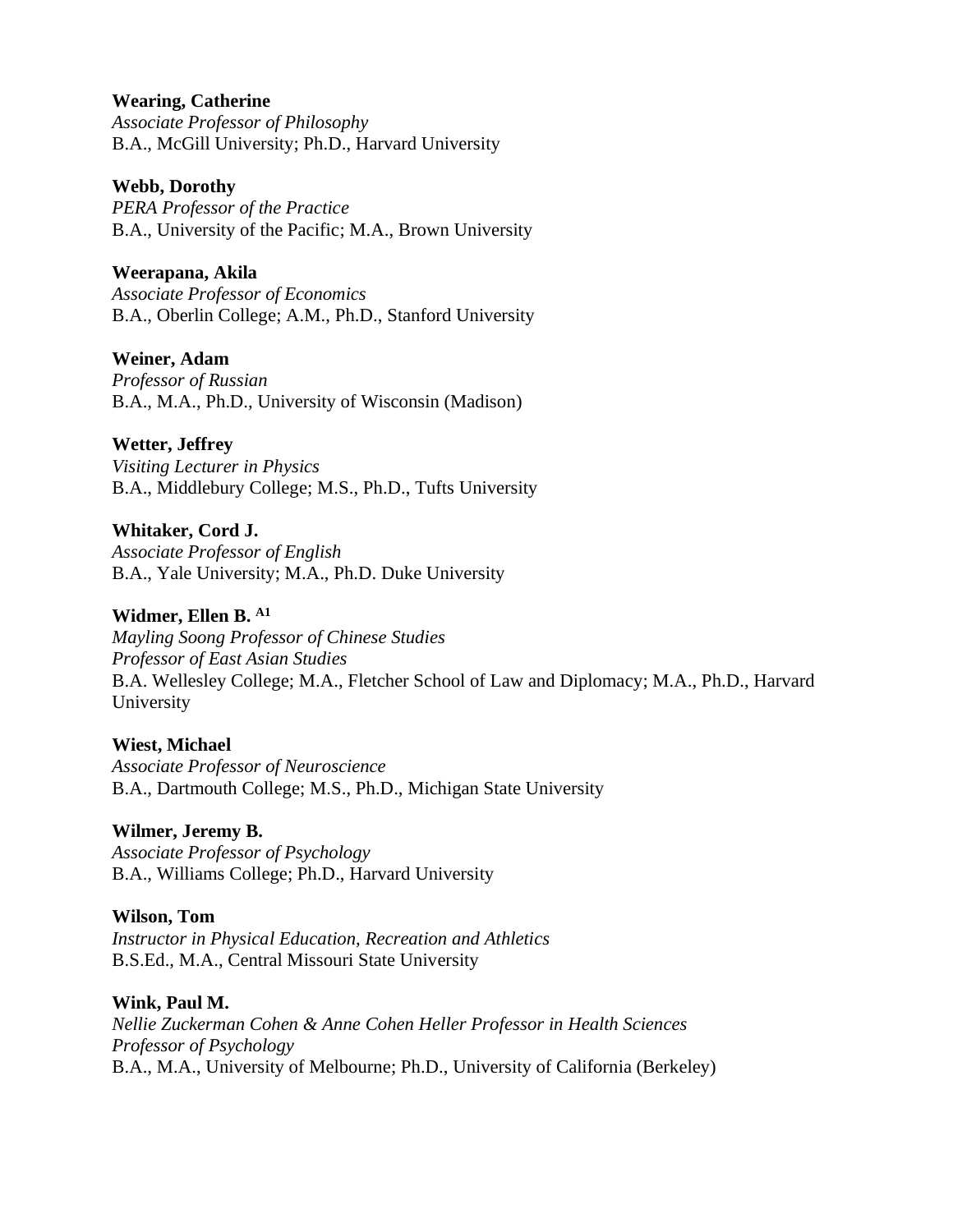#### **Wood, Benjamin P.**

*Assistant Professor of Computer Science* B.A., Williams College; M.S., Ph.D., University of Washington

#### **Woodford, Jacquelin**

*Lecturer in Chemistry* B.A., Indiana University; Ph.D., University of California (San Diego)

#### **Zeitlin, Paula**

*Senior Music Performance Faculty in Jazz Violin and Viola Director of Wellesley BlueJazz Combos*  B.A., Earlham College; M.A., University of Chicago

#### **Zhao, Weina**

*Senior Lecturer in Chinese*  B.A., Nanjing University; M.A., Clark University

#### **Zimmerman, Eve**

*Professor of Japanese Director, The Suzy Newhouse Center for the Humanities* B.A., University of Pennsylvania; Ph.D., Columbia University

#### **Zitnick, Dan**

*Lecturer in Middle Eastern Studies* B.A., M.A., University of Michigan

#### **Professors and Administrators Emeritae/i**

**Beverly J. Layman Ph.D.** *Professor of English*

**Elizabeth Veeder M.D.** *Associate Physician, Health Services*

**Eleanor A. Gustafson M.S.** *Librarian*

**David R. Ferry Ph.D.** *Sophie Chantal Hart Professor of English*

**D. Scott Birney Ph.D.** *Professor of Astronomy*

**Elizabeth V. Rock Ph.D.** *Nellie Zuckerman Cohen and Anne Cohen Heller Professor of Health Sciences Professor of Chemistry*

**Eugene L. Cox Ph.D.** *Mary Jewett Gaiser Professor of History*

**Jeanne Darlington M.A.** *Instructor in Chemistry Laboratory*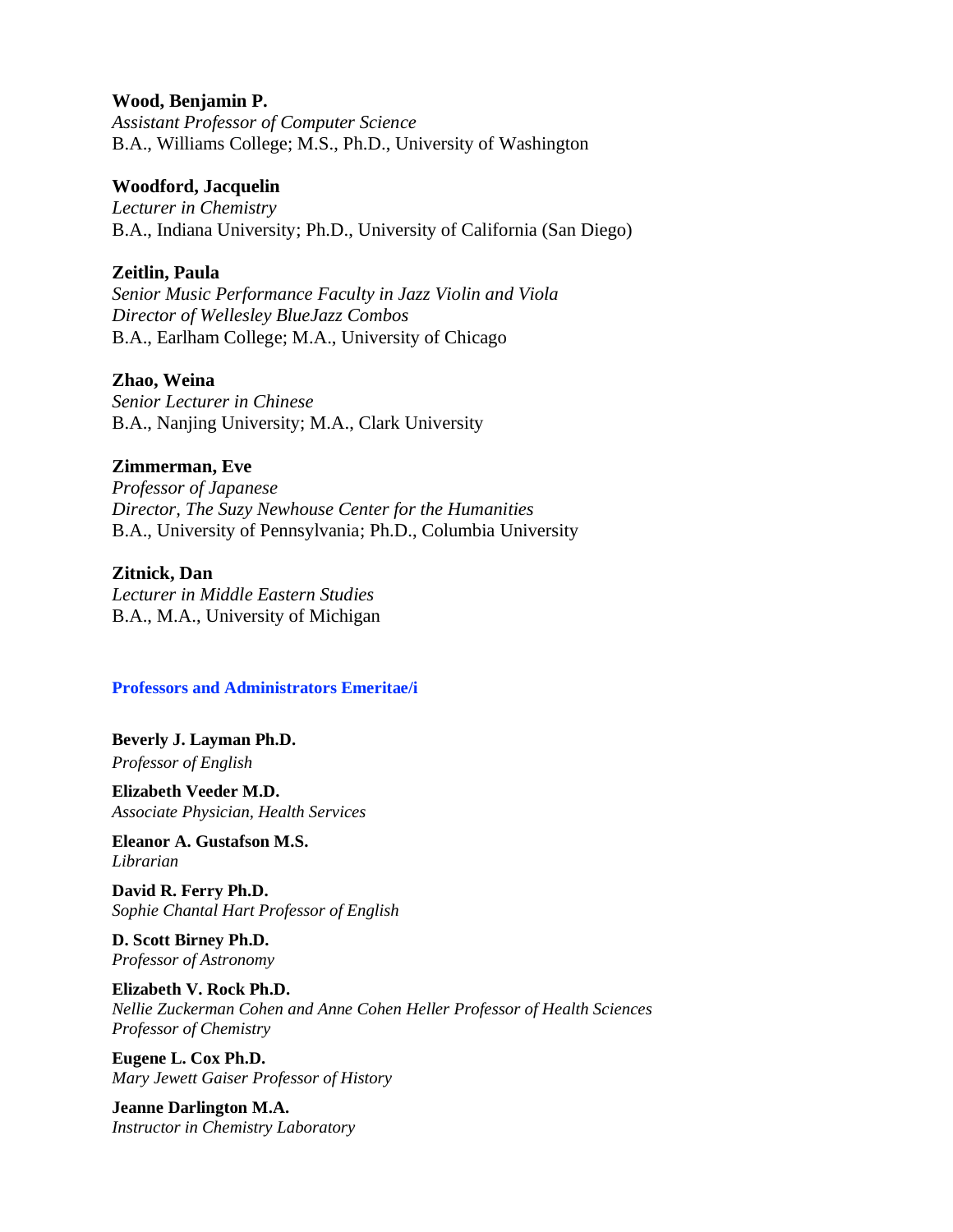**Ellen Hall B.A.** *Instructor in Biological Sciences Laboratory*

**Barbara Muise M.A.** *Instructor in Biological Sciences Laboratory*

**Marcia Stubbs M.A.** *Lecturer in English Director of the Writing Program*

**Theresa C. Yao B.A.** *Lecturer in Chinese*

**Katherine Allston Geffcken Ph.D.** *Professor of Classical Studies*

**Elaine Smith M.A.** *Instructor in Chemistry Laboratory*

**Paul A. Cohen Ph.D.** *Edith Stix Wasserman Professor of Asian Studies and History*

**James Herbert Loehlin Ph.D.** *Professor of Chemistry*

**Mary V. Lenihan M.A.** *Senior Instructor in Biological Sciences Laboratory*

**Rodney J. Morrison Ph.D.** *Professor of Economics*

**Priscilla J. Benson Ph.D.** *Professor of Astronomy*

**Beverly A. Blazar Ph.D.** *Associate Professor of Biological Sciences*

**Mary D. Coyne Ph.D.** *Professor of Biological Sciences*

**Laurel Furumoto Ph.D.** *Professor of Psychology*

**Margaret V. Merritt Ph.D.** *Professor of Chemistry*

**Alan Henry Schechter Ph.D.** *Professor of Political Science*

**Susan S. Silbey Ph.D.** *Professor of Sociology*

**Linda B. Miller Ph.D.** *Professor of Political Science*

**James F. O'Gorman Ph.D.** *Grace Slack McNeil Professor of the History of American Art*

**Richard William Wallace Ph.D.** *Professor of Art*

**Judith Claire Brown Ph.D.** *Professor of Physics*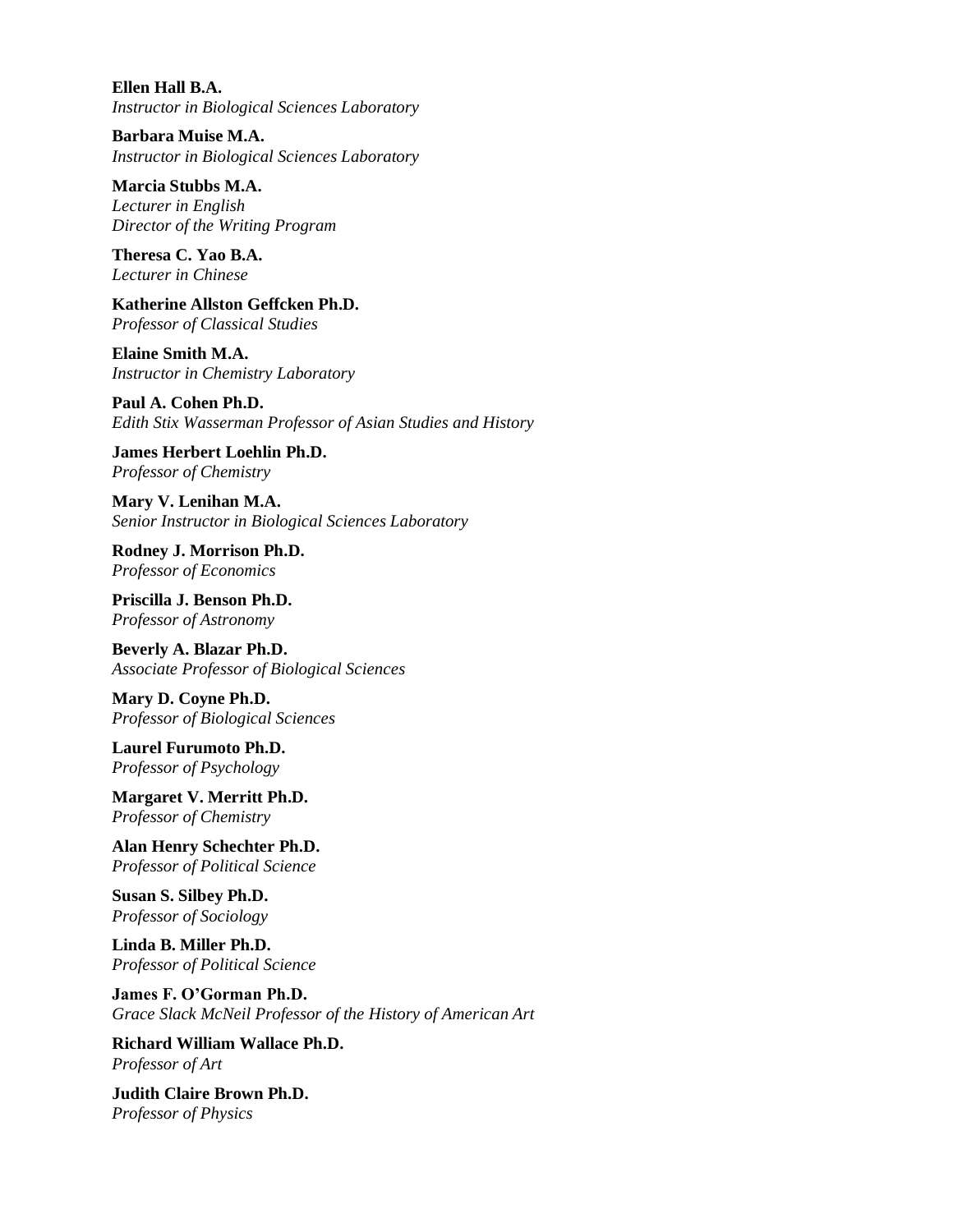**Gerdès Fleurant Ph.D.** *Associate Professor of Music*

**Barbara Leah Harman Ph.D.** *Professor of English*

**Sonja E. Hicks Ph.D.** *Professor of Chemistry*

**Mary Rosenthal Lefkowitz Ph.D.** *Andrew W. Mellon Professor in the Humanities Professor of Classical Studies*

**Lilian Armstrong Ph.D.** *Mildred Lane Kemper Professor of Art*

**Maud H. Chaplin Ph.D.** *Virginia Onderdonk '29 Professor of Philosophy*

**Peter J. Fergusson Ph.D.** *Theodora L. and Stanley H. Feldberg Professor of Art*

**Elissa Koff Ph.D.** *Margaret Hamm Professor of Psychology*

**Jing-Heng Sheng Ma Ph.D.** *Mayling Soong Professor of Chinese Studies*

**Diana Chapman Walsh Ph.D.** *President Emerita*

**Howard J. Wilcox Ph.D.** *Professor of Mathematics*

**Ann Streeter Batchelder Ed.D.** *Professor of Physical Education, Recreation and Athletics*

**Judith Rollins Ph.D.** *Professor of Africana Studies*

**Lorraine Elena Roses Ph.D.** *Professor of Spanish*

**Elaine Spatz-Rabinowitz M.F.A.** *Professor of Art*

**Margaret D. Thompson Ph.D.** *Professor of Geosciences*

**Mary Mennes Allen Ph.D.** *Jean Glasscock Professor of Biological Sciences*

**Anne T. Gillain Ph.D.** *Professor of French*

**Jerold S. Auerbach Ph.D.** *Professor of History*

**Judith B. Black M.A., M.S.** *Associate Professor of Art*

**Ann Congleton Ph.D.** *Professor of Philosophy*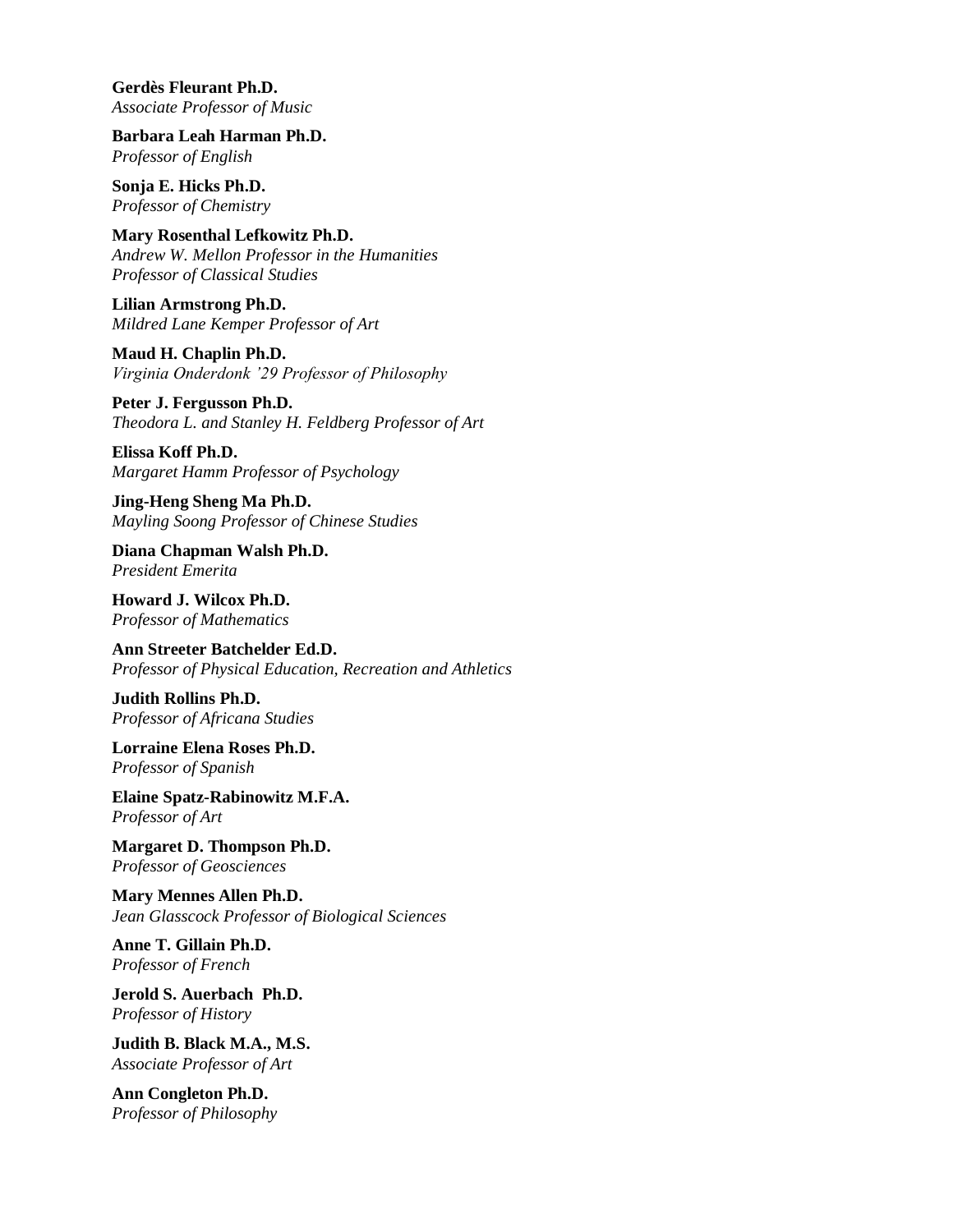**Rachel Jacoff Ph.D.** *Margaret E. Deffenbaugh and LeRoy T. Carlson Professor in Comparative Literature Professor of Italian Studies*

**Micheline E. Jedrey M.S.** *College Librarian Emerita*

**Elizabeth C. Lieberman M.A.** *Instructor in Chemistry Laboratory*

**Wilbur C. Rich Ph.D.** *William R. Kenan, Jr. Professor of Political Science*

**R. Steven Schiavo Ph.D.** *Professor of Psychology*

**Alexia Henderson Sontag Ph.D.** *Professor of Mathematics*

**Margaret Ellen Ward Ph.D.** *Professor of German*

**Michèle M. Respaut Ph.D.** *Professor of French*

**Ann D. Witte Ph.D.** *Professor of Economics*

**William F. Coleman Ph.D.** *Professor of Chemistry*

**Nancy Harrison Kolodny Ph.D.** *Nellie Zuckerman Cohen and Anne Cohen Heller Professor of Health Sciences Professor of Chemistry*

**Vicki E. Mistacco Ph.D.** *Professor of French*

**Thomas Bauer M.A.** *Senior Instructor in Physics Laboratory*

**Kazuko Ozawa M.A.** *Lecturer in Japanese* 

**Wendy Hagen Bauer Ph.D.** *Professor of Astronomy*

**Charles B. Fisk D.M.A** *Phyllis Henderson Carey Professor of Music*

**Nancy P. Genero Ph.D.** *Associate Professor of Psychology*

**Robert L. Paarlberg Ph.D.** *Betty Freyhof Johnson '44 Professor of Political Science*

**Alan Shuchat Ph.D.** *Professor of Mathematics*

**Marilyn T. Turnbull M.A.** *Senior Instructor in Chemistry Laboratory*

**Sheila P. Brachfeld-Child Ph.D.** *Senior Lecturer in Psychology*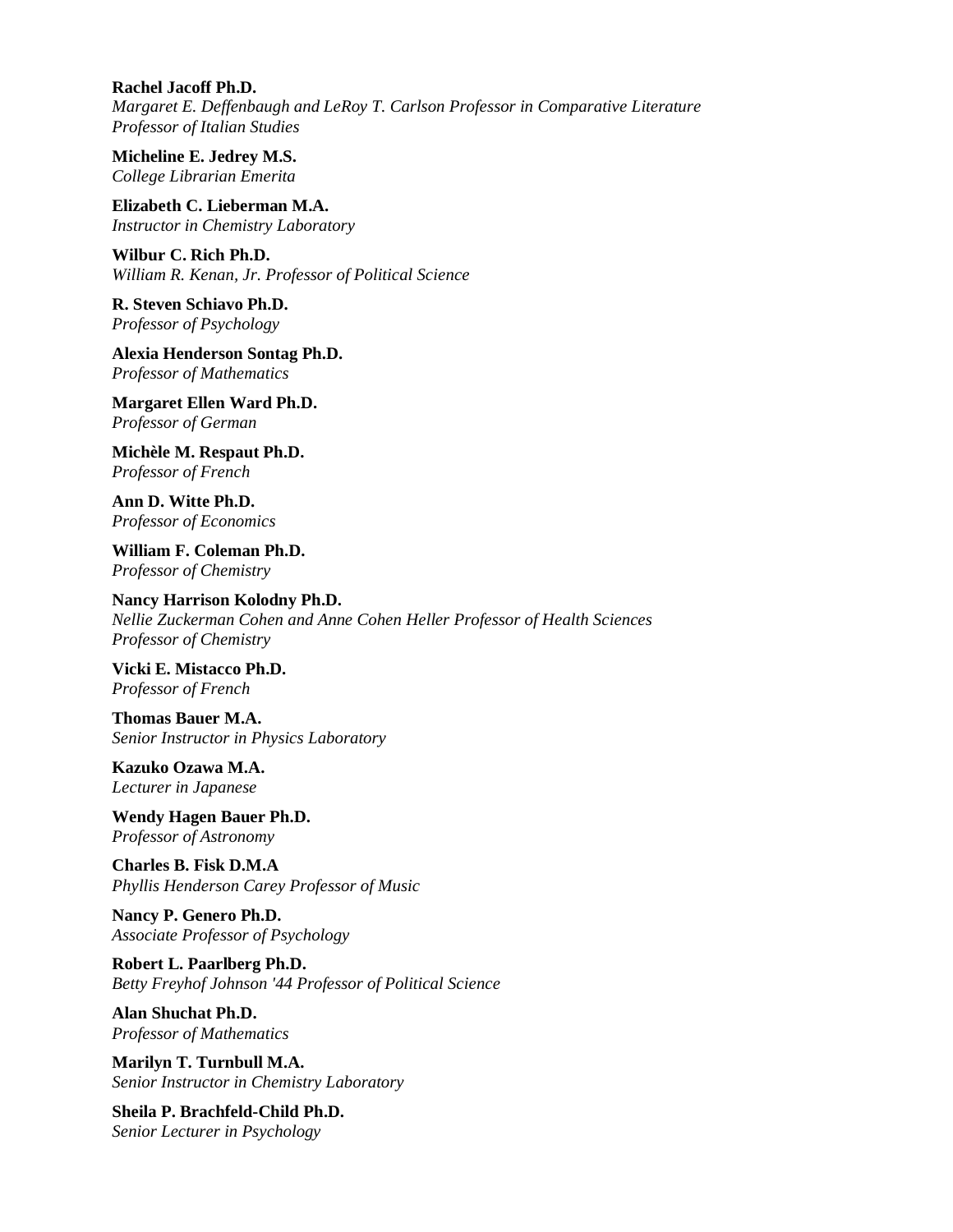**Thomas S. Hansen Ph.D.** *Professor of German*

**Gary C. Harris Ph.D.** *Professor of Biological Sciences*

**Bunny Harvey MFA** *Elizabeth Christy Kopf Professor of Art*

**Simone Helluy Ph.D.** *Senior Instructor in Biological Sciences Laboratory*

**Philip L. Kohl Ph.D.** *Kathryn Wasserman Davis Professor of Slavic Studies Professor of Anthropology*

**Jens Kruse Ph.D.** *Professor of German*

**Lois Wasserspring Ph.D.** *Senior Lecturer in Political Science*

**Marion Dry M.M.** *Senior Music Performance Faculty in Voice* 

**Elena Gascon-Vera Ph.D.** *Professor of Spanish*

**David R. Haines Ph.D.** *Associate Professor of Chemistry*

**Andrea Gayle Levitt Ph.D.** *Margaret Clapp '30 Distinguished Alumna Professor of French and Linguistics*

**Salem Mekuria M.A.** *Professor of Art*

**Marianne V. Moore Ph.D.** *Frost Professor in Environmental Science Professor of Biological Sciences*

**William W. Quivers Ph.D.** *Associate Professor of Physics*

**Susan M. Reverby Ph.D.** *Marion Butler McLean Professor in the History of Ideas Professor of Women's and Gender Studies*

**Nicholas L. Rodenhouse Ph.D.** *Professor of Biological Sciences*

**Connie Lynn Bauman M.S.** *PERA Professor of the Practice*

**Barbara R. Beatty Ed.D.** *Professor of Education*

**James R. Besancon Ph.D.** *Associate Professor of Geosciences*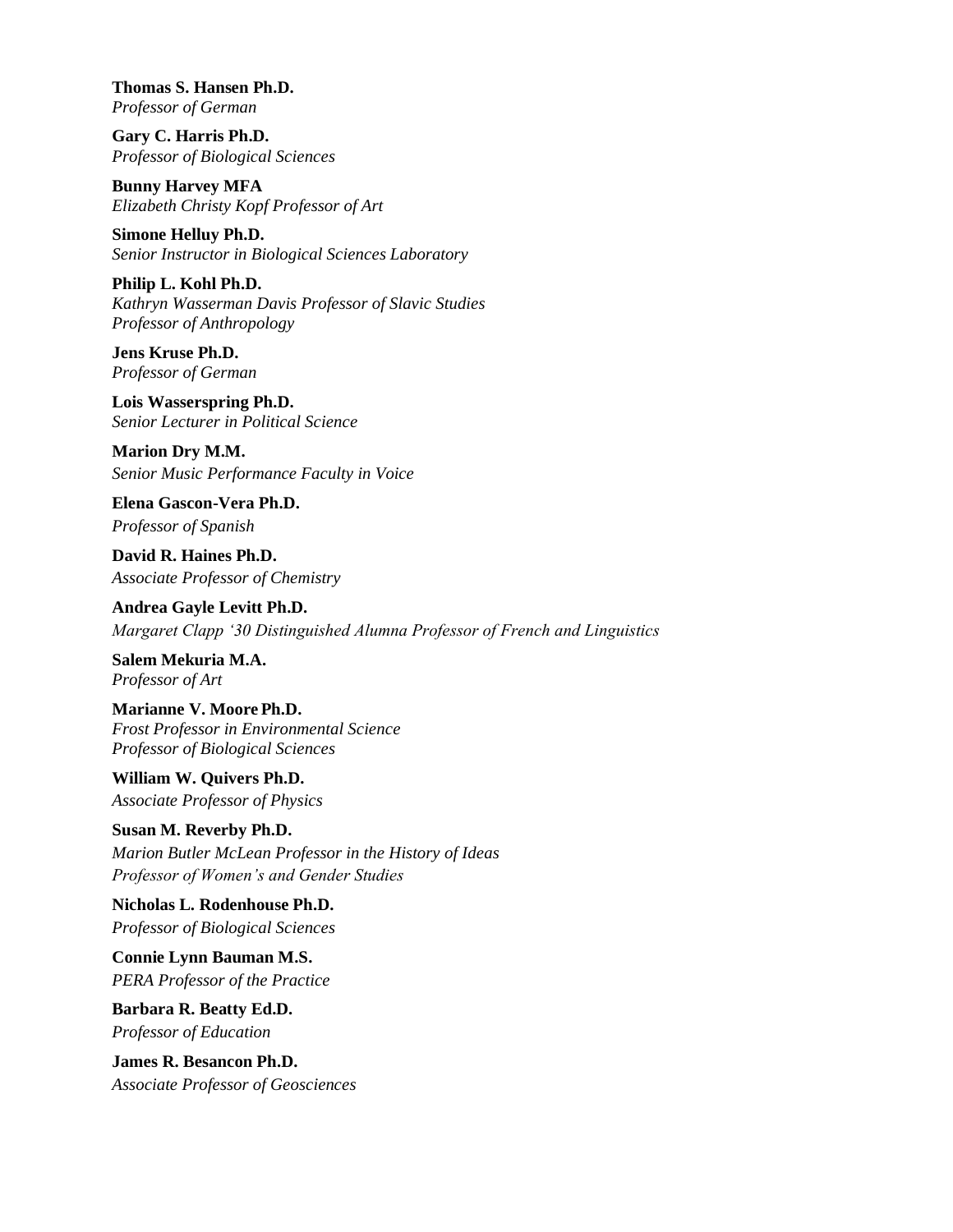**Martin Alan Brody D.M.A.** *Catherine Mills Davis Professor of Music*

**Linda Carli Ph.D.** *Senior Lecturer in Psychology*

**Veronica Darer Ph.D.** *Senior Lecturer in Spanish*

**Carlos G. Dorrien** *Professor of Art*

**Theodore W. Ducas Ph.D.** *Professor of Physics*

**Charlene Galarneau Ph.D.** *Associate Professor of Women's and Gender Studies*

**David P. Hawkins Ph.D.** *Associate Professor of Geosciences*

**Michael J. Hearn Ph.D.** *Professor of Chemistry*

**Nora Hussey B.A.** *Artistic Director emerita of the Wellesley College Theatre*

**Marion R. Just Ph.D.** *Professor of Political Science*

**Joel Krieger Ph.D.** *Norma Wilentz Hess Professor of Political Science*

**Yuan-Chu Ruby Lam Ph.D.** *Professor of Chinese*

**Martin A. Magid Ph.D.** *Professor of Mathematics*

**Frances Malino Ph.D.** *Sophia Moses Robison Professor of Jewish Studies and History*

**Paul I. Reisberg Ph.D.** *Adjunct Assistant Professor of Chemistry*

**Margery M. Sabin Ph.D.** *Lorraine C. Wang Professor of English*

**Randy Shull Ph.D.** *Professor of Computer Science*

**Frederic W. Shultz Ph.D.** *Professor of Mathematics*

**Suzanne E. Stumpf B.A.** *Senior Music Performance Faculty in Flute, Baroque Flute, and Chamber Music*

**Jill Ann Syverson-Stork Ph.D.** *Senior Lecturer in Spanish*

**Lynne Spigelmire Viti Ph.D., J.D.** *Senior Lecturer in the Writing Program*